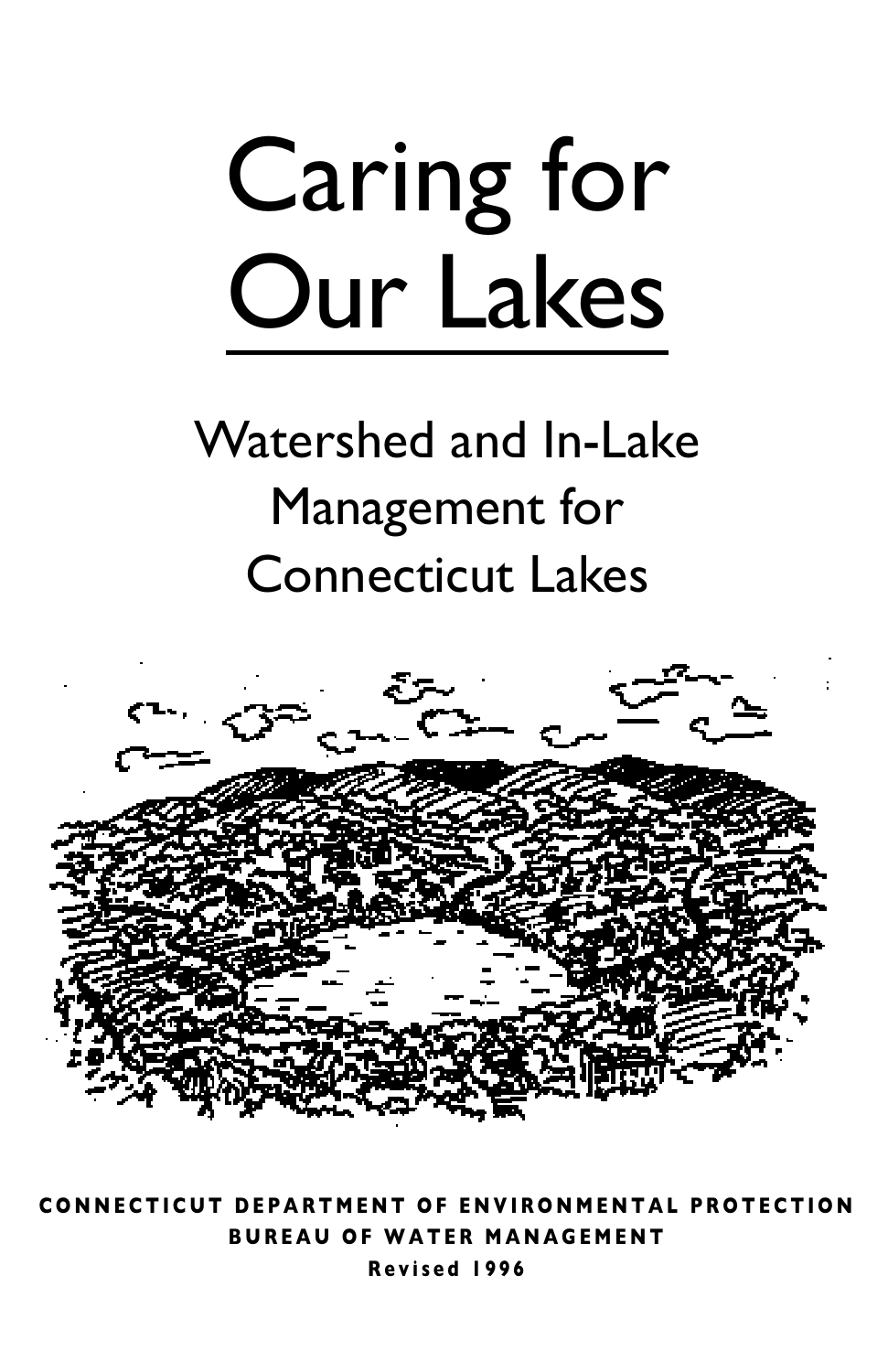## Caring for Our Lakes

Watershed and In-Lake Management for Connecticut Lakes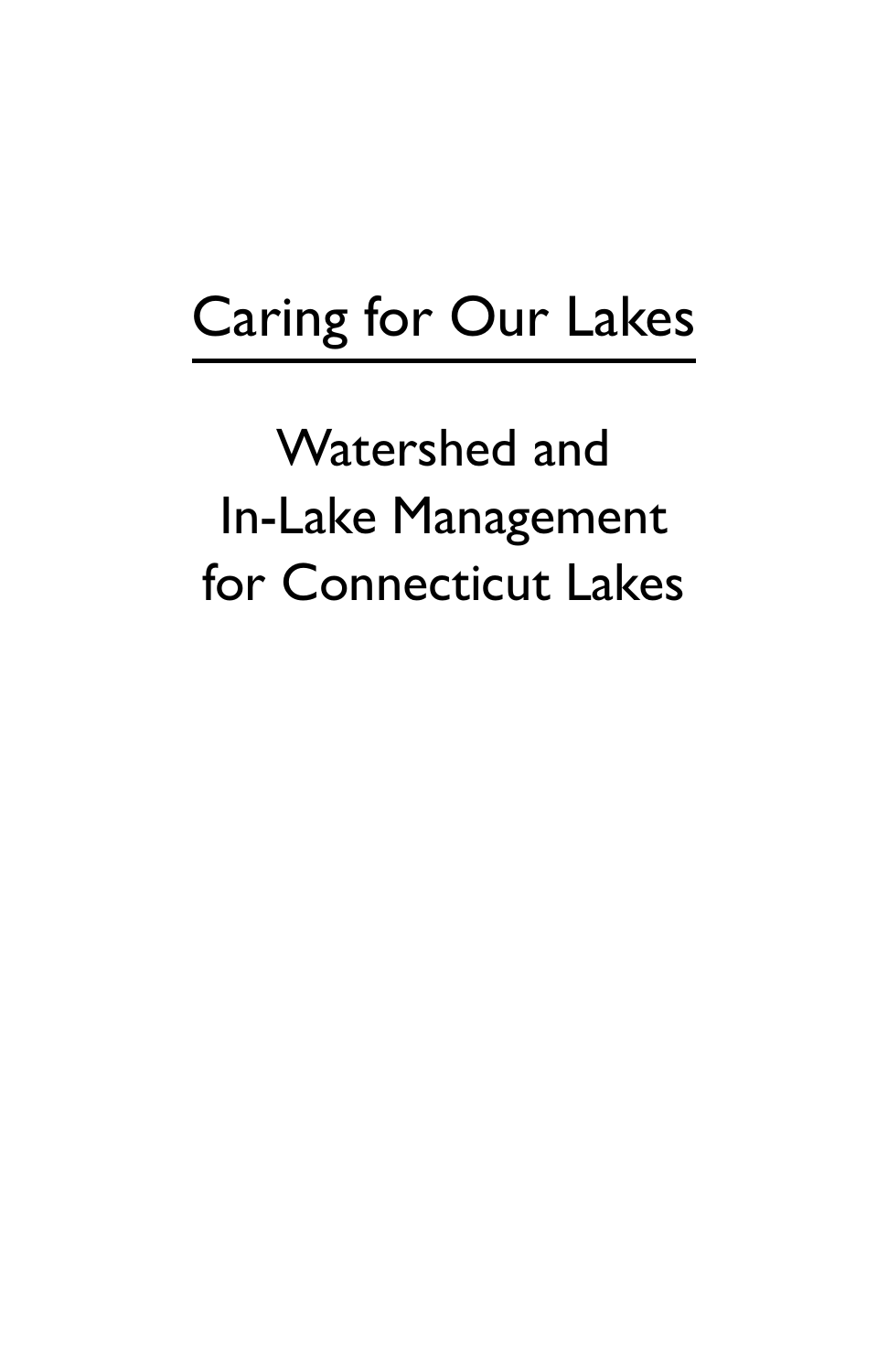# Caring for Our Lakes

# Watershed and In-Lake Management for Connecticut Lakes

#### **CONNECTICUT DEPARTMENT OF ENVIRONMENTAL PROTECTION BUREAU OF WATER MANAGEMENT Revised 1996**

Copies of these publications are available at no charge from the Bureau of Water Management. Telephone: 860 424-3716.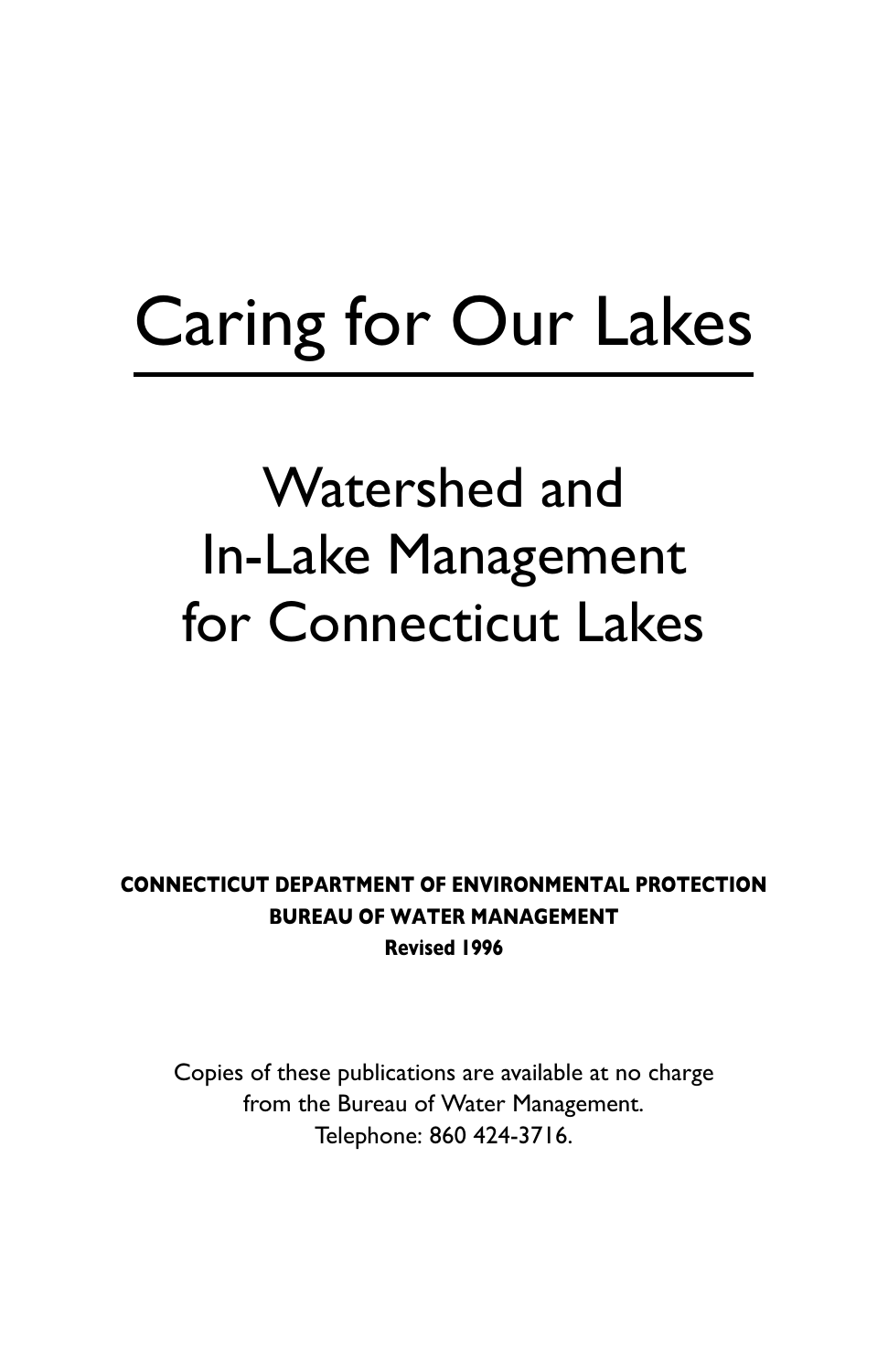#### **FOREWORD**

**Caring for our lakes is important to the preservation of natural resources, stimulation of economic growth, and elevation of the quality of life in our state.** Lakes and ponds enhance our landscape and are used extensively for swimming, fishing, boating, and other forms of recreation. Money spent on recreation is important to local and state economies, and the high property values of lakefront homes augment tax revenues of surrounding communities. These benefits deteriorate with a decline in lake *water quality*.

How should you care for your lake? First, you must understand the external factors that impact water quality. You must answer questions such as — Where does the water that flows into the lake come from? What pollutants does that water carry? Identifying pollutant sources in the *watershed* and halting or controlling that pollution so it does not enter the lake is called watershed management.

Second you must learn about the physical, chemical, and biological features of your lake. These characteristics make your lake unique. At the same time you should identify real and potential problems that are causing concern for lake residents and users. These may include an overgrowth of aquatic plants, algae blooms, or excessive *sedimentation*. Dealing with these internal problems is called in-lake management. In many instances, the lack of watershed management has given rise to the need for in-lake management.

**This booklet is designed to give you an overview of**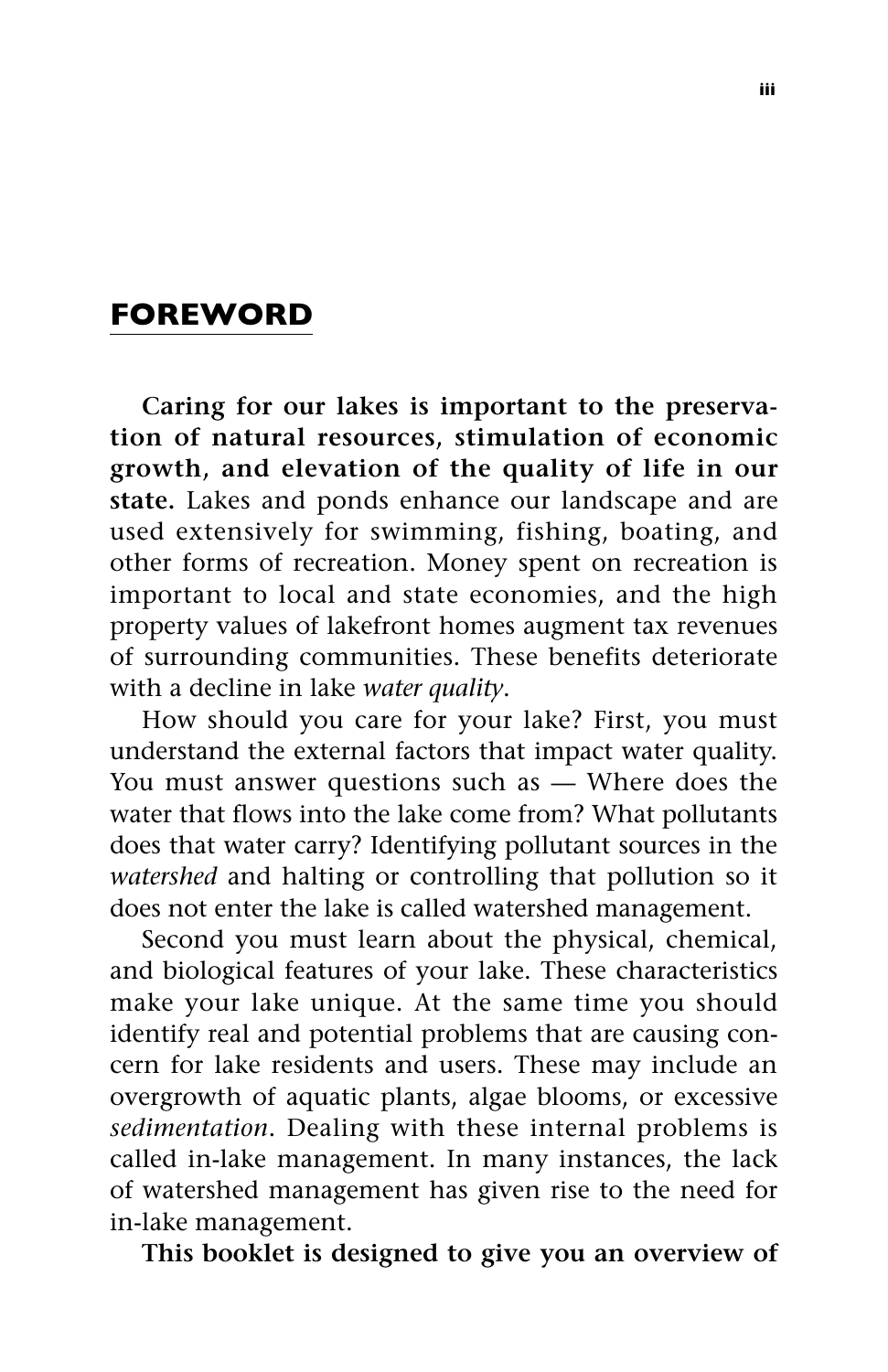**watershed and in-lake management methods.** Some of these methods can be used by local individuals, businesses, lake associations, town officials, and other interested parties. Other tasks may require the services of professional experts such as *limnologists*, environmental engineers, or resource managers. The Lakes Management Program of the Connecticut Department of Environmental Protection (CT DEP) is a good place to start if you have questions or need advice about management options. The program maintains a list of professional firms that can conduct diagnostic studies and implement management measures for your lake and watershed.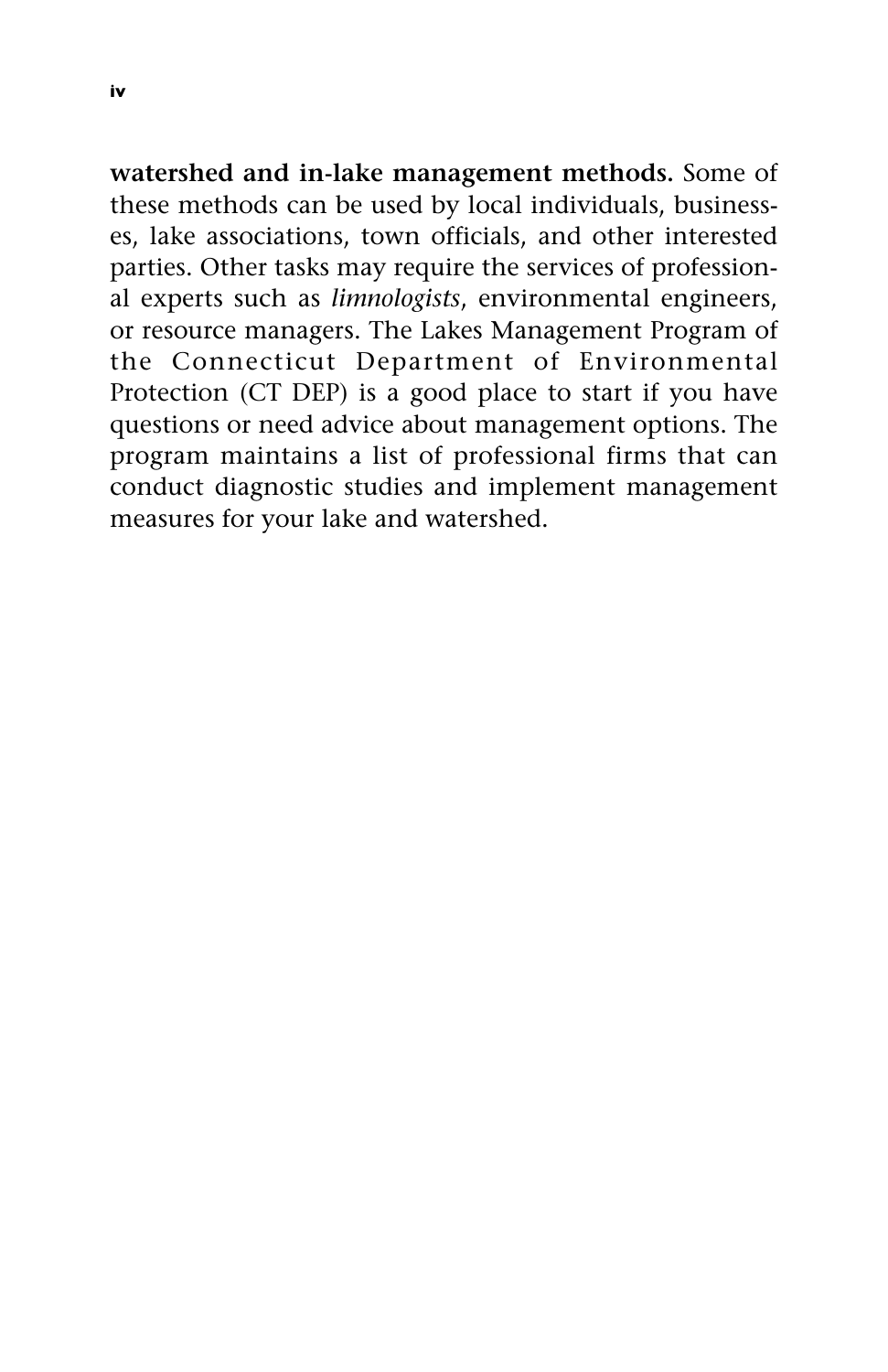#### **INTRODUCTION**

The booklet has three chapters. **Chapter 1** provides a general background of lake *ecology* and describes typical problems faced by lake users and residents. This section encourages you to set community goals and to develop a management plan. **Chapter 2** focuses on watershed management activities that protect lake water quality from *nutrients*, *sediment*, and other pollution. *Best Management Practices* (BMPs) for residential, urban and agricultural watershed protection are discussed. **Chapter 3** describes in-lake management methods that relieve aquatic weed and algae growth problems.

Technical terms are *italicized* when they first appear in this booklet, and are found in the glossary in APPENDIX A. APPENDIX B lists organizations and agencies to contact for additional information. Connecticut lakes are classified in APPENDIX C.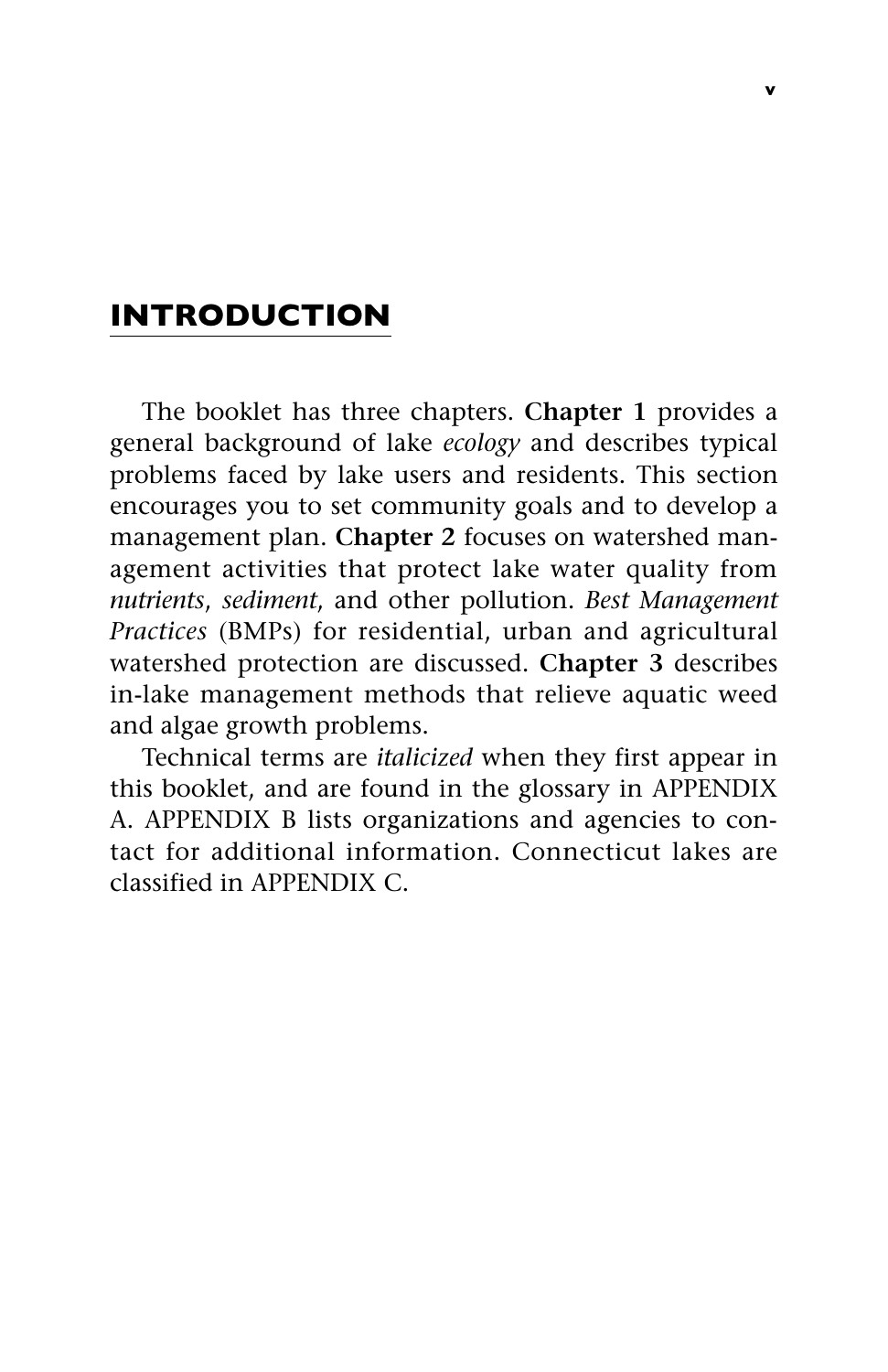#### **TABLE OF CONTENTS**

| Foreword                      |                                             | ٧              |  |
|-------------------------------|---------------------------------------------|----------------|--|
| <b>Introduction</b><br>vii    |                                             |                |  |
| Ι.                            | <b>Background: How a Lake Changes</b>       |                |  |
| $\mathbf{I} \cdot \mathbf{I}$ | <b>Taking Responsibility for Your Lake</b>  |                |  |
|                               | 1.2 Eutrophication:                         |                |  |
|                               | <b>The Crux of Lake Management</b>          | 3              |  |
|                               | 1.3 Problems Associated with Eutrophication | 4              |  |
|                               | Algae blooms                                | 4              |  |
|                               | Aquatic weed beds                           | 4              |  |
|                               | Loss of water depth                         | $\overline{4}$ |  |
|                               | Dissolved oxygen depletion                  | 5              |  |
|                               | Special problems in artificial              |                |  |
|                               | lakes and ponds                             | 5              |  |
|                               | <b>1.4 Acidification</b>                    | 6              |  |
|                               | 1.5 Seasonal Stratification of Lake Water   | 6              |  |
|                               | Summer stratification                       | 6              |  |
|                               | Fall overturn                               | 7              |  |
|                               | Winter stratification                       | 8              |  |
|                               | Spring turnover                             | 8              |  |
|                               | <b>1.6 Lake Classification</b>              | 8              |  |
|                               | Trophic state classification                | 8              |  |
|                               | Water quality classification                | 10             |  |
|                               |                                             |                |  |

|  | 2. Watershed Management                  |    |  |
|--|------------------------------------------|----|--|
|  | 2.1 A Lake and Its Watershed             | П  |  |
|  | Sources of pollution: point and nonpoint | 12 |  |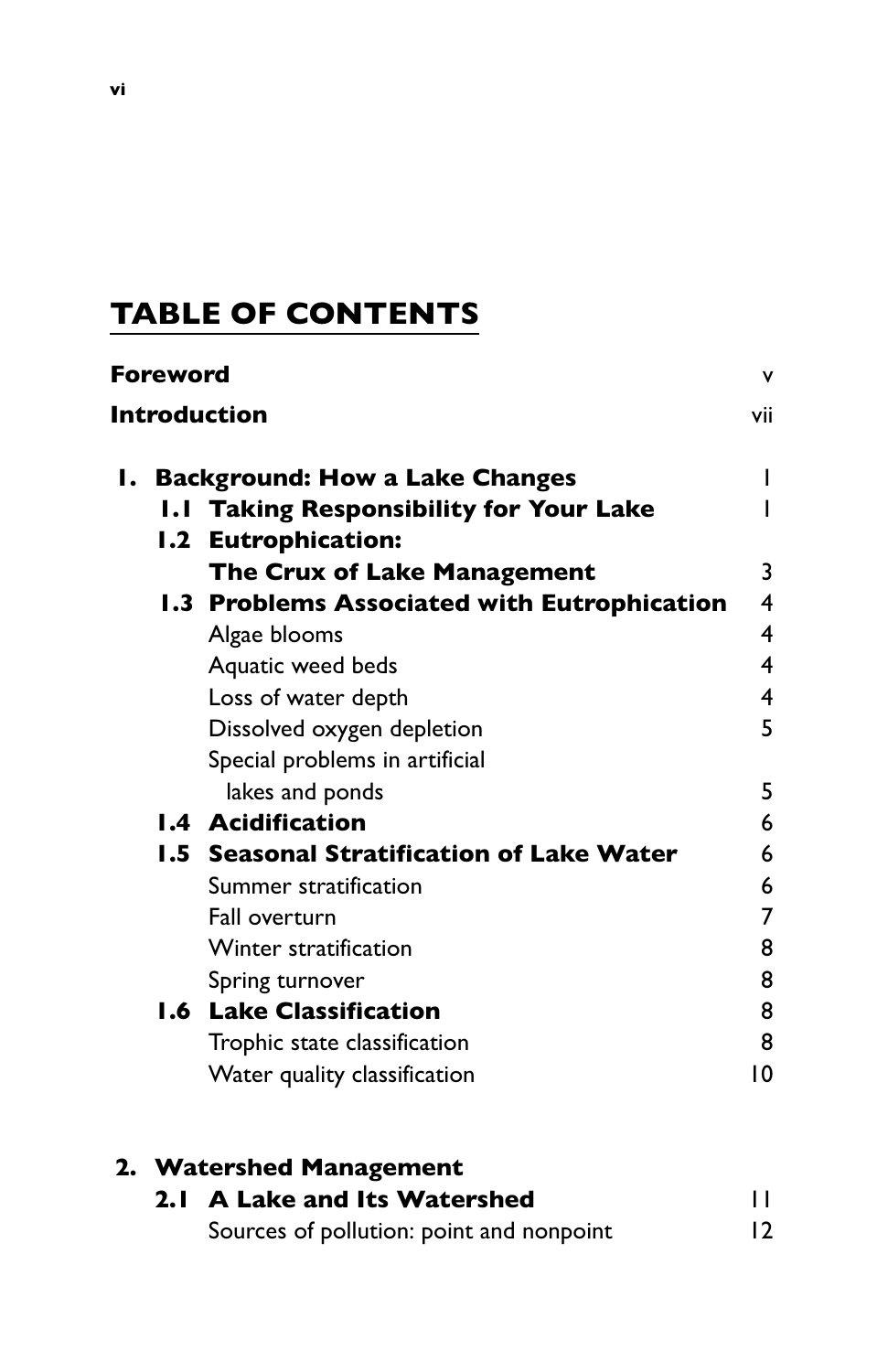|  | Managing nonpoint source pollution (BMPs) | 14 |
|--|-------------------------------------------|----|
|  | 2.2 Pollution Prevention (BMPs)           | 15 |
|  | Septic systems                            | 15 |
|  | Soil erosion                              | 18 |
|  | Agriculture                               | 21 |
|  | Woodland and timber harvesting            | 23 |
|  | Residential nonpoint pollution sources    | 24 |
|  | Urban runoff                              | 25 |
|  | Washing vehicles                          | 27 |
|  | Waterfowl                                 | 28 |
|  | Recreational beaches                      | 29 |
|  | 2.3 Pollution Recovery (BMPs)             | 30 |
|  | Extended detention ponds                  | 30 |
|  | Wet ponds                                 | 30 |
|  | Natural wetlands                          | 31 |
|  | Artificial stormwater wetlands            | 31 |
|  | Infiltration trenches                     | 32 |
|  | Infiltration basins                       | 32 |
|  | Sand filters                              | 32 |
|  | 3. In-Lake Management                     | 34 |
|  | 3.1 The Appropriateness of                |    |
|  | <b>In-Lake Management</b>                 | 34 |
|  | 3.2 Managing Macrophytes                  | 35 |
|  | Mechanical removal of plants              | 38 |
|  | Cutting                                   | 38 |
|  | Raking                                    | 39 |
|  | Uprooting                                 | 39 |
|  | Lake bottom barriers                      | 42 |
|  | Sediment removal                          | 43 |
|  | Grass carp                                | 45 |
|  | Aquatic herbicides                        | 47 |
|  | Light limiting dyes                       | 49 |
|  | Wintertime drawdown                       | 50 |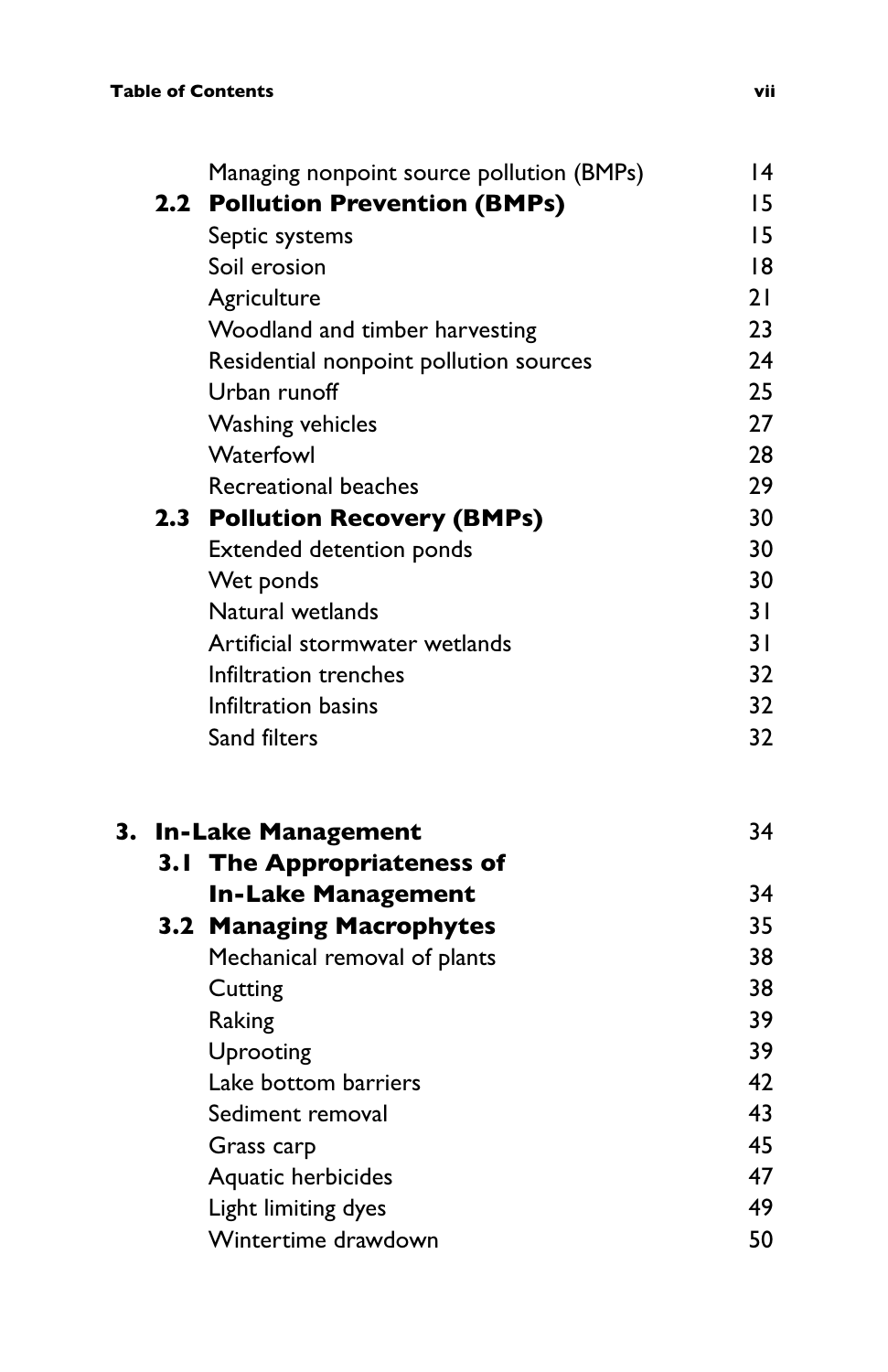|            | Weevil predation                   | 51 |
|------------|------------------------------------|----|
|            | 3.3 Controlling Algae              | 52 |
|            | Reducing phosphorus availability   | 52 |
|            | <b>Buffered alum</b>               | 54 |
|            | Hypolimnetic aeration              | 55 |
|            | Hypolimnetic withdrawal            | 55 |
|            | Artificial circulation             | 56 |
|            | Killing or directly removing algae | 57 |
|            | Aquatic algicides                  | 57 |
|            | Mechanical removal                 | 58 |
| Conclusion |                                    | 59 |

#### **Appendices**

| Appendix A | 6 I |
|------------|-----|
| Appendix B | 66  |
| Appendix C | 69  |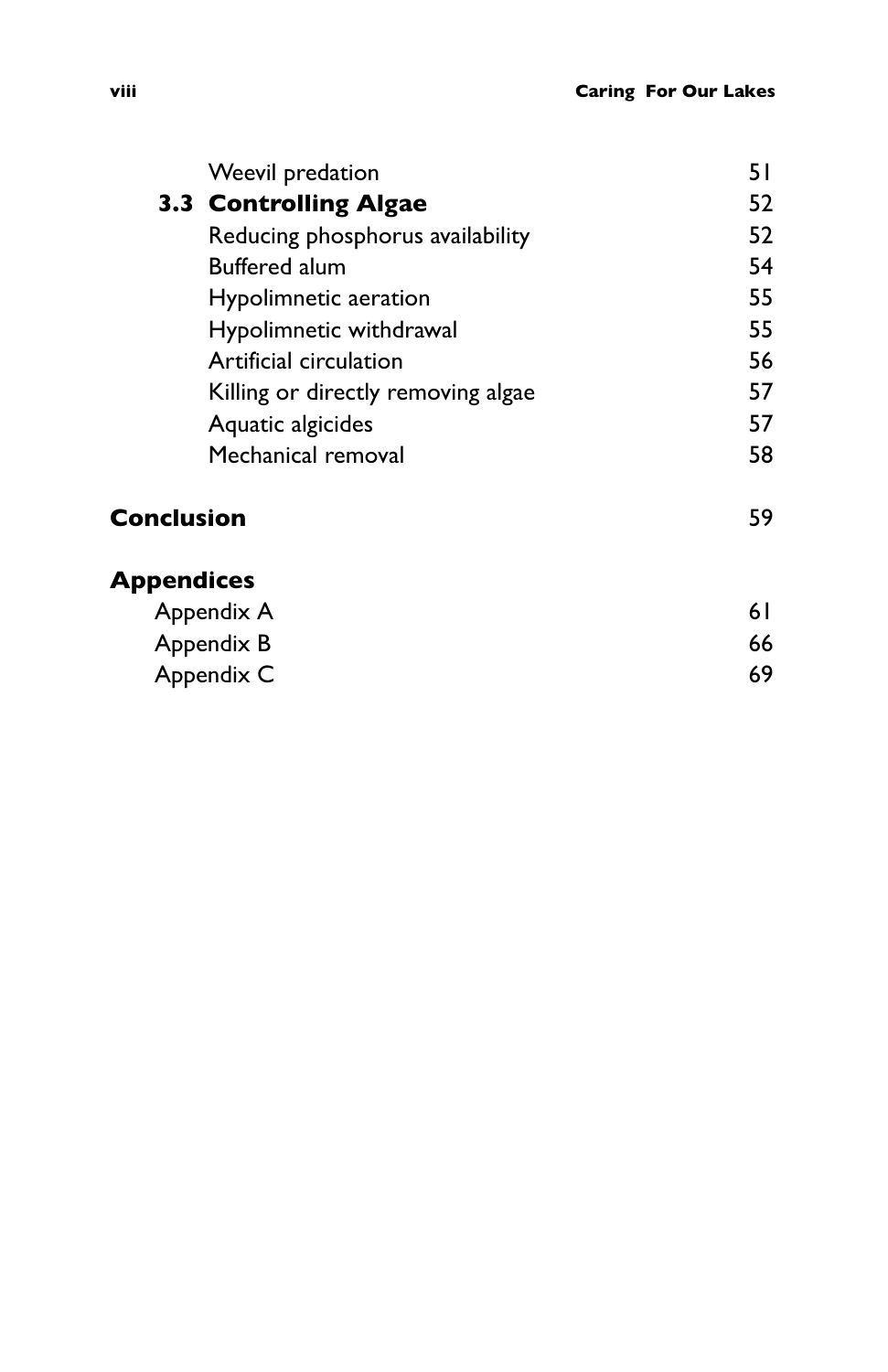#### **BACKGROUND: HOW A LAKE CHANGES**

- 1.1 Taking Responsibility for Your Lake
- 1.2 Eutrophication: The Crux of Lake Management
- 1.3 Problems Associated with Eutrophication
- 1.4 Acidification
- 1.5 Seasonal Stratification of Lake Water
- 1.6 Lake Classification

#### 1.1 Taking Responsibility for Your Lake

Taking responsibility for the lake you use or live near is the first step toward effective lake care. If it is a private lake, you and your neighbors are directly responsible for making management decisions concerning its well-being. If the lake has



public access, your responsibilities are shared with one or more tax-supported public agencies. As a member of the public, your responsibility and input are important. In many cases it is crucial that you get involved because public agencies do not have the resources to manage each lake to the degree necessary for effective protection. It is your passion for your lake that will ensure clean water for swimming, fishing, boating, and other uses.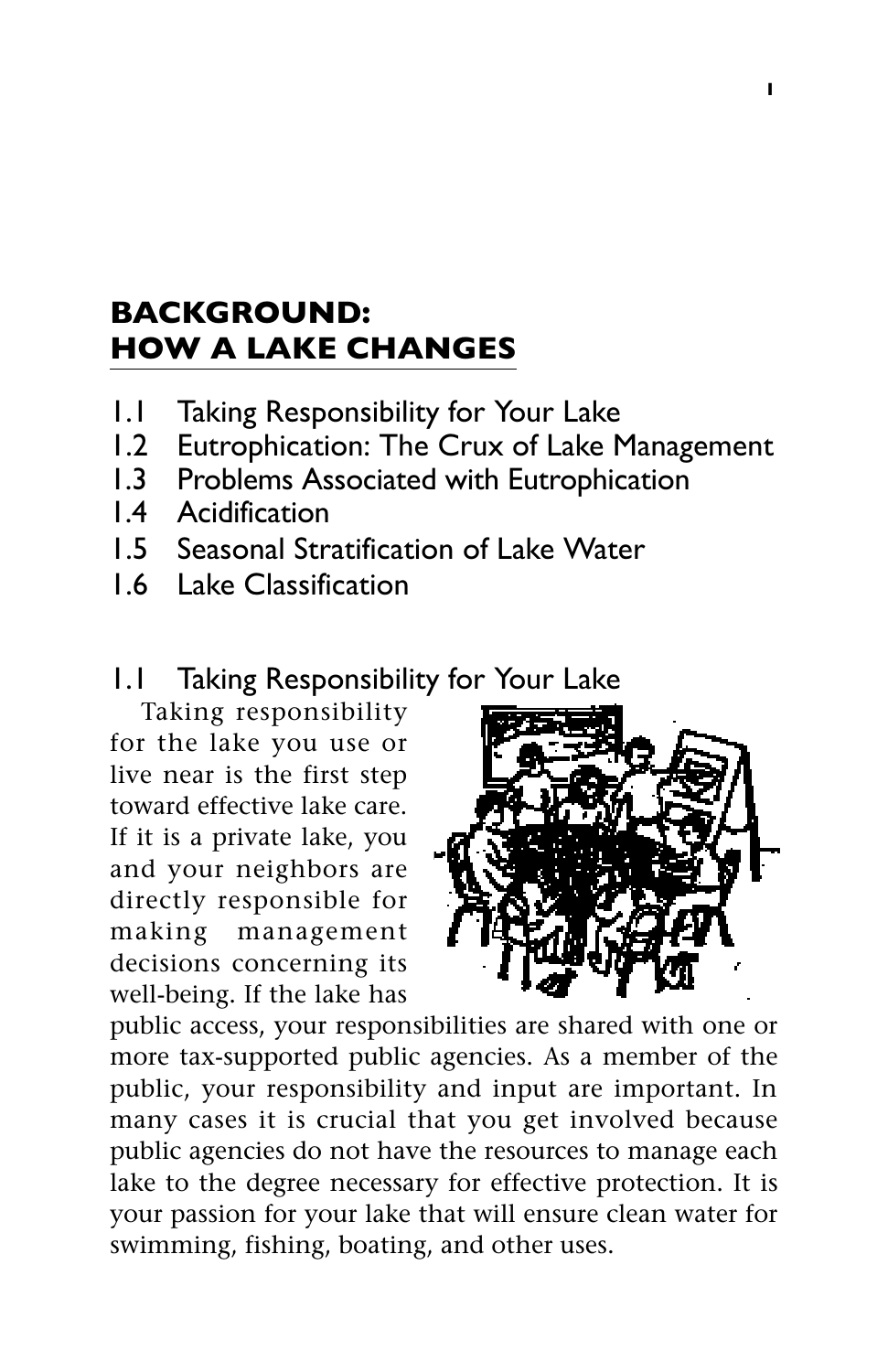Learning about your lake and watershed is crucial to lake care. All lakes are essentially collectors of water from the surrounding watershed. Thus the quality of a lake is defined largely by the quality of the water that flows into it. If the watershed is farmed, the lake may be impacted by agricultural fertilizers, *pesticides*, and sediments. If the watershed has urban or suburban areas, water runoff may contain septic leachate, oil and gas, road sand, salt, and lawn fertilizers. Land development and forest cutting also can cause *erosion* and movement of sand, silt, and *organic matter* to the lake.

Knowing how the land in your watershed is used and the pathways of water into the lake provides valuable information for designing protection strategies. You also need to know physical factors such as lake depth, shoreline characteristics, inlets, and outlets. Finally, you need to be aware of a process that occurs in all lakes and ponds —*eutrophication*. Eutrophication is a natural increase of nutrients and sediments over time that can stimulate excessive aquatic weed and/or algae growth.

It is crucial that the people responsible for a lake develop watershed and lake management plans to meet their goals. For lakes with eutrophication problems, goals include controlling aquatic weeds or reducing algal blooms. Other goals may include developing recreational opportunities, improving fishing, and enhancing aesthetic appeal.

The plan development process includes defining and ranking problems, setting a timetable, securing funds, implementing solutions, and evaluating progress. Several lake groups in Connecticut have successfully implemented lake and watershed management plans and are reaping the benefits of quality lakes. The primary purpose of this booklet is to help you plan the future of your lake.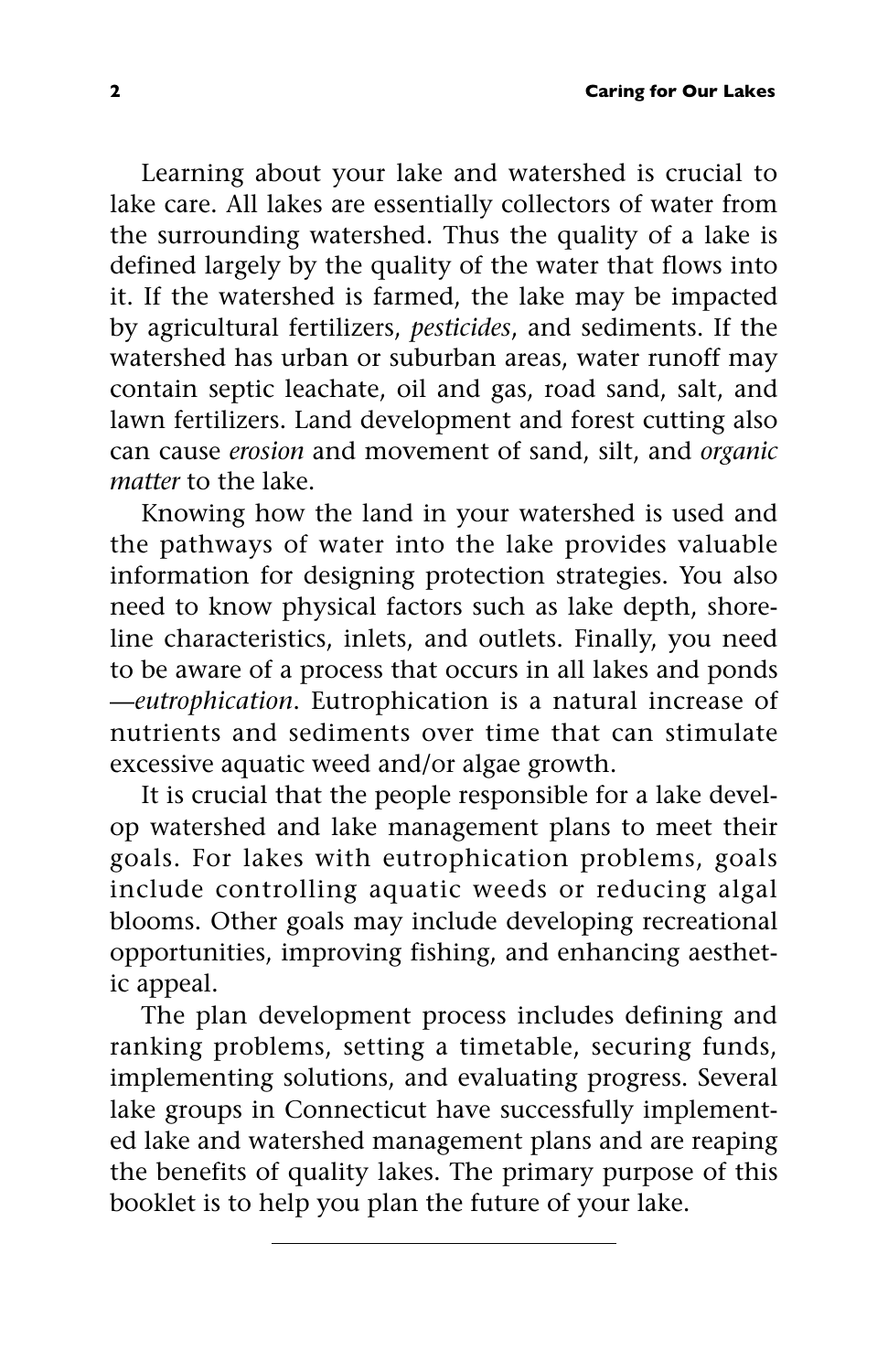#### 1.2 Eutrophication—The Crux of Lake Management

Eutrophication is a natural aging process that increases aquatic weed and algae growth. Ultimately, in the last stage of eutrophication, the waterbody evolves into a wetland — a swamp, marsh, or bog. The rate at which a lake receives nutrients and sediments from its watershed determines the rate of eutrophication. Under natural conditions eutrophication occurs over a long period. A forested watershed contributes minimal amounts of nutrients and sediments, and takes centuries to change a lake's appearance. The aging process speeds up considerably, however, when the amount of plant nutrients and sediments that drain into a lake increases due to development, farming, and other human activities. The term commonly used when eutrophication is accelerated by these man-made conditions is *cultural eutrophication*.

Effects of cultural eutrophication can occur in a short period of time, a few decades or less. *Dissolved nutrients*, including phosphorus and nitrogen, fertilize the water environment and stimulate algae and weed growth. Sediment particles also carry nutrients that eventually become available to aquatic plants in the lake. In addition, sediments settling on the bottom make the lake shallower. This makes the bottom closer to the surface, exposing more area to sunlight, thus expanding growing areas for rooted plants.

An important concept to keep in mind is the role of the limiting nutrient, that nutrient in the shortest supply relative to the needs of an organism. When the limiting nutrient is depleted, growth stops, even though other nutrients remain available. Any increase in the supply of the limiting nutrient results in a corresponding increase in growth, as any decrease in the supply results in a decrease in growth. The supply of the limiting nutrient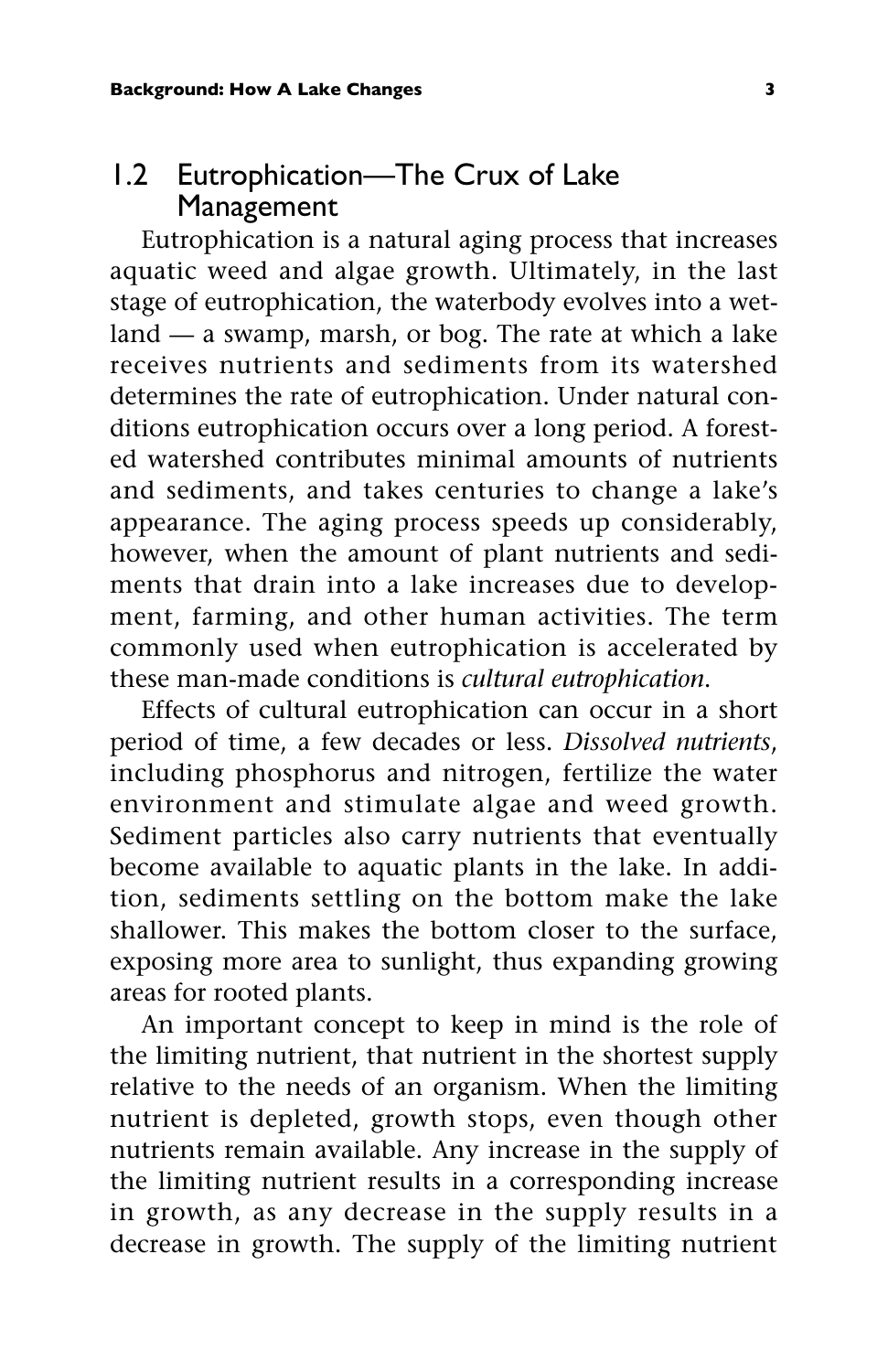controls the growth of algae and aquatic weeds in a lake. Phosphorus is the principal limiting nutrient for the growth of algae. Phosphorus or nitrogen typically functions as the limiting nutrient for larger aquatic plants.

#### 1.3 Problems Associated with Eutrophication

Cultural eutrophication can interfere with the use and enjoyment of a lake and greatly impact the lake ecosystem. Typical problems associated with eutrophication are discussed below.

#### Algae blooms

Algae are microscopic plants that are vital components of the lake ecosystem. Algae serve as sources of food and energy for fish and other lake organisms. Excessive algae growths, however, occur as "blooms" that have a pea soup appearance and can form scums and mats on a lake's surface. Algae blooms interfere with the enjoyment of a lake, and can affect both the taste and odor of water. When blooms die, the plant matter decomposes, depleting oxygen in lake waters. Such oxygen depletion can cause a fish kill. The presence of frequent algae blooms usually indicates that phosphorus levels in the water are high.

#### Aquatic weed beds

*Macrophytes* are large aquatic plants that, like algae, are vital components of a lake ecosystem. They provide cover for fish and food for wildlife. However, shallow water and too many nutrients can cause large, dense weed beds to grow. These can be a nuisance, interfering with swimming, fishing, and boating. Decomposition of the plant matter may deplete oxygen levels, causing fish kills.

#### Loss of water depth

Sediments can come from the watershed and from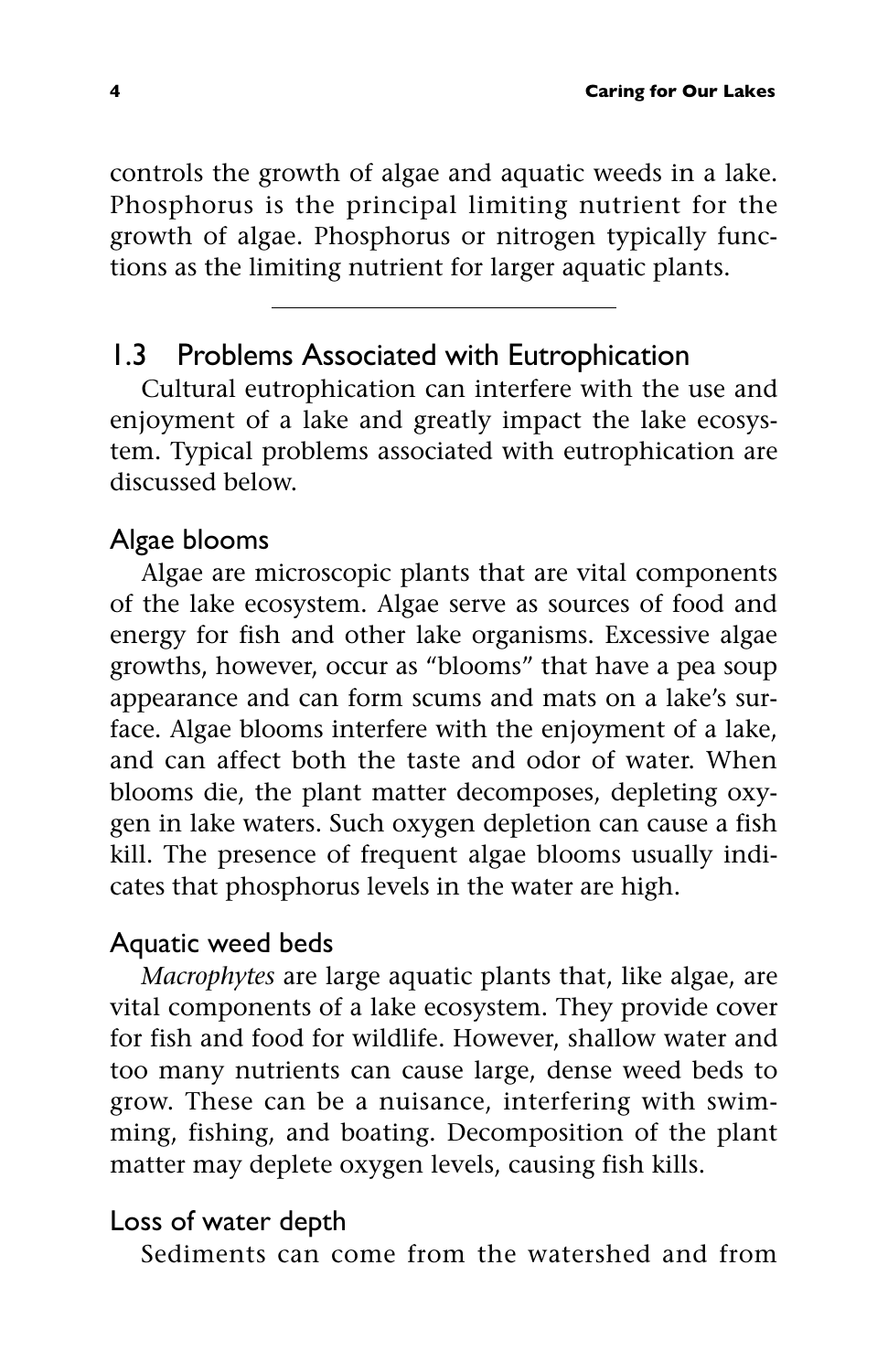decaying algae and weeds in a lake. The buildup of sediments in a lake causes a loss of water depth. Shallower water encourages excessive macrophyte growth.

#### Dissolved oxygen depletion

Fish and other aquatic animals depend on *dissolved oxygen* for respiration. Bacteria and other microorganisms use oxygen while decomposing organic materials. In lakes with excessive amounts of organic materials, such as plant matter or waterfowl droppings, oxygen may decline. A reduction of oxygen in deep, cold lake waters can impair the health of trout and salmon, especially in the summer. Severe dissolved oxygen depletion can result in a fish kill. Loss of oxygen can cause *internal nutrient loading* by allowing phosphorus in the sediments to be released to the water.

#### Special problems in artificial lakes and ponds

Many lakes and ponds in Connecticut are man-made, formed during the construction of dams across streams or wetlands or with the excavation of basins in wetlands. Connecticut also has natural lakes and ponds that have been artificially deepened and enlarged by damming existing outlets. Both man-made and artificially deepened lakes and ponds have water covering fertile wetland soils or terrestrial soils that had previously supported productive vegetation.

Although artificial lakes undergo eutrophication in the same manner as natural lakes, they have a different starting point. Most artificial lakes do not start out with low nutrient levels; they are often enriched due to the fertility of flooded wetland and upland areas. Improving conditions in these lakes can be very difficult because restoration may attempt to create conditions that never existed.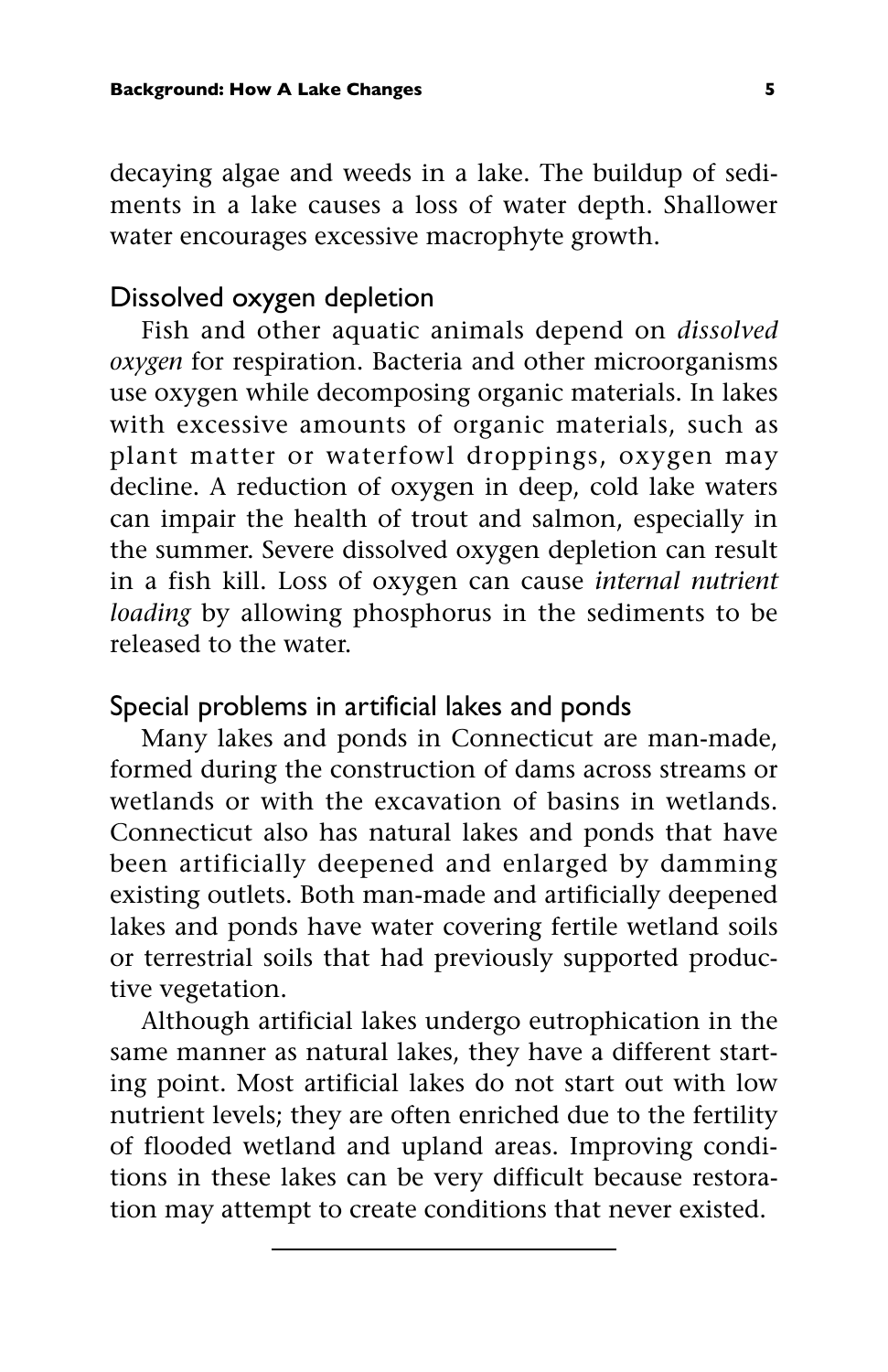#### 1.4 Acidification

*Acidification* of lakes is not currently an urgent concern for Connecticut lakes. While there are sources of acidification, such as natural watershed soil and wetland acidification processes, soil acidification associated with watershed reforestation, and acid precipitation, most lakes are well buffered and acids are neutralized. Presently, no lakes in Connecticut are classified by the CT DEP as impaired by acid precipitation.

#### 1.5 Seasonal Stratification of Lake Water

Most lakes in Connecticut with depths of twenty feet or more stratify into temperature-defined layers during the summer and winter. This seasonal *stratification* is important in determining movement of nutrients and oxygen in the water column.

#### Summer stratification

During the summer, surface water becomes less dense as it warms, separating it from colder, denser, bottom waters. Deep lakes stratify into three distinct thermal zones:

- Epilimnion
- Metalimnion or Thermocline
- Hypolimnion



*Typical summer stratification of a deep lake.*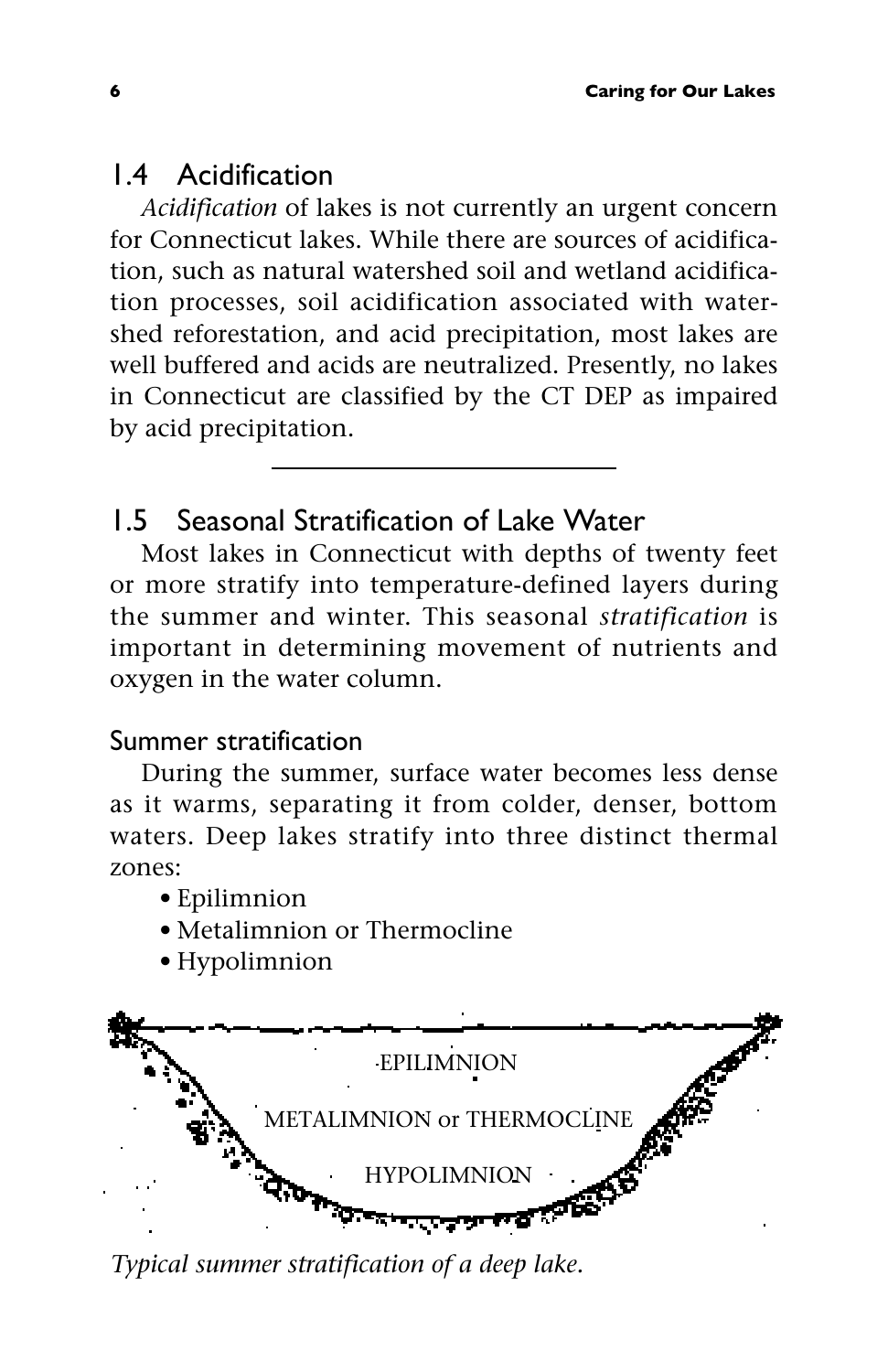The top layer, *epilimnion*, is the warmest layer of water. Aquatic weeds and most summer algae blooms occur in this zone. *Atmospheric diffusion* and *photosynthesis* continually supply oxygen to the epilimnion. The *metalimnion*, or *thermocline*, is a transition zone that separates the epilimnion from the *hypolimnion*. The hypolimnion, bottom layer, contains the coldest water and is often void of oxygen.

Water temperature, biological activity, and weather conditions influence the distribution of dissolved oxygen. During the summer, the cold bottom waters of low nutrient (*oligotrophic*) lakes generally contain oxygen and little plant growth. Whereas, in nutrient rich (*eutrophic*) lakes, removal of dissolved oxygen occurs in the hypolimnion as a result of the decay of organic material, such as algae that has died and settled on the bottom. This oxygen cannot be replaced from the atmosphere in the summer when a lake is thermally stratified. Fish habitat is then lost and only organisms that can tolerate anaerobic, or oxygen-free, conditions live in the hypolimnion. If all oxygen is removed, phosphorus and ammonia nitrogen from the sediments are released into the hypolimnion. These nutrients can reach the epilimnion and stimulate an algae bloom if wind mixes the water or during fall overturn (refer to the "Fall overturn" section).

Lakes that flush quickly, such as ponds, shallow lakes, and those created by damming rivers termed impoundments, offer exceptions to the typical stratification pattern. Within such water bodies, surface waters may be only slightly warmer than bottom waters or temperatures may be uniform throughout the water column.

#### Fall overturn

In the late summer, the epilimnion cools, thereby becoming denser, and the lake mixes from the surface to the bottom. During fall overturn, the temperature and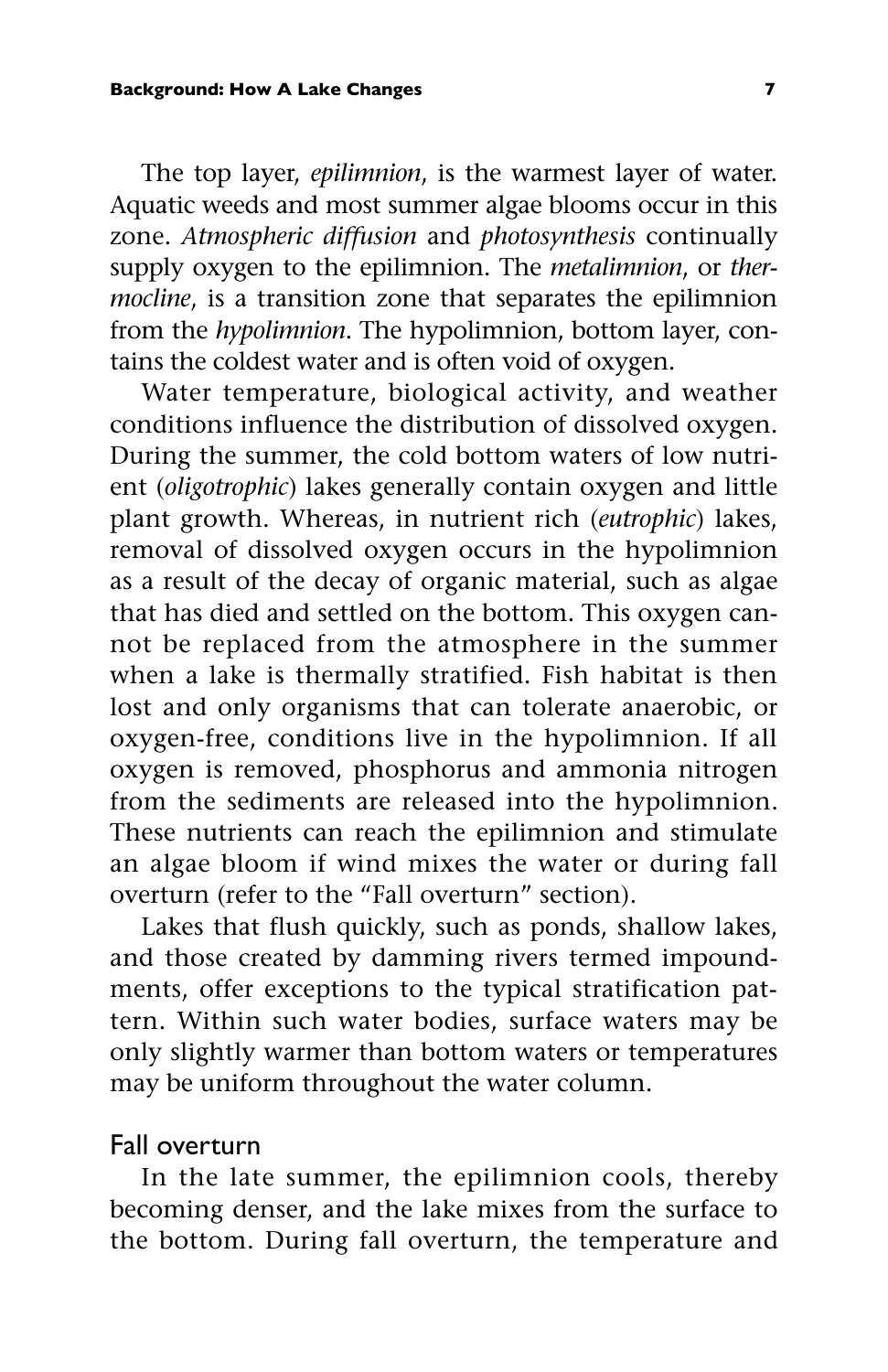nutrient levels become uniformly mixed throughout the water column and dissolved oxygen is replenished.

#### Winter stratification

Winter stratification differs from summer stratification in that the coldest waters are found at a lake's surface rather than at the bottom. Although cold water holds more oxygen, it often becomes depleted when ice blocks access to air and reduces light penetration needed for photosynthesis. In shallow eutrophic lakes, this can result in winter fish kills under the ice.

#### Spring turnover

When ice melts, wind mixes the surface and bottom waters, resulting in spring turnover. The lake remains physically and chemically uniform until the surface waters begin to warm at the onset of summer stratification.

#### 1.6 Lake Classification

Two lake classification systems are used by the CT DEP: the trophic state classification and the *water quality classification*. The trophic state classification system is based on the biological productivity of a lake and its relation to lake uses. The water quality classification system is based on the historical and *designated use* of a waterbody.

#### Trophic state classification

Scientists have developed a classification system to describe phases of eutrophication: oligotrophic, mesotrophic, and eutrophic. These phases are subdivided into six states used to evaluate water quality:

- Oligotrophic
- Early Mesotrophic
- Mesotrophic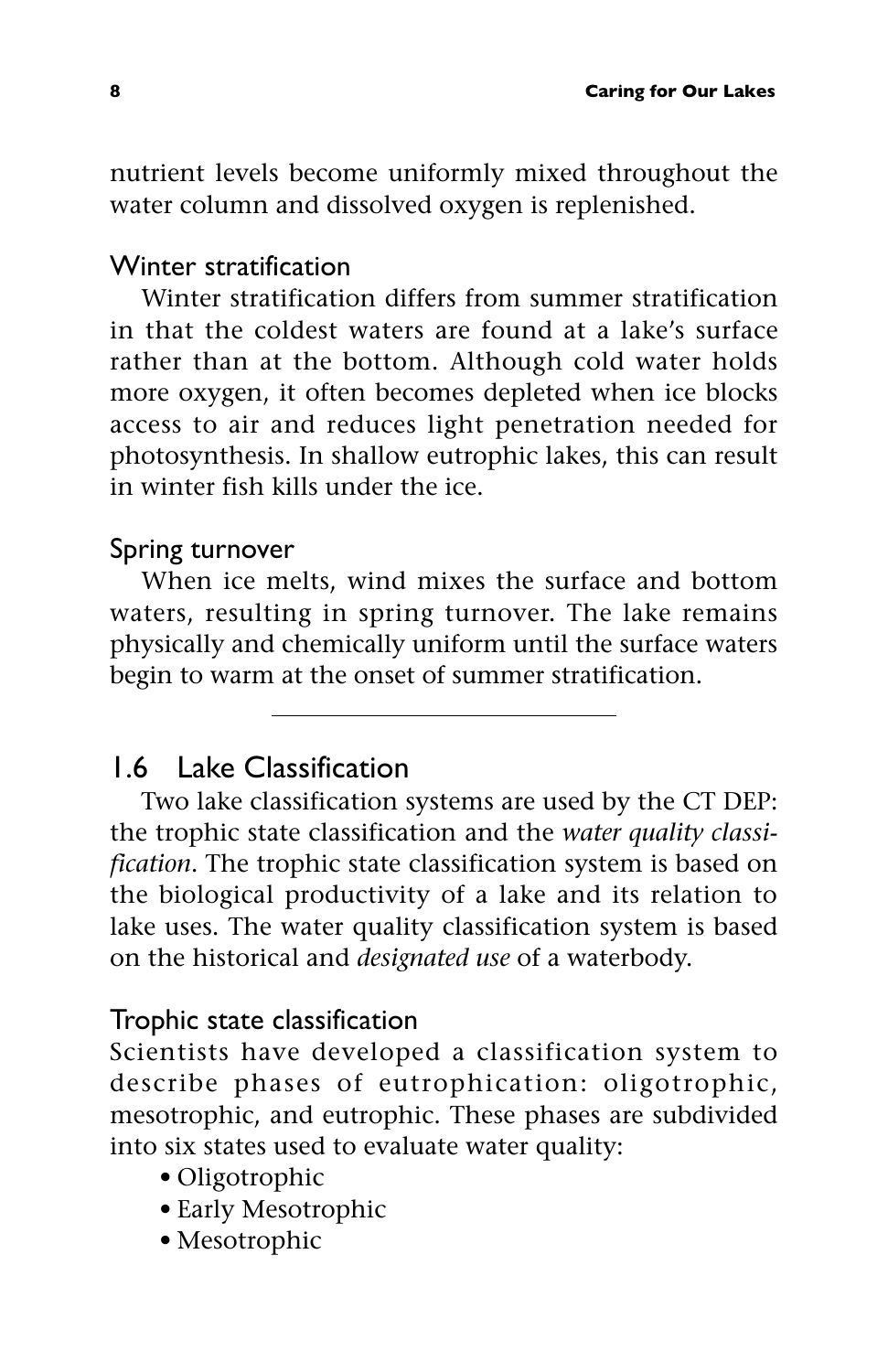- Late Mesotrophic
- Eutrophic
- Highly Eutrophic

Oligotrophic lakes are in the early phases of eutrophication. They are deep, clear, infertile lakes with little algae and few rooted aquatic plants. Bottom waters are well oxygenated and sediment accumulation is low. Oligotrophic lakes therefore are prime recreational lakes. Mesotrophic lakes are also good recreational lakes, but usually exhibit some water quality degradation and use impairment. Eutrophic lakes are usually relatively shallow with fertile, turbid waters. They have poorly oxygenated bottom waters, substantial sediment accumulations, and dense blooms of algae and aquatic plant beds. These attributes can seriously limit recreational uses.

These classifications can be used to compare the water quality of lakes and to establish benchmarks for short and long-term trends. A list of Connecticut lakes classified according to trophic state by the Connecticut Department of Environmental Protection is in Appendix C. **A lake classified as eutrophic is not undesirable for all types of recreation, and efforts to manage the lake should not be discouraged. Similarly, the classification of a lake as oligotrophic should not engender complacency.**

#### *Additional Information on Trophic State Classifications*

Two reports produced by the CT DEP on lake trophic state classifications, "Trophic Classification of Forty-nine Connecticut Lakes" and "Trophic Classification of Seventy Connecticut Lakes," can be obtained from the CT DEP, Maps and Publications Sales Office (860) 424-3555.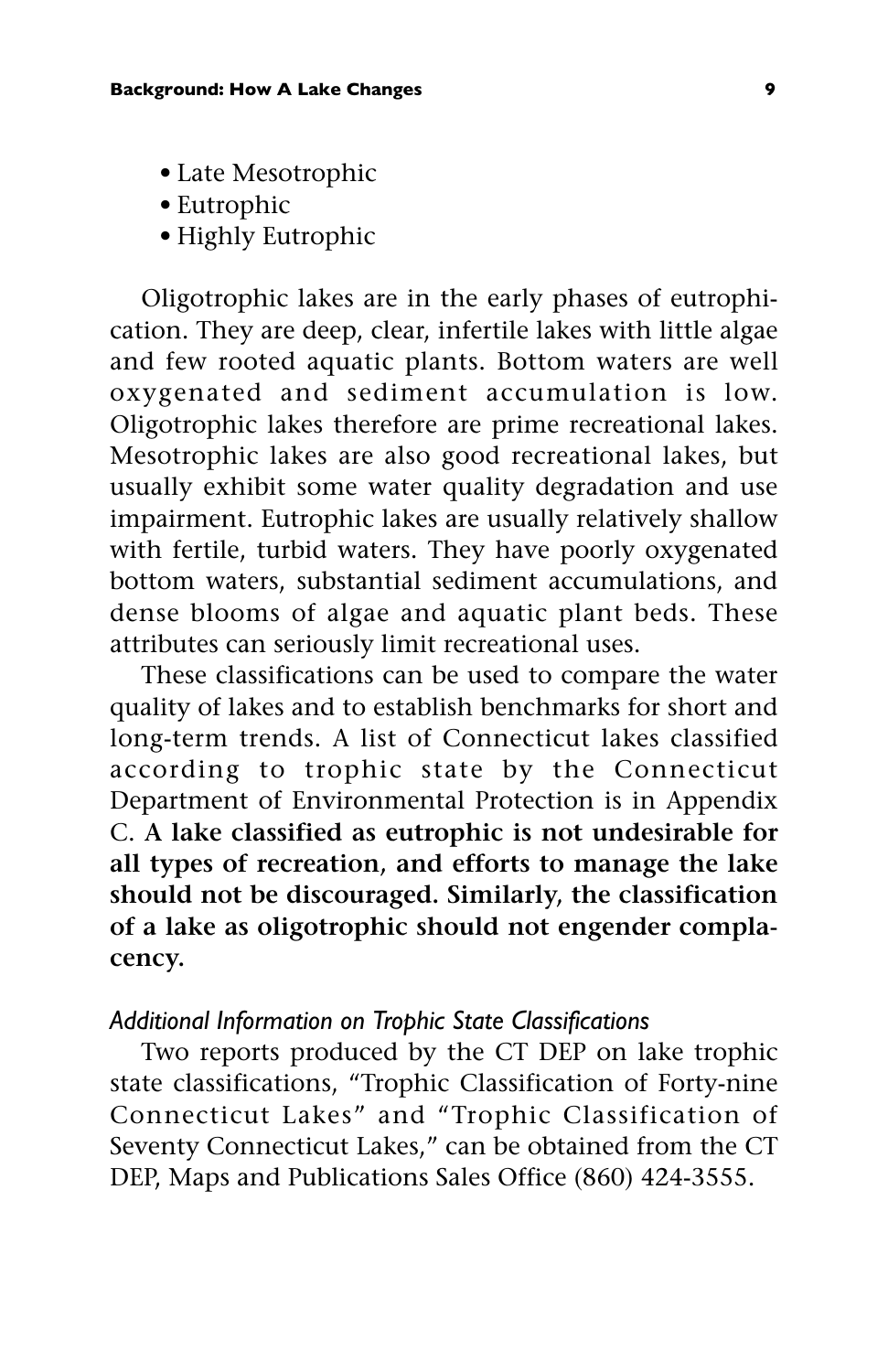#### Water quality classification

The CT DEP also uses another classification system for water quality. This system is separate from and serves a different function than trophic state classification. These water quality classifications are based on historical and designated uses and identify the *criteria* necessary to support those uses. Most recreational lakes in Connecticut are categorized as either Class A or Class B waters. Class A waters are recreational waters suitable for fishing and swimming that may not receive treated wastewater discharges. Class B waters are recreational waters suitable for fishing and swimming that may receive treated wastewater discharges. A dual classification, such as B/A describes the existing condition (first letter) and the adopted goal (second letter). A few recreational lakes in Connecticut are Class AA waters, indicating tributaries to drinking water supplies.

#### *Additional information on water quality classifications*

Lake water quality classifications can be obtained from the CT DEP water quality classification maps. CT DEP leachate and wastewater discharge source maps, available from the CT DEP, Maps and Publications Sales Office (860) 424-3555, provide additional information on current and historical pollution sources.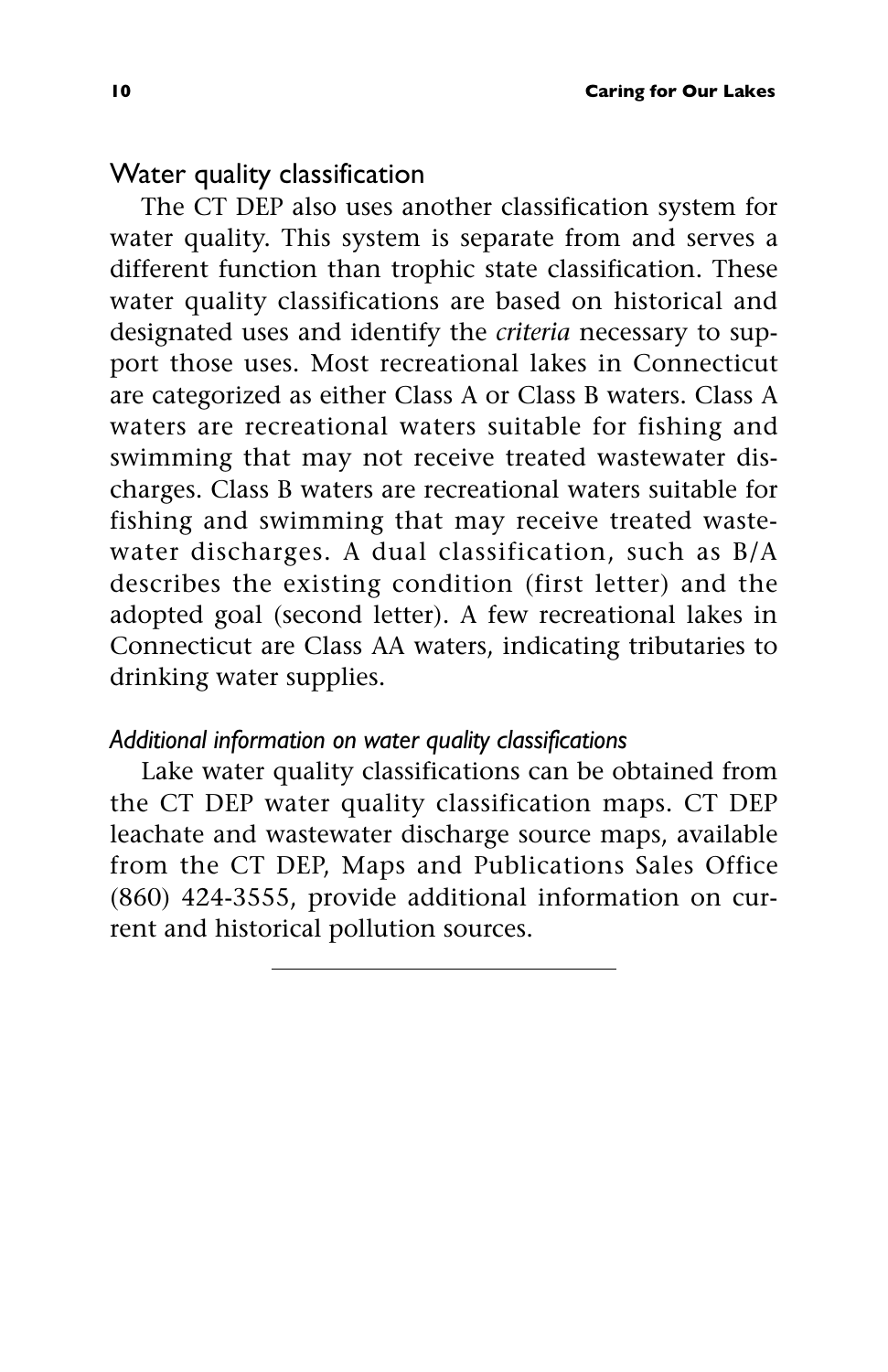#### **Watershed Management**

- 2.1 A Lake and Its Watershed
- 2.2 Pollution Prevention (BMPs)
- 2.3 Pollution Recovery (BMPs)

#### 2.1 A Lake and Its Watershed

A lake's watershed consists of all land areas that drain directly into the lake and those watercourses that flow to the lake. Water entering the lake, especially after a storm, typically carries a load of nutrients, sediments, and other pollutants. Nutrients are important in the eutrophication process because they fertilize the water and stimulate growth of aquatic weeds and algae. Sediments settle to the lake bottom, creating shoals and decreasing lake depth. Other pollutants, such as *pathogens*, *heavy metals*,

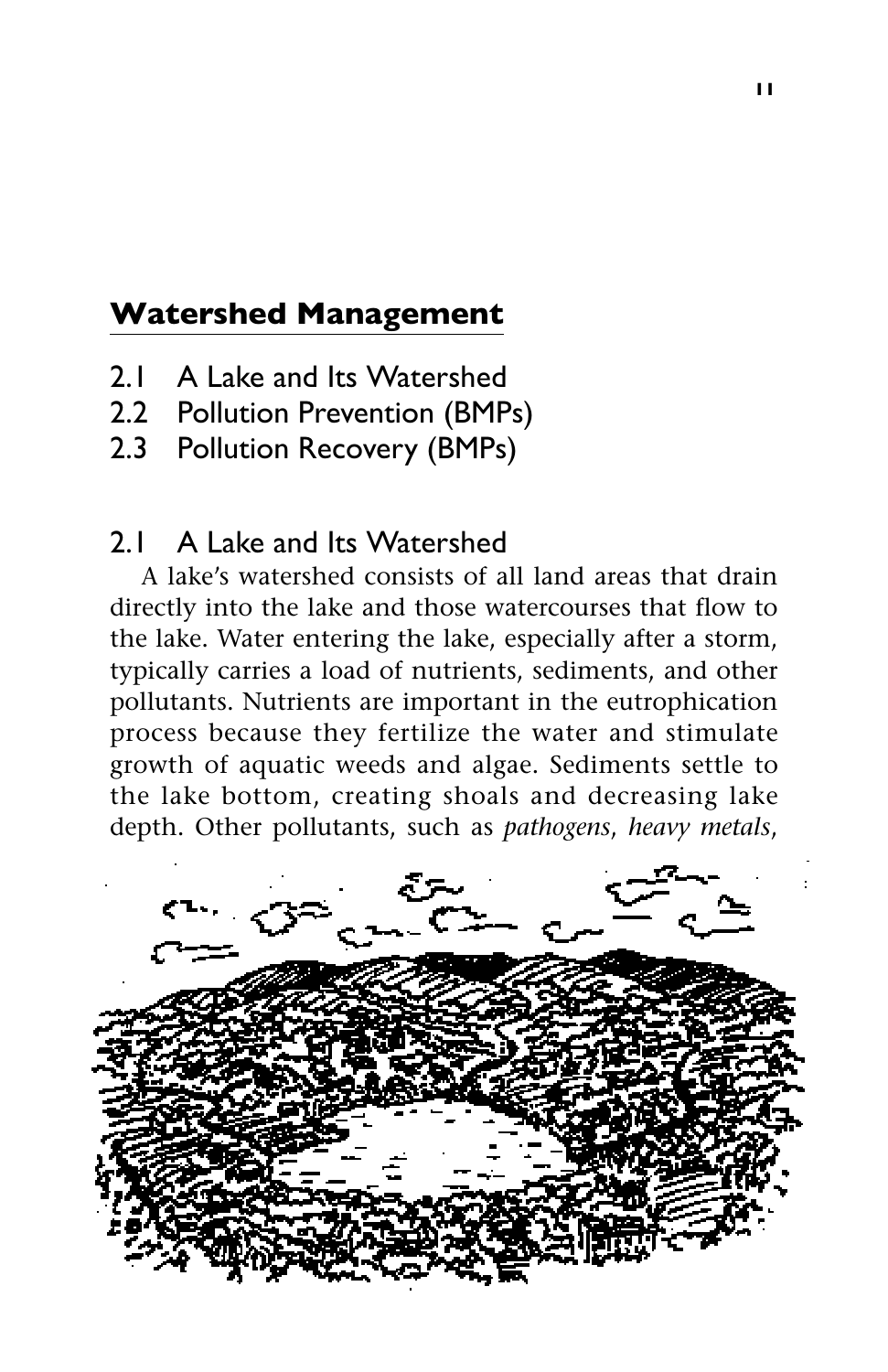and *hydrocarbons* can also cause problems with aquatic life and water use.

The health of a lake depends greatly on the quality of the incoming water. Watershed topography, soil fertility, soil erosion, vegetation, and human activity all affect this quality, and, therefore, the lake itself. The goal of watershed management is to prevent pollution from moving off the land and into the lake. Effective watershed management is the foundation for all lake preservation and restoration efforts.

#### Sources of pollution: point and nonpoint

Sources of lake pollution are divided into two broad categories — *point* and *nonpoint*. Point sources are concentrated discharges that enter a watercourse at a single point, most commonly a pipe. An example of a point source is a discharge from a wastewater treatment plant. Point sources affect only a few lakes in Connecticut, impoundments on rivers that receive discharges of treated wastewater. The strict standards of state and federal water pollution laws regulate these sources to prevent pollution.

Nonpoint sources are diffuse, occurring primarily as stormwater discharges from land areas within the watershed. Every lake and pond in Connecticut is affected by nonpoint pollution sources. Although a single nonpoint pollution source may not noticeably affect a lake, the cumulative effect of many nonpoint sources in the watershed can be great. In Connecticut most nonpoint pollution sources are tied to human activity and development. They may include septic systems, agriculture, lawns and gardens, stormwater drainage systems, and development that exposes land to erosion. Other sources may include waterfowl, household pets, recreational beaches and poorly managed timber harvesting operations.

Typical nonpoint pollutants include the following: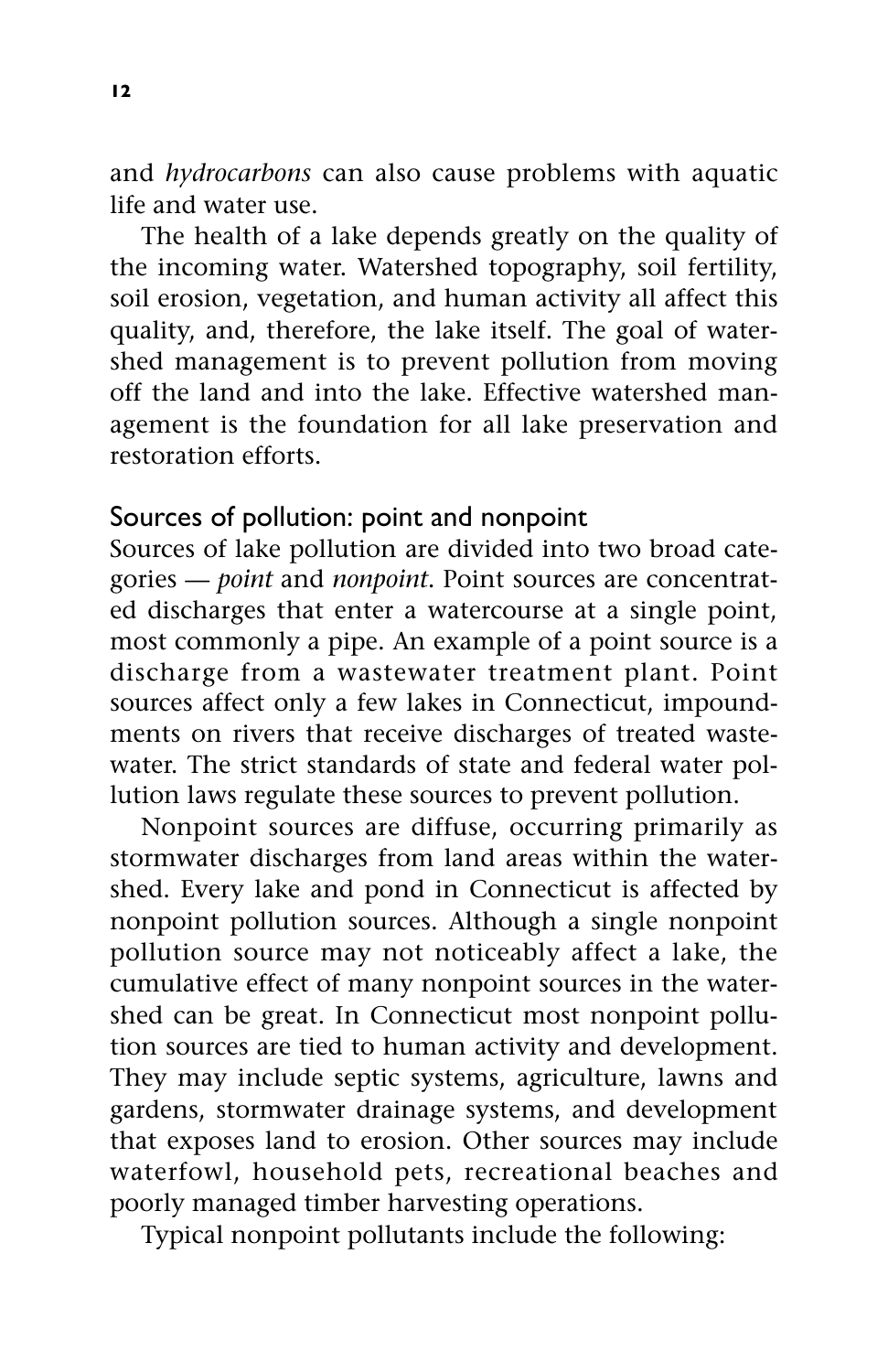- NUTRIENTS—Most important are phosphorus and nitrogen because they stimulate aquatic weed and algae growth. Sources include septic systems, agricultural runoff, and urban/suburban landscape runoff, waterfowl, and pets.
- SOLIDS—These include both sediments and floatable wastes. Sources can include eroding construction sites, stream banks, roadway runoff, and agricultural lands. Sediments from eroding land in the watershed increase nutrient and organic matter in a lake. When deposited, solids make the lake shallower and destroy the natural bottom habitat. Suspended solids cloud the water and interfere with organism respiration and digestion.
- PATHOGENS—Bacteria and viruses from animal wastes, failing septic systems, and other sources pose health risks.
- HEAVY METALS—Lead, copper, cadmium, zinc, mercury, and chromium can come from marinas, automobiles, industrial waste and atmospheric pollution. Deposits in a lake can be toxic to aquatic species.
- HYDROCARBONS—Petroleum based substances, including oil and grease, are toxic to sensitive aquatic organisms. Runoff from parking lots, roadways, and marinas is a typical source of these pollutants in a watershed.
- PESTICIDES—This category includes lawn, garden, household, and commercial pest control chemicals. These pollutants can be toxic to many organisms in a lake.
- HUMIC SUBSTANCES—Grass clippings, leaves, and other plant material deposited in a lake from landscaping practices results in problems when they decompose. Dissolved oxygen is lowered, which affects the respiration of aquatic organisms and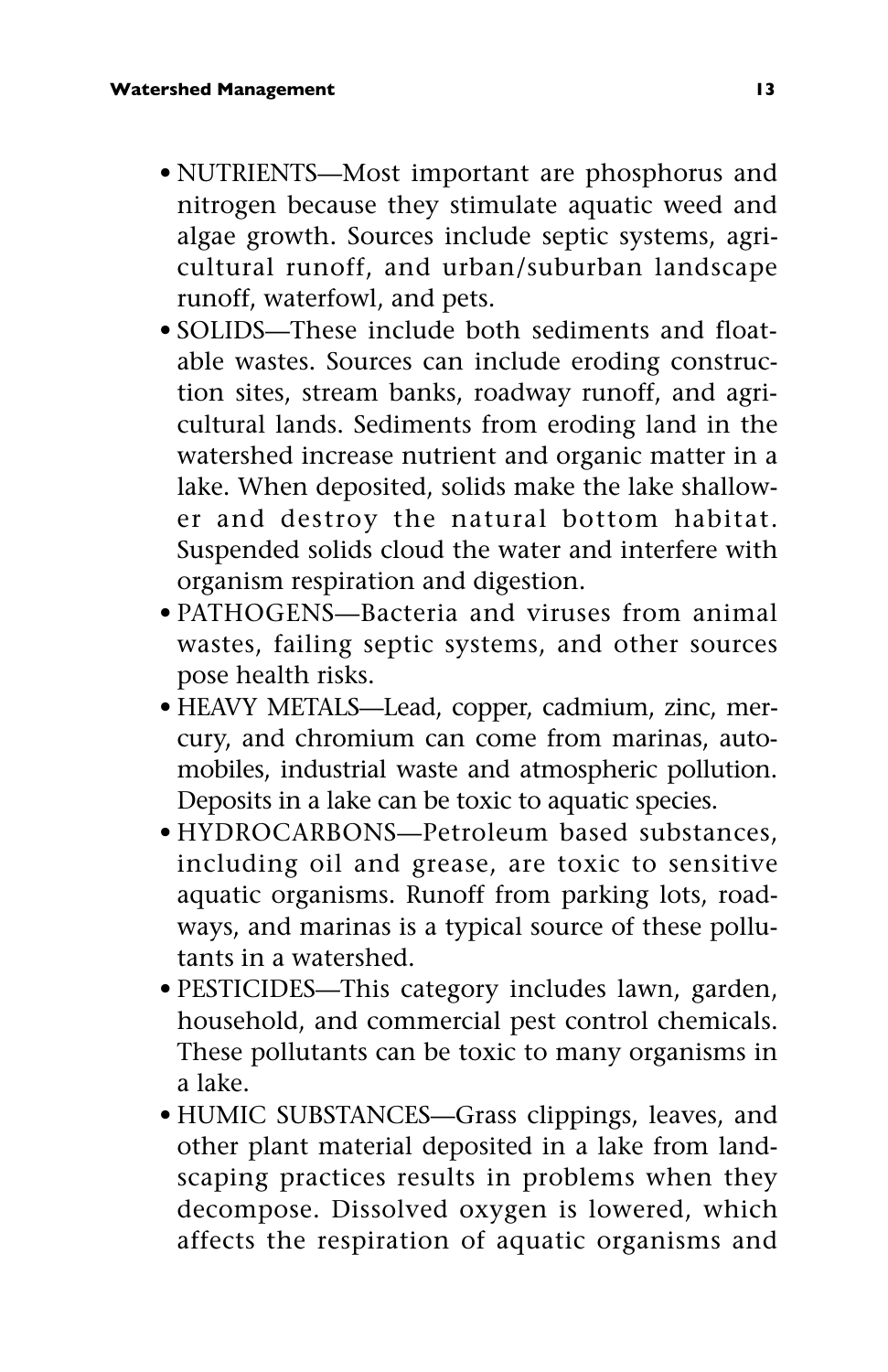allows nutrients to be released from the sediments. And, these organic materials break down forming muck on the lake bottom.

#### Managing nonpoint source pollution

There are two primary approaches to managing nonpoint pollution sources in the watershed: pollution prevention and pollution recovery. The best, most economical approach is pollution prevention. That is, preventing pollutants such as those listed in Section 2.11 from moving off upland sites and into streams or groundwater that drains into the lake. Pollution recovery is the interception of runoff and reclamation of pollutants before they reach the lake.

*Best Management Practices* (BMPs) are methods found to be the most effective, practical means for reducing pollution. Implementation of BMPs occurs primarily at the local level by private property owners and the local government according to a watershed management plan. The size of a watershed will determine the scope of the plan. In large watersheds management is complex because a number of different towns or even states may be involved. Some BMPs may be implemented on a voluntary basis, such as the proper application of lawn fertilizers by a homeowner. Other BMPs may be implemented on a regulatory basis, such as erosion controls required for construction sites by town permits in accordance with state laws. Whatever the situation, BMPs are the primary methods used to implement a watershed management plan.

Members of lake associations should become knowledgeable about BMPs, and communicate this information to property owners and town officials. Many lake associations in Connecticut use newsletters, workshops, and handbooks for this purpose. In addition, lake associations can promote the use of BMPs by participating in local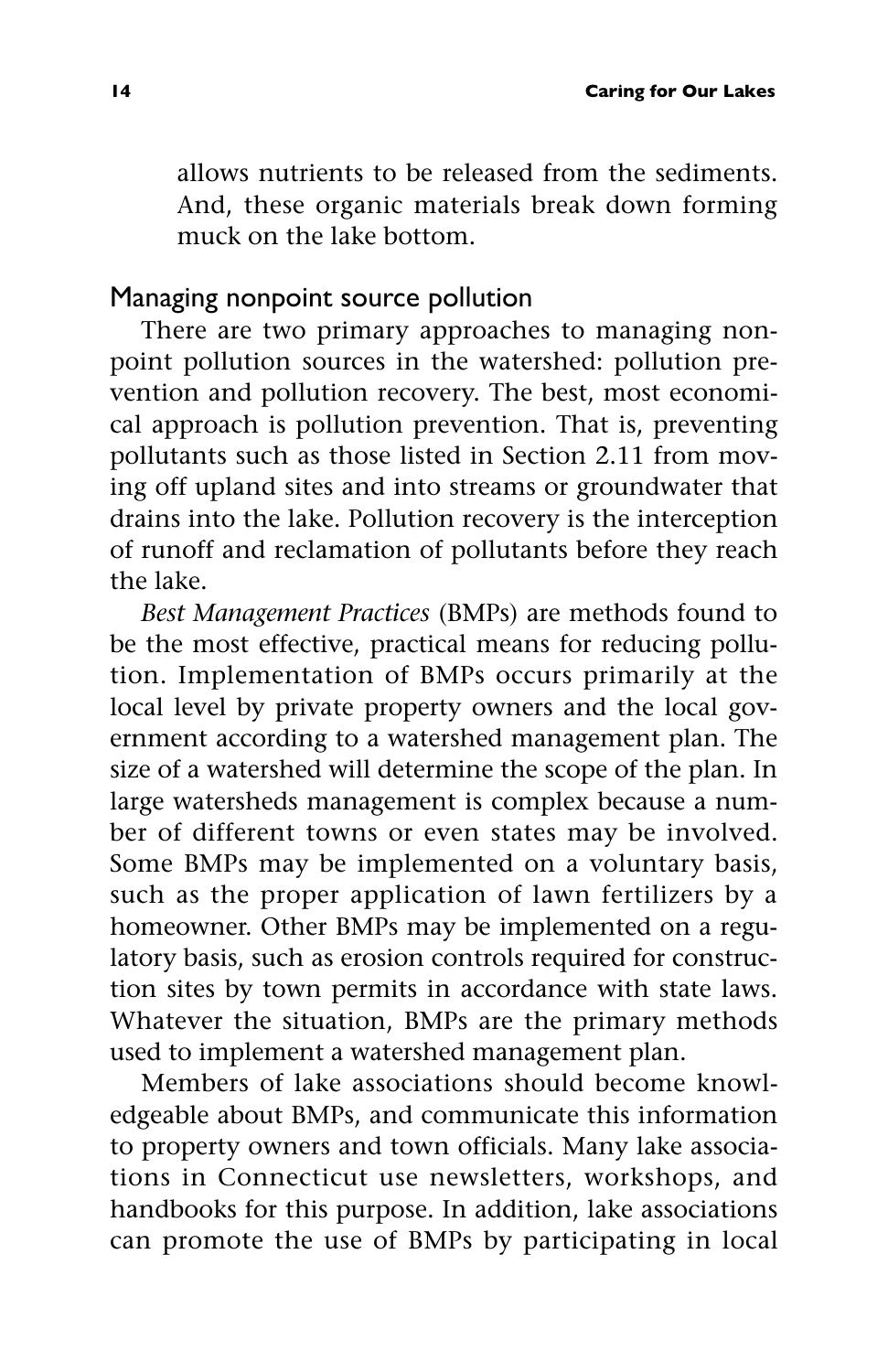public meetings and by commenting on permit applications under review by town commissions.

#### *Additional information on nonpoint source management*

The 1994 CT DEP report "Connecticut's Nonpoint Source Assessment and Management Plan" provides an overview of the statewide nonpoint source management program. It is a general guide to pollutants, their sources, impacted resources, management goals, strategies and practices. To obtain a copy of this report call the CT DEP Bureau of Water Management, Planning Division (860) 424-3020.

#### 2.2 Pollution Prevention

BMPs are a key aspect of pollution prevention. Common nonpoint pollution sources in lake watersheds can be septic systems, soil erosion, agricultural areas without BMPs, residential landscaping, urban runoff, car washing, waterfowl, recreational beaches, and poorly managed timber harvesting operations. The following sections discuss BMPs for dealing with these pollution sources.

#### Septic systems

Individual septic systems are often used for sanitary wastewater treatment for homes around Connecticut lakes. A septic system includes a house sewer, a septic tank, a distribution system, and a leaching field. Sewage is delivered to the septic tank via the house sewer. In the septic tank, solids separate from liquids. Heavy solids settle to form a sludge blanket; light solids float to form a scum layer. The liquid from the septic tank flows to the leaching system where soil bacteria decompose waste matter. After treatment in the leaching system, wastewater effluents flow into the soils below the surface.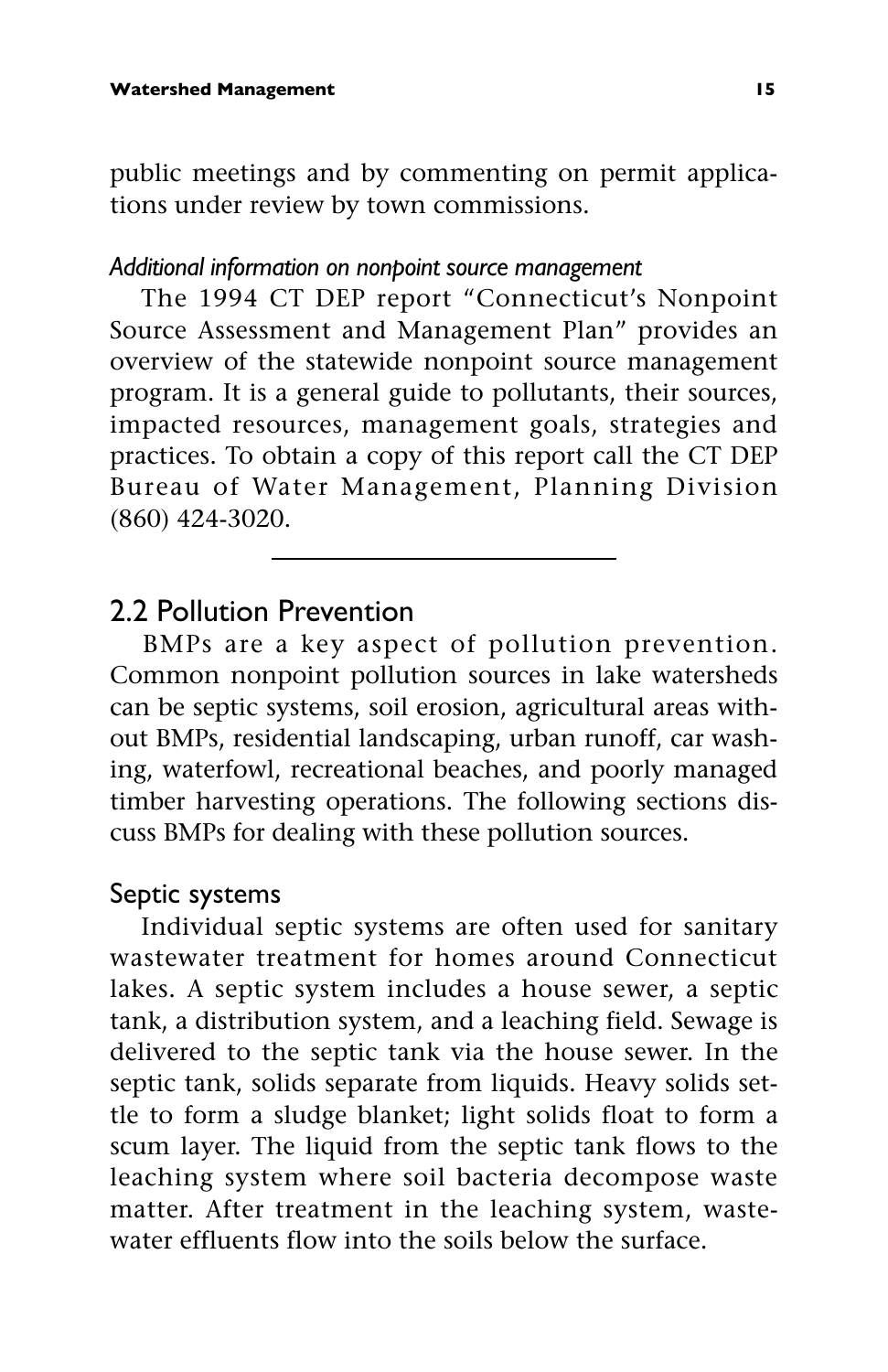BMPs for septic systems include proper siting, design, installation, operation, and maintenance. Septic systems must provide for the sanitary degradation of wastewaters into simple chemical substances, including soluble phosphorus and nitrogen compounds. If not managed properly, a septic system can fail, resulting in the backflow of wastewaters into the house, or the breakout of wastewaters on the ground. A septic system failure is a public health hazard that demands immediate correction. Eliminating the health threat eliminates a possible source of nutrients to a nearby lake.



Local health officials are responsible for seeing that homeowners correct failing septic systems. Single and scattered failures can often be repaired on-site. However, widespread failures may require a community wastewater management plan. A lake association should notify local health officials about suspected septic system failures, and monitor the results of investigations.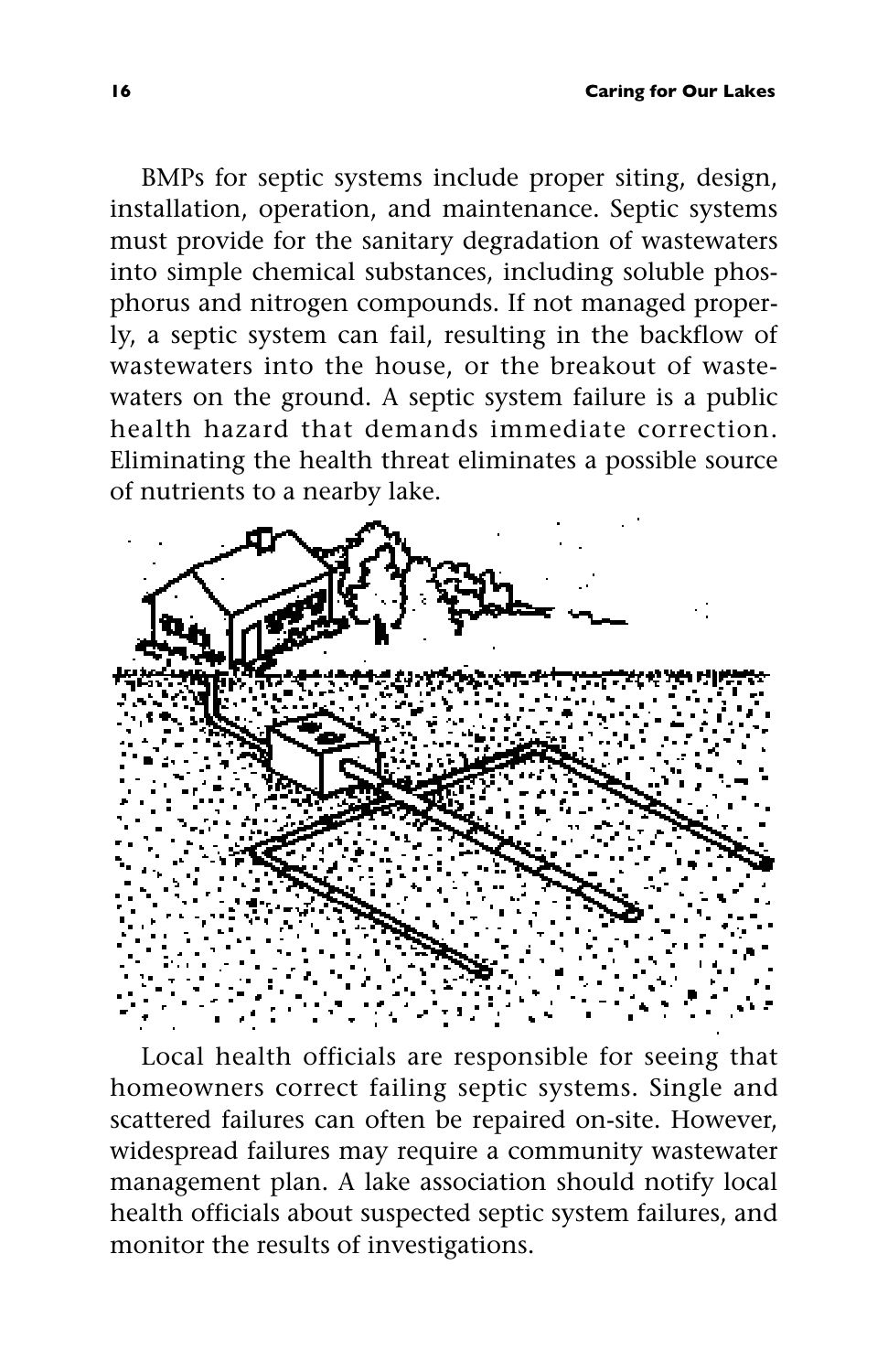When seasonal cottages around a lake are converted to permanent homes, local public health officials are responsible for evaluating septic system upgrades to assure conformity with the state Public Health Code. Cottage conversions are usually subject to local building permits and zoning approval, providing a means for local authorities to require septic system upgrades.

The following septic system BMPs should be followed by property owners in a lake watershed:

- Pump out septic tank solids on a regular basis. Sludge levels in the septic tank should be checked annually and pumped when sludge fills half the tank, usually every two to three years for permanent homes, five to six years for seasonal cottages. If solids are not removed from the tank, they will wash into and clog the leachfield.
- Do not use the septic system for disposal of kitchen wastes. Ground-up garbage from a kitchen garbage disposal can overburden a septic tank.
- Do not flush strong cleaning agents such as drain cleaner, bleach, paint, or other household chemicals into a septic system. These chemicals may kill the beneficial microorganisms needed to break down wastes.
- Use nonphosphate laundry detergents. This can reduce the amount of phosphorus passing through the septic system and into the environment 30 to 40 percent.
- Conserve water and give the septic system time to "rest" after heavy use.

#### *Additional information on septic systems*

"Septic Systems Manual: A Guide to On-Site Subsurface Sewage Disposal for Local Land-Use Officials," published by the CT DEP in 1985, is available at the CT DEP Maps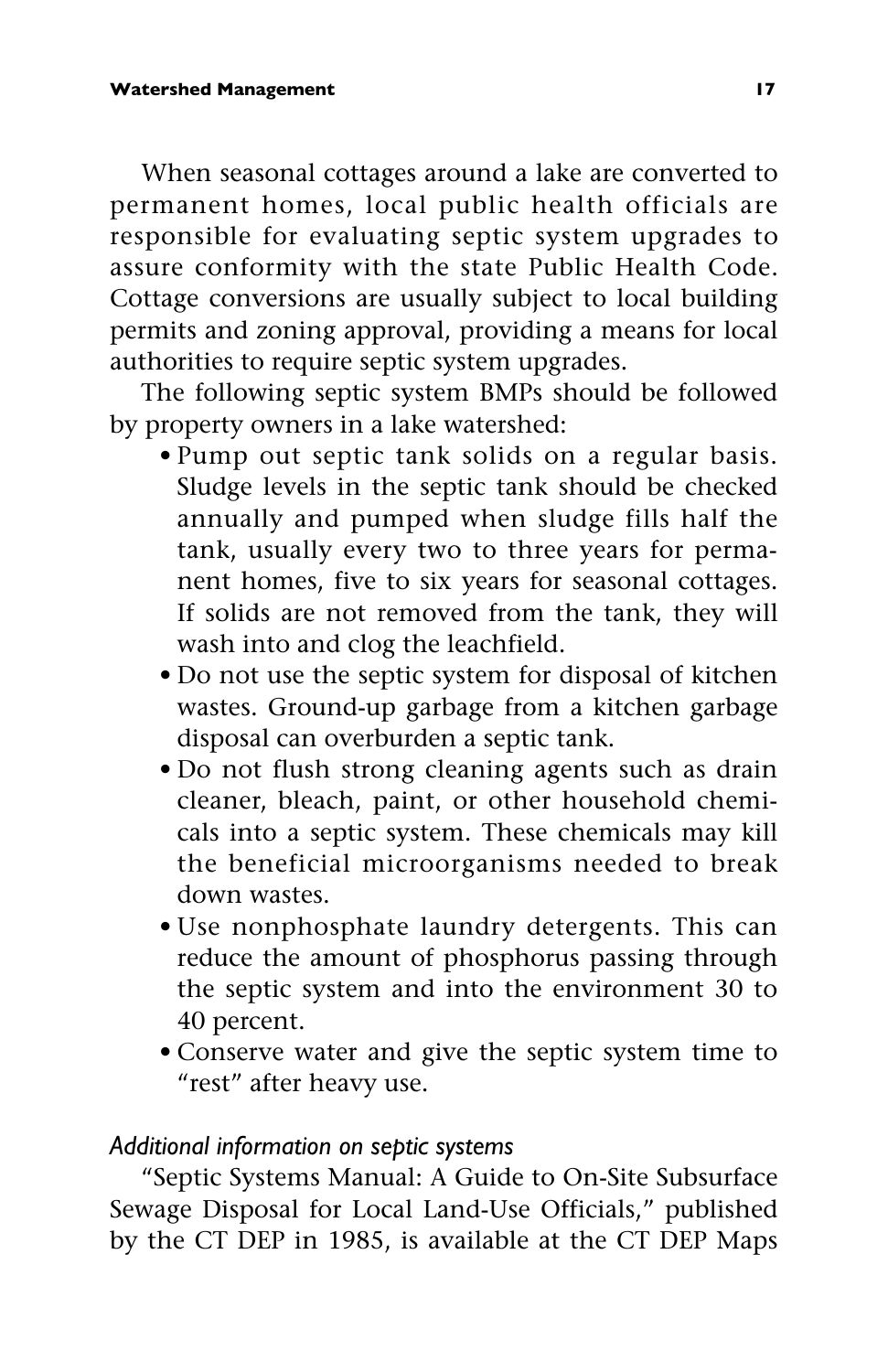and Publications Sales Office (860) 424-3555. This guide explains the legal and technical aspects of on-site septic system design and installation. The manual provides a brief explanation of the process of sewage treatment in a septic tank, leachfield, and surrounding soils. This manual should be consulted by local commissions when reviewing applications for planning, zoning, and wetland permits that involve the installation of new septic systems within the lake watershed.

#### Soil erosion

Soil erosion is the wearing away of land by wind, water, ice, and gravity. In lake watersheds, soil erosion caused by water running off the land and by wave action on the shore are important concerns. Natural erosion occurs at a slow and generally uniform rate. However, disturbance of land surface by human activity eliminates the protection provided by natural vegetation, exposing the soils to excessive erosion. The exposed soil can become hard, reducing its infiltration capacity and resulting in greater runoff.

The severity of erosion is influenced by soil type, slope of land, type of vegetative cover, rain, snow, and proximity to a watercourse. Severe natural erosion can occur on land with steep slopes and along stream banks and lake shorelines. Common man-made sites of erosion include construction sites, roadway embankments, roadway drainage ditches, and cultivated fields. Construction site erosion can be particularly severe; research has shown that soil erosion from construction sites may be ten to 100 times greater than erosion from agricultural land of the same size, slope, and soil type. Because the demand to develop lake properties is high, construction site erosion can play a major role in lake eutrophication.

The effectiveness of erosion controls for construction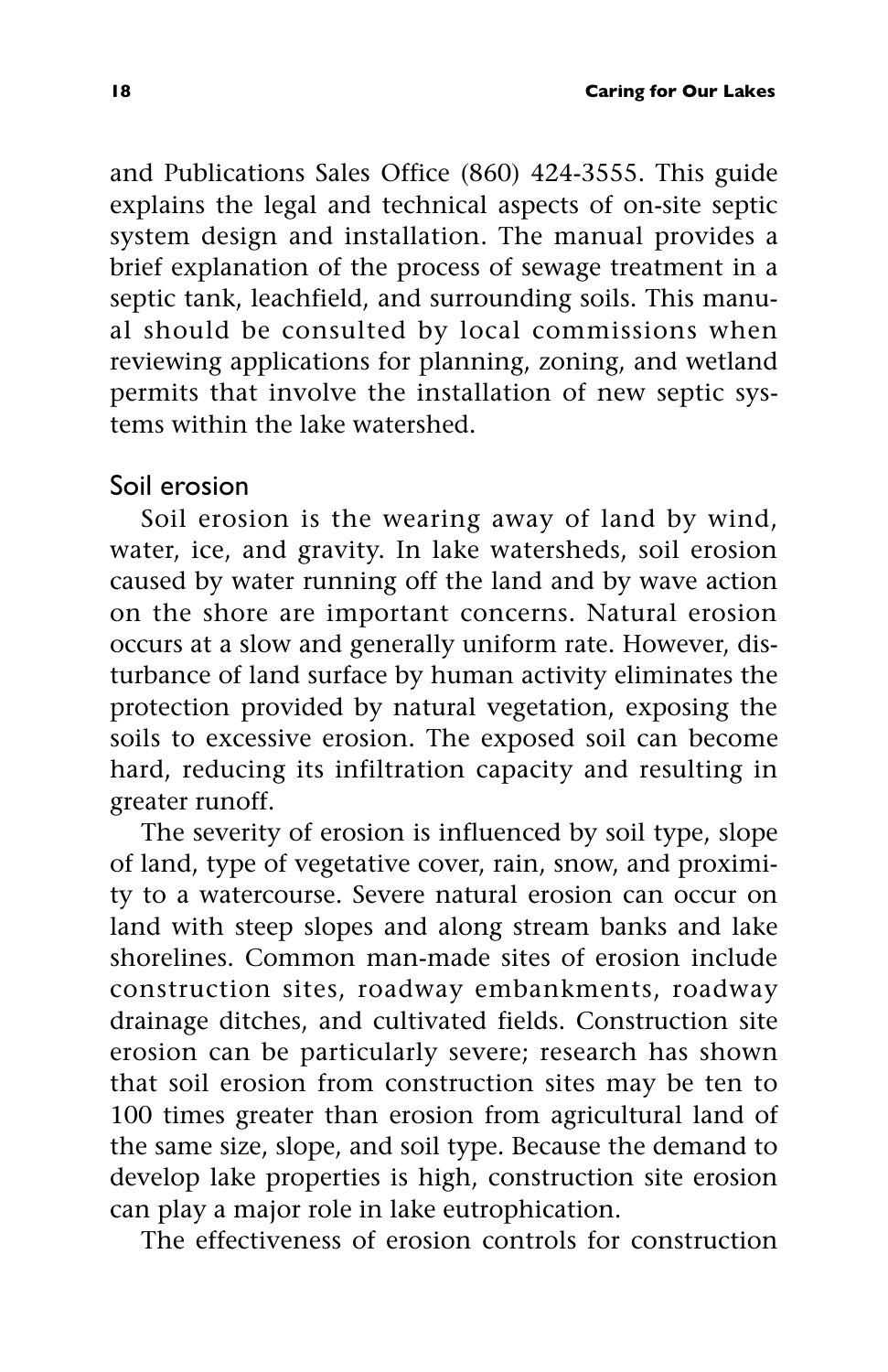sites in the watershed should be closely monitored. Any incidents of water turbidity, siltation, or sediment obstruction in the lake or its tributary watercourses should be reported to the town zoning enforcement officer or wetlands enforcement officer for inspection and corrective action.

Stream bank erosion has an immediate and often severe impact on lake water quality. Activities that disturb land surfaces should be avoided in these areas. Bank sloping, riprap, vegetation, jetties, fencing, and removal of obstructions to stream flow are examples of appropriate preventive measures.

Buffer strips, a universal BMP, control stream bank erosion by keeping strips of natural vegetation along stream corridors. Vegetated buffer strips protect the soil and also intercept runoff, thereby removing sediment and phosphorus. A lake association should support the use of BMPs on stream bank properties in their lake's watershed.

Wave action can also erode shorelines. Lakefront properties with vulnerable shorelines should consider the following BMPs:

- maintain vegetated buffer strips
- leave rocks and boulders undisturbed in order to diffuse wave action
- employ strict erosion and sediment controls for construction activities

#### *Legal requirements on erosion controls*

The Soil Erosion and Sediment Control Act, Sections 22a-325 through 22a-329 of the Connecticut General Statutes requires towns to adopt erosion and sediment control plan regulations for disturbed areas greater than onehalf acre. The town regulations must provide for certification of the technical adequacy of the plans and provide for inspection of the measures installed pursuant to the plan.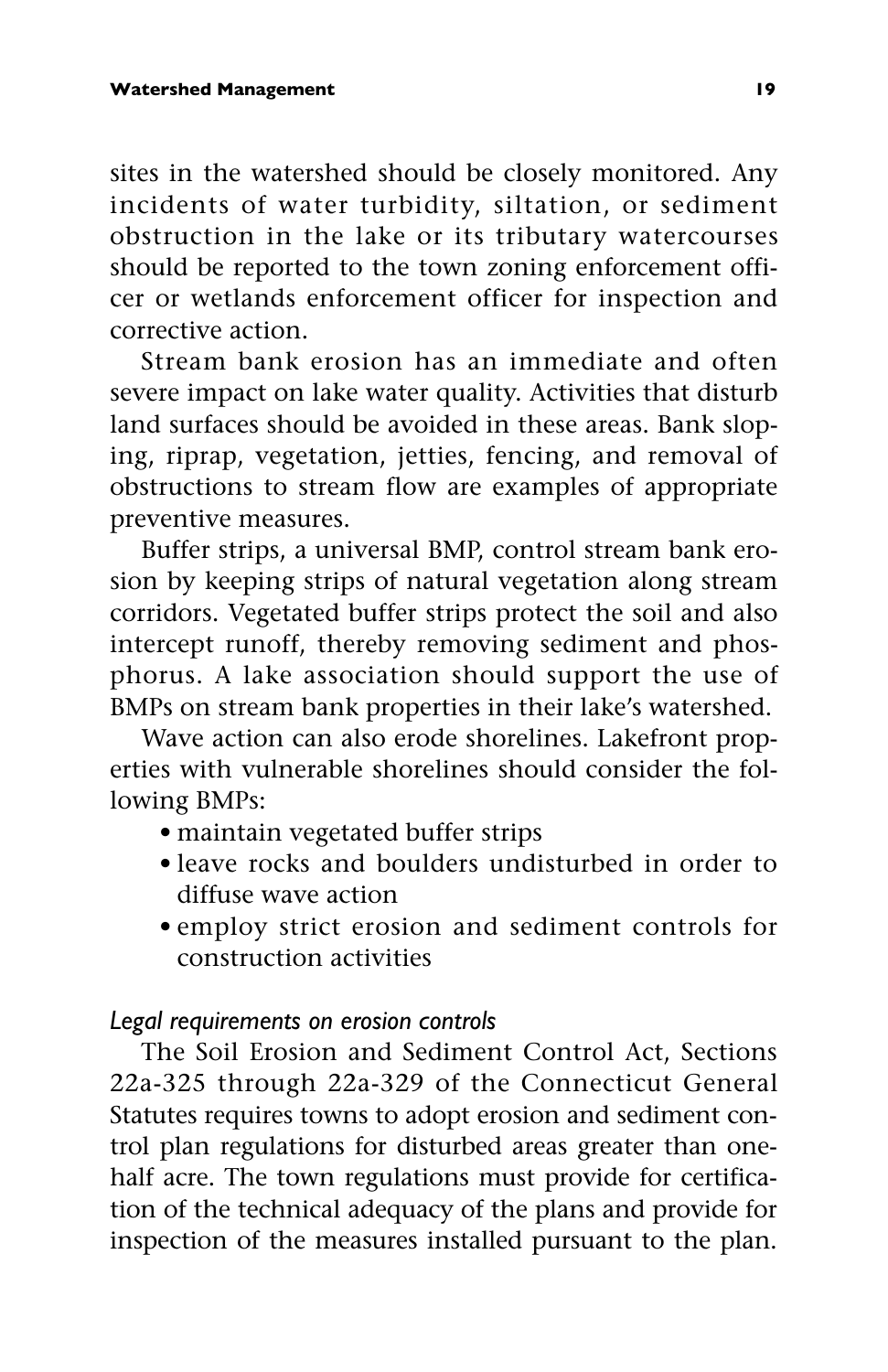The town may consult a County Soil and Water Conservation District (see Appendix B) for technical review of plans. Single family dwellings that are not part of a subdivision are exempt from town erosion and sediment control regulations by state statute, and cannot be controlled by the town under the authority of state erosion and sediment control laws. However, construction of single family homes within the town's regulated wetland and watercourse zone may require installation of sedimentation and erosion controls under local wetland regulations.

Erosion from construction activities may also regulated by DEP's Bureau of Water Management. Construction sites of five acres or more must have plans for controlling stormwater and dewatering wastewaters generated from the site approved by DEP before construction can commence.

#### *Additional information on soil erosion*

Erosion from construction sites can be controlled by using BMPs found in "Guidelines for Soil Erosion and Sediment Control," prepared by the Connecticut Council on Soil and Water Conservation. This technical manual assists government officials, developers, engineers, contractors, and others in selecting measures to prevent erosion and sedimentation. Measures discussed in detail include site planning; vegetative controls, such as seeding, sodding, and tree planting; nonstructural controls such as hay bale checks, mulching, land grading, and traffic control; and structural controls such as diversions, riprap, and sediment basins. These guidelines should be used by government officials, developers, engineers, contractors, and others in designing structural measures for erosion and sediment control. This manual may be obtained through the CT DEP Maps and Publications Sales Office, (860) 424-3555.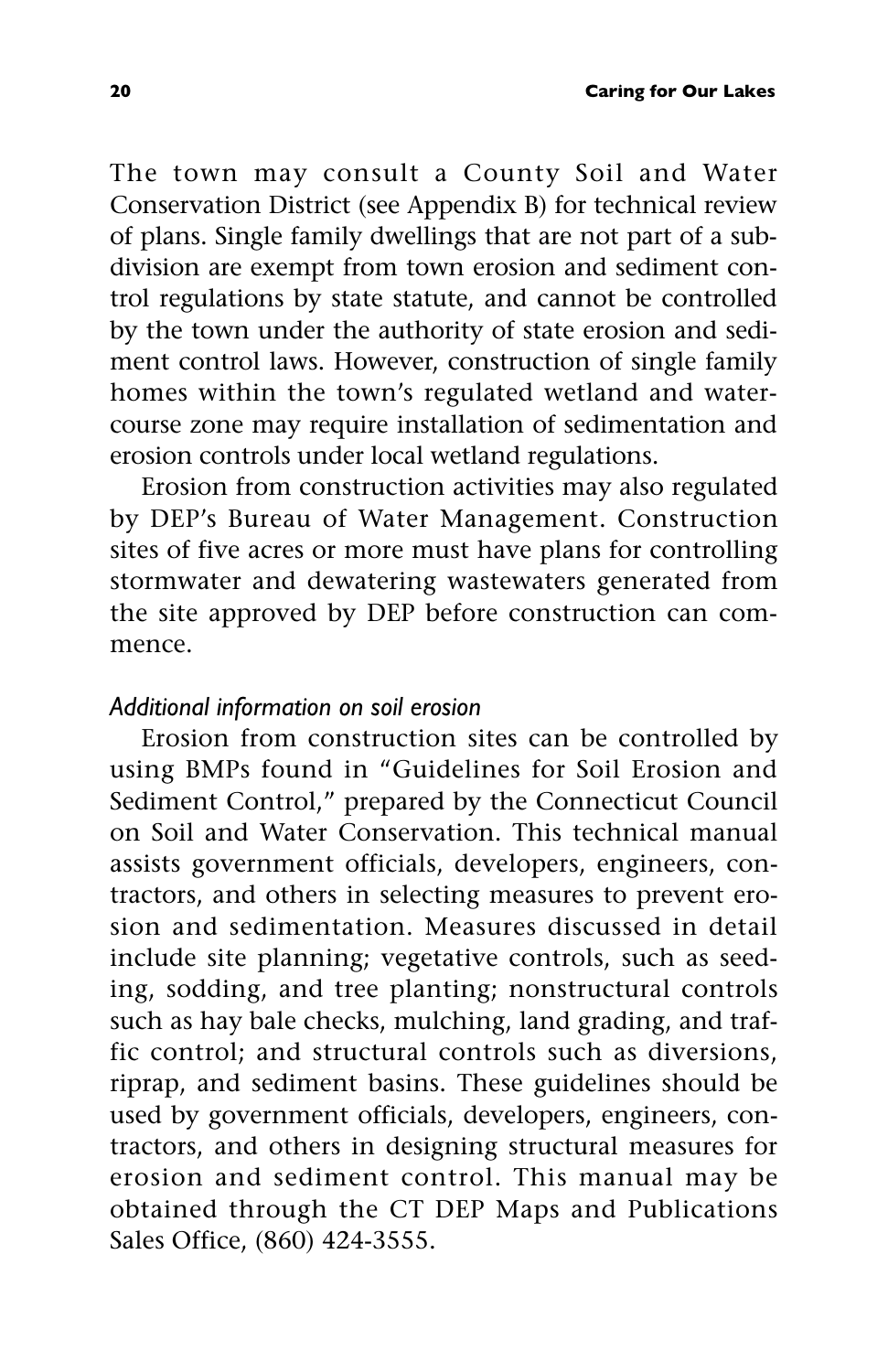#### **Agriculture**

In many lake watersheds, agricultural lands such as croplands, grazing lands, feedlots, and tree nurseries can be potential nonpoint pollution sources of sediments and nutrients. Generally, nonpoint source pollution is managed by the individual farm owner/operator working with state and federal technical and financial assistance programs. The following are BMPs for each of these common nonpoint pollution sources.

BMPs for croplands include:

- conservation tillage
- contour farming
- contour strip-cropping
- no-till seeding
- terracing
- vegetative buffers
- winter cover crops
- nutrient management
- riparian area protection
- integrated pest management

Feedlot BMPs include:

- paving
- stormwater management
- runoff treatment

Grazing land BMPs include:

- terracing
- fencing to protect wetlands and watercourses
- rotation grazing

Animal waste BMPs include:

- diversion and treatment of stormwater
- manure management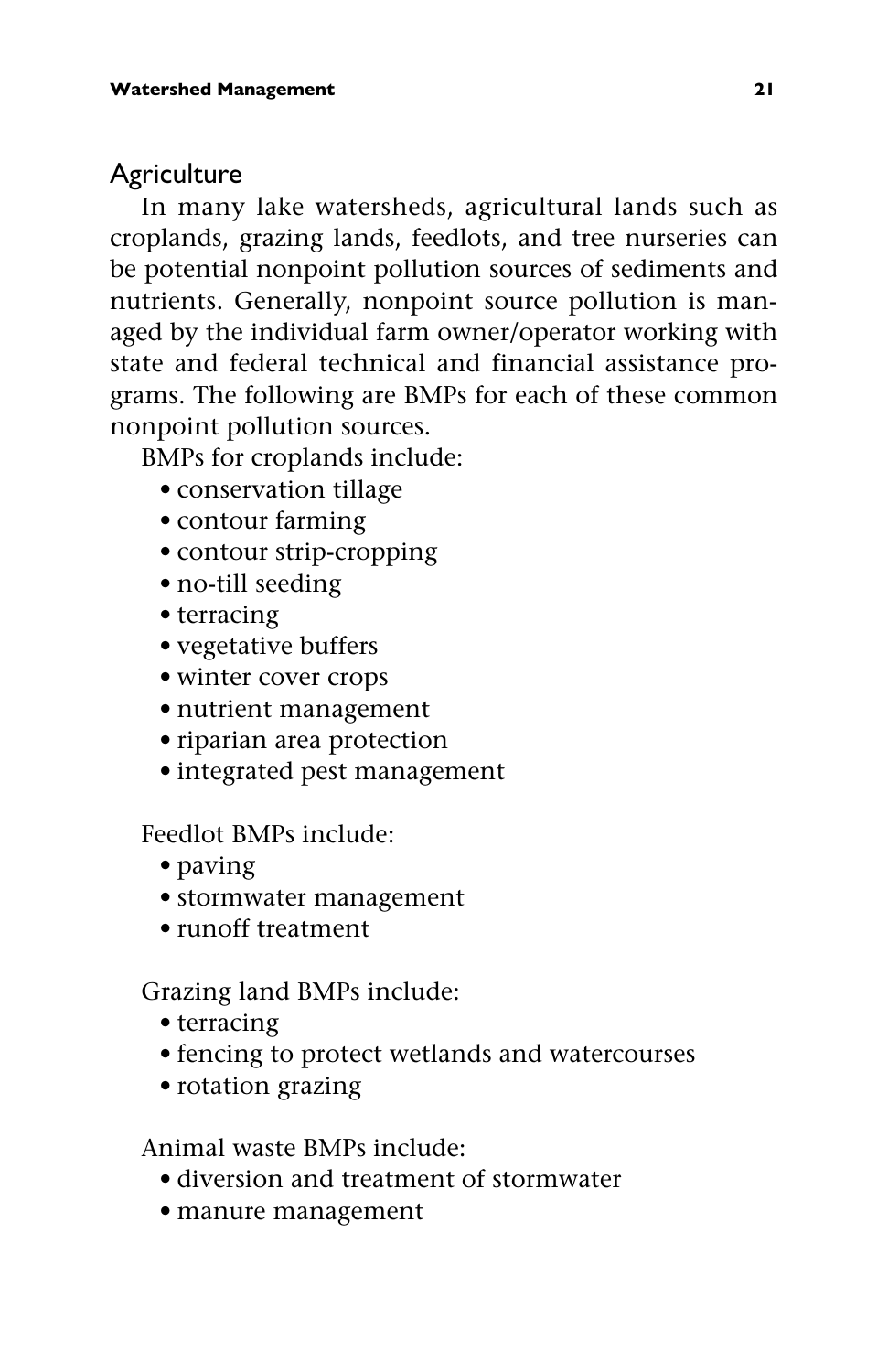Nursery BMPs include:

- contour planting
- cover crops
- nutrient management
- integrated pest management

#### *Additional information on agriculture*

In 1993, the CT DEP published "Manual of Best Management Practices for Agriculture" for Connecticut's Aquifer Protection Program. This manual contains detailed information on agricultural BMPs needed to protect the quality of groundwaters used as public drinking water supplies and is applicable to lake watershed management programs. Copies of this manual are available at the CT DEP Maps and Publications Sales Office, (860) 424-3555. Several government agencies have programs to assist in the implementation of agricultural BMPs (See Appendix B):

- The U.S. Department of Agriculture (USDA) Natural Resource Conservation Service (NRCS), a federal agency, provides technical assistance to farmers on planning and implementing agricultural BMPs and developing farm resource management plans for individual farms.
- The USDA Farm Services Agency, also a federal agency, assists in funding BMP projects undertaken by individual farmers.
- The University of Connecticut (UCONN) Cooperative Extension Service, a state agency, provides information and education to farmers.
- The Connecticut Agricultural Experiment Station, also a state agency, performs BMP research and demonstration projects.
- The county Soil and Water Conservation Districts (S&WCD) are an important communication link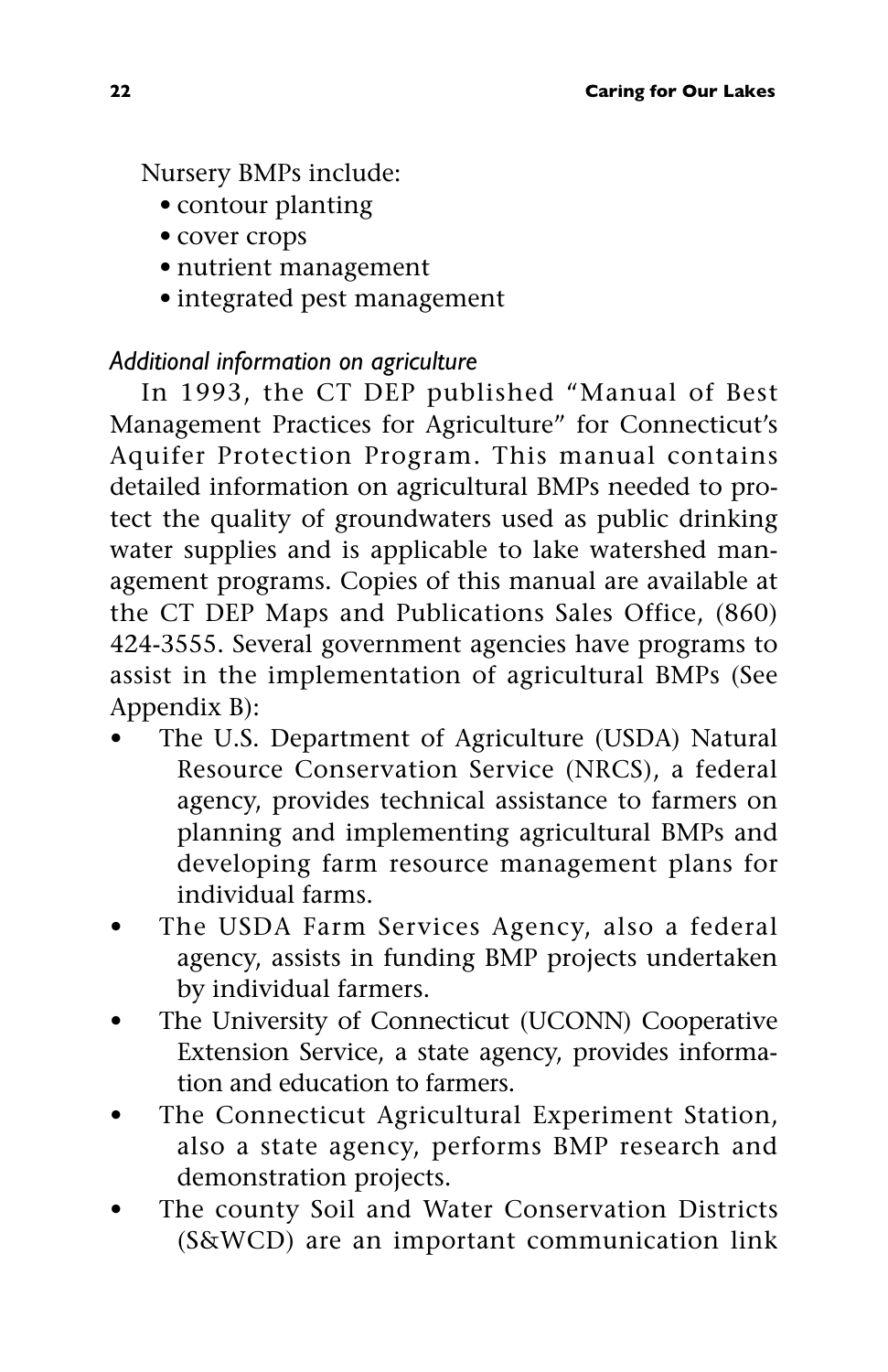between government programs and the agricultural community.

#### Woodland and timber harvesting

An acre of properly managed woodland in a lake watershed contributes much less phosphorus to the lake than an acre of residential land in the same location. However, poorly managed harvesting of timber and firewood can cause serious erosion and sedimentation.



#### *Legal requirements on timber harvesting*

Town governments may regulate timber harvesting through local inland wetlands and watercourses regulations. The statutes that give municipalities this authority allow towns to regulate clear cutting of timber in inland wetlands. CT DEP's Division of Forestry is in the process of developing regulations through the Forest Practices Act. This program will require licensing of forest practitioners and review of commercial timber harvests.

#### *Additional information on timber harvesting*

The CT DEP Division of Forestry distributes a 1990 guide, "Timber Harvesting and Water Quality in Connecticut — A Practical Guide for Protecting Water Quality While Harvesting Forest Products." For more information, call the CT DEP Division of Forestry, (860) 424-3630.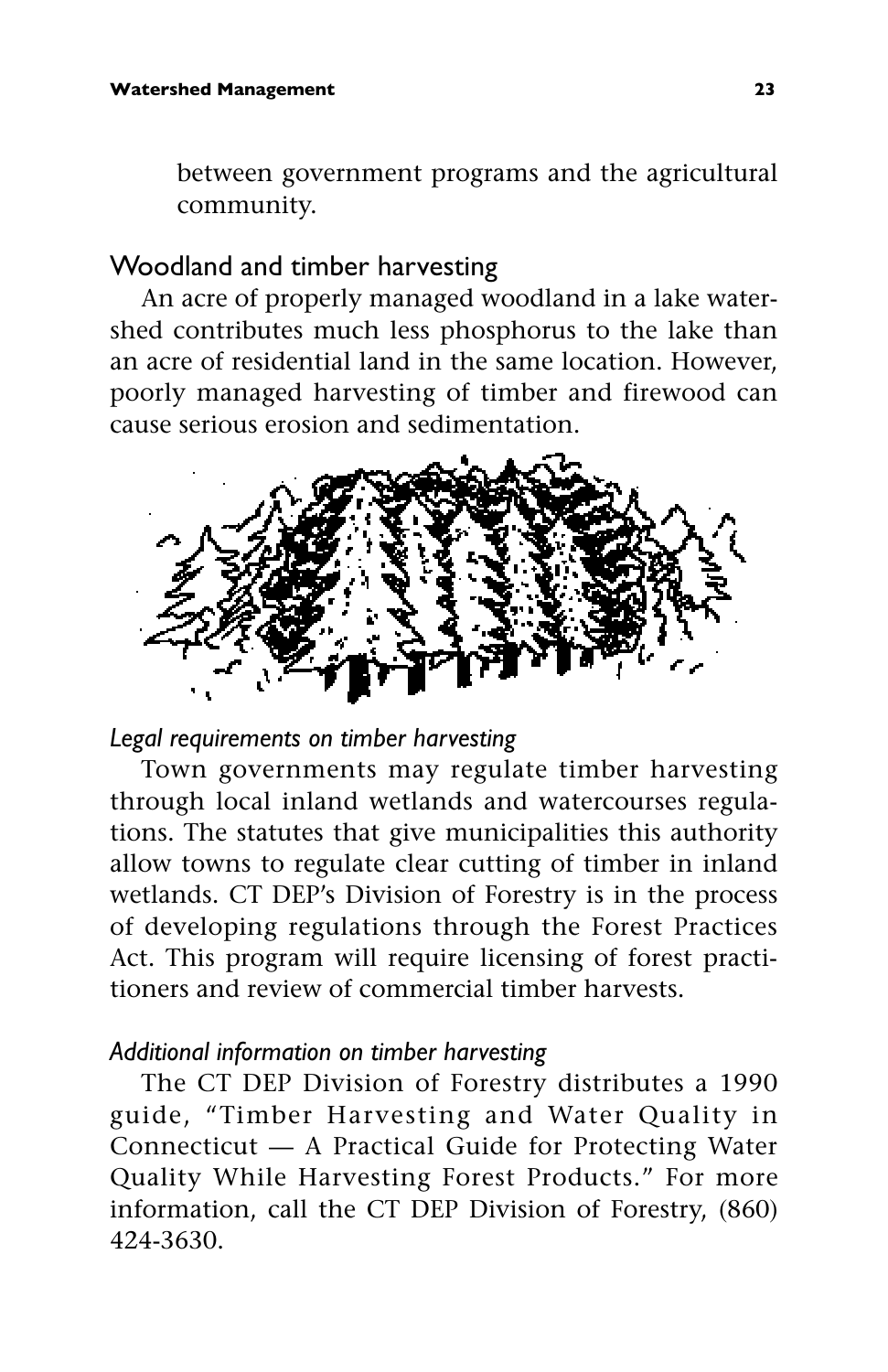#### Residential nonpoint pollution sources

Fertilizers that are commonly applied to lawns, home gardens, and ornamental shrubs and trees contain the plant nutrients nitrogen, phosphorus, and potassium. In a lake watershed, these nutrients from fertilizers may enter the lake, thereby fertilizing aquatic plant growth.

Residents in lake watersheds should use fertilizers judiciously or not at all. If used, the type of fertilizer should match the specific needs of the soil and the plants being grown. The correct type and amount of fertilizer can be "prescribed" through a soil sample analysis conducted by the UCONN Cooperative Extension Service. Soil testing kits can be obtained for a nominal fee from them at (860)486-2928.



The timing of fertilizer applications is important. Applications should be avoided in the late summer and fall when plant growth has ended. Furthermore, fertilizers should not be applied if heavy rain is forecast. Nutrients not captured by plants are likely to be transported off the property during rainstorms.

Leaves, grass clippings, and other wastes from lawns and gardens are rich in nutrients and organic matter. When washed into a lake, they increase lake sedimentation and release plant nutrients. An important BMP is to compost such wastes and recycle the compost as a soil conditioner and fertilizer. Composting sites should be a safe distance from the lakeshore, tributary watercourses, and stormwater drainage systems. In addition, woody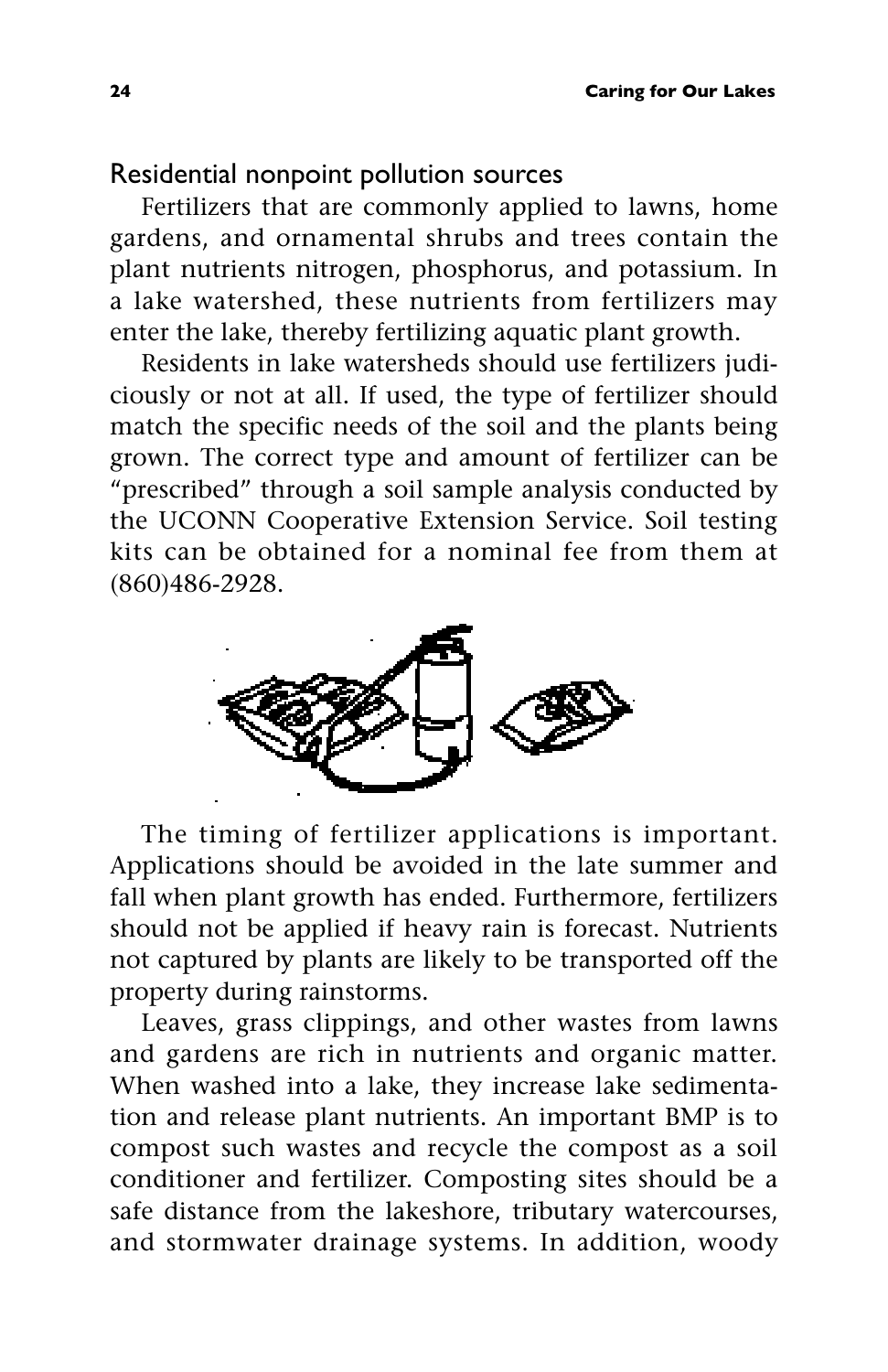wastes should be chipped and reused as landscaping mulch or disposed of in a municipal brush disposal site.

Excrement from household pets, especially dogs, is another potential source of lake pollution. Pet manure contains organic matter, nutrients, and bacteria that can be easily transported from paved surfaces to lake waters by stormwater runoff. An obvious BMP is to collect and properly dispose of pet droppings. Some Connecticut towns have adopted ordinances requiring such action; leash laws prohibiting pets from unsupervised roaming are also helpful in lake communities.

#### Urban runoff

Many types of water pollutants accumulate on sidewalks, streets, driveways, parking lots, and other paved areas. Leaves, branches, litter, animal excrement, salt, sand, and fluid leaks from motor vehicles accumulate during periods of dry weather. Wastes such as used motor oil, radiator fluid, grass clippings, animal excrement, and car wash wastewater is sometimes improperly discarded down stormwater drains. Rainfall and melting snow, known as stormwater runoff, transport these materials and contaminate watercourses with nitrogen, phosphorus, sediments, decomposable organic matter, hydrocarbons, heavy metals, pathogenic bacteria, and road salts.

Many BMPs can be implemented to manage urban runoff. Source controls include the following:

- regulatory programs to control litter
- regulatory programs to prevent improper disposal and discharge of wastes in stormwater systems and to require removal of animal excrement from paved surfaces
- maintenance of paved surfaces, including street and parking lot sweeping and repair of eroding pavement areas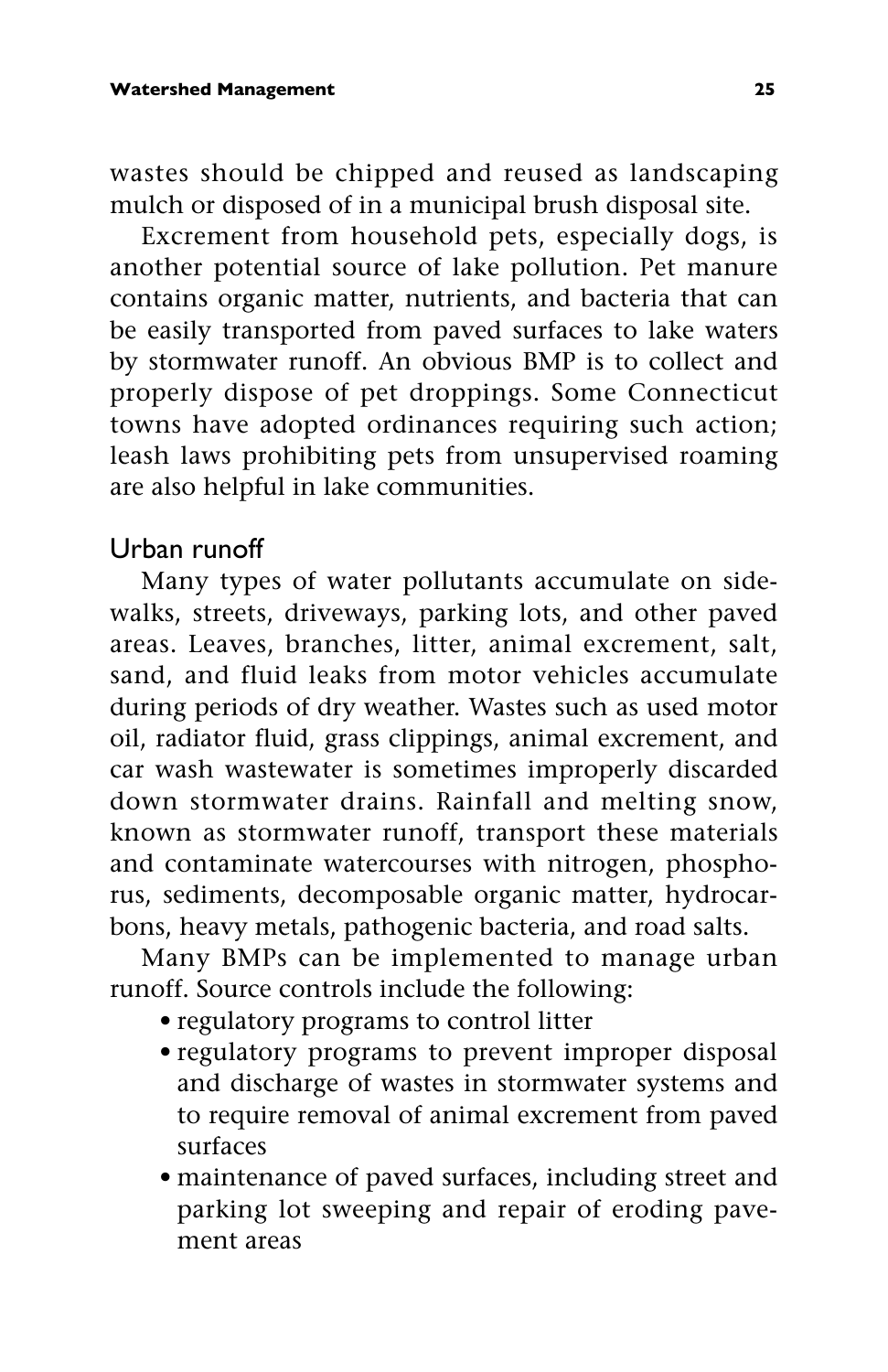A comprehensive urban runoff plan should be developed for a lake watershed with appropriate measures for specific sources of pollutants. Lake associations should implement pollutant controls at their sources as well as through cooperation with local officials and private property owners.

Town regulations requiring stormwater runoff control plans are effective. Stormwater control measures should be incorporated into site development plans so that urban runoff BMPs become an integral component of permitted land use activities.

#### *Legal requirements on stormwater discharges*

The state of Connecticut issues three permits concerning stormwater. One covers construction activities disturbing more than five acres; the other two regulate stormwater discharges from industrial or commercial facilities (Section 22a-430b of the Connecticut General Statutes).

#### *Additional information on stormwater BMPs*

The U.S. Environmental Protection Agency publication "Urban Targeting and BMP Selection" presents an overview of BMPs for urban stormwater management. BMPs are categorized as source controls, detention basins, infiltration basins, and vegetative controls. For copies of this document, call the U.S. Environmental Protections Office, Washington, D.C. (202) 833-8317.

The Metropolitan Washington Council of Governments, (202)962-3256, offers "A Current Assessment of Urban Best Management Practice," a valuable source of BMP information. The CT DEP Maps and Publications Sales Office, (860)424-3555, has another helpful publication, "Guidance Document for Assessment of Non-Point Sources of Pollution in Urbanized Watersheds in Connecticut."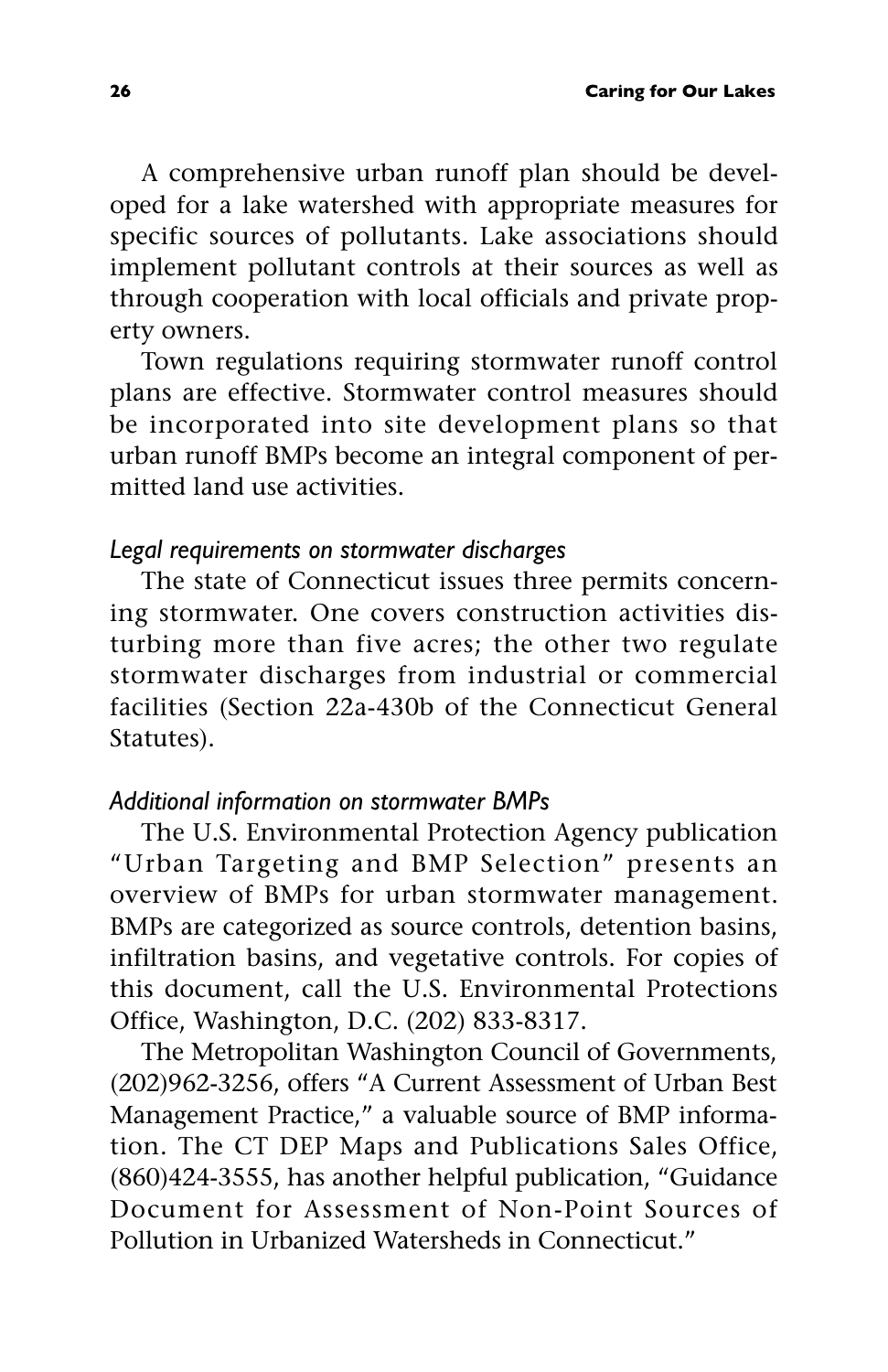#### Washing vehicles

The direct discharges of soapy wash water from car washing into lakes and their tributaries should be prevented. Wash waters can transport sand, oil, and phosphorus from soaps and detergents that degrade the water quality of a waterbody. Even nonphosphate "biodegradable" soaps should not be allowed to enter surface waters directly, as they can be toxic to aquatic organisms at low concentrations and cause unsightly foaming.

Connecticut law requires the obtaining of a permit for the discharge of wash water from vehicle washing, regardless of volume or location, including charity sponsored car washes. Acceptable disposal options for vehicle wash waters include:

- wash cars in an area where all wash water enters a municipal sanitary sewer for proper treatment
- for individual cars, wash in a grassy area large enough to contain all wash water and then allow it to seep into the soil
- have a commercial car wash operator host the event at a permitted facility



#### *Additional information on washing vehicles*

"Guidelines for Disposal of Vehicle Washwater" is available from the CT DEP Bureau of Water Management, Permitting, Enforcement and Remediation Division, (860) 424-3018.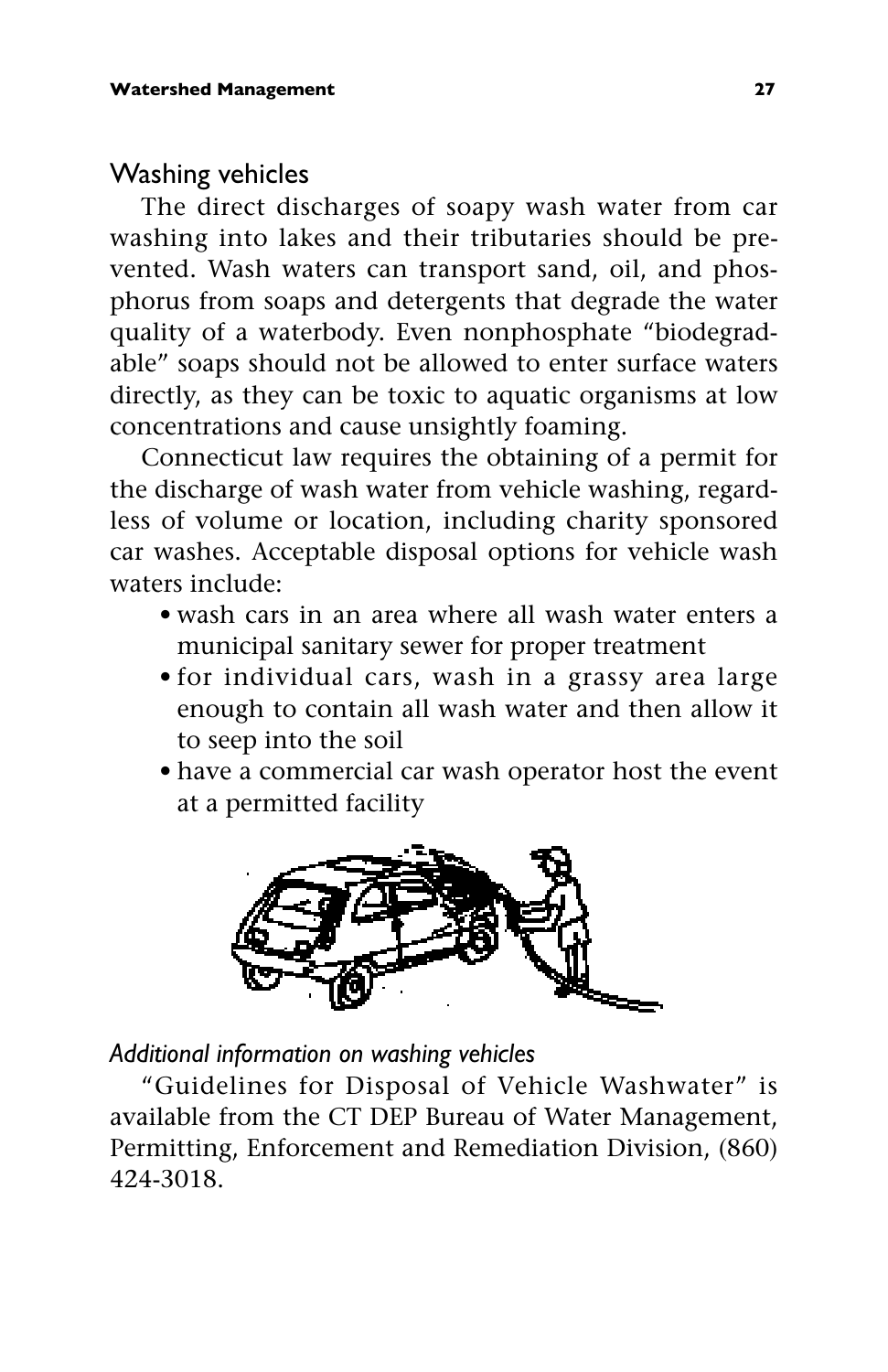## **Waterfowl**

Excrement from Canada geese can be a troublesome source of enrichment of lake waters with phosphorus, nitrogen, and decomposable organic matter. Since the late 1970s, large flocks of Canada geese have been a problem at several Connecticut lakes. At two lakes with large winter flocks, the phosphorus from the bird droppings was estimated to be equivalent to 50 to 70 percent of the annual phosphorus input from the lake watershed. As organic matter in the droppings decomposed the following summer, these lakes experienced early and intense oxygen depletion setting the stage for additional nutrient releases from lake sediments. Recently, similar concerns have been raised about gulls.



The presence of geese and gulls depends on many factors, including weather patterns, local climate conditions, availability of food supplies, hunting pressure, and flock behavioral patterns. Often habitat preferred by these birds is unknowingly created when wooded areas are converted

to residential lawns adjacent to a lake. If large flocks of waterbirds are contributing to eutrophication, government bird control experts should be consulted due to their jurisdiction over these wildlife populations. Techniques to manage birds depend on lake size, type of bird, proximity of human habitation, and feeding areas and may require federal permits before initiating. Techniques include the following:

- construction of fences, walls or buffer strips of shrubs along lake shorelines prohibits easy movement in and out of the water for geese
- hunting in eligible areas
- harassment scarecrows and other foreign objects,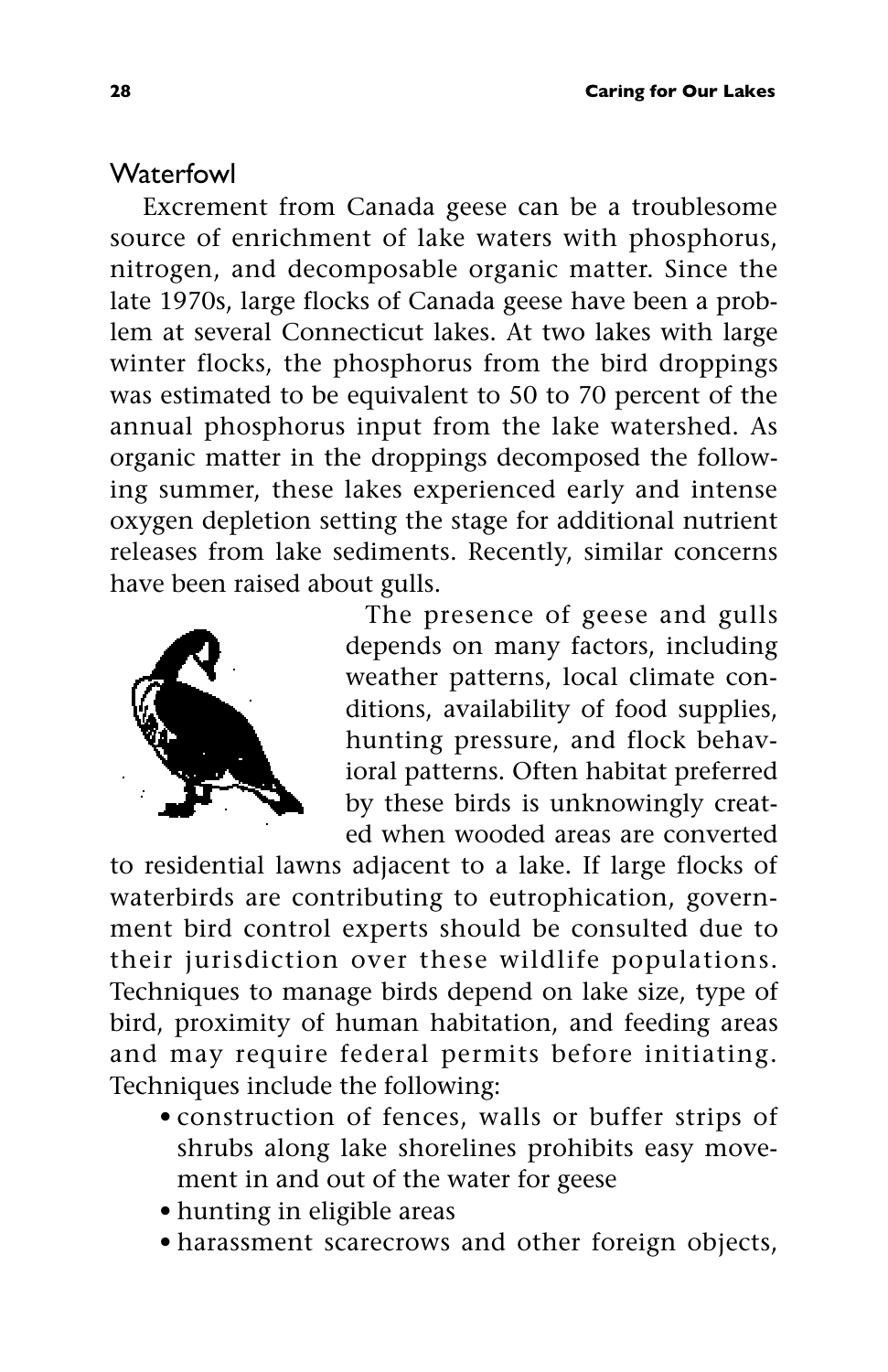automatic exploders, flashing lights, balloons, and chase dogs

## *Additional information on waterfowl*

The USDA, Animal Damage Control, 463 West Street, Amherst, MA 01022, (413) 253-2403 offers more information.

## Recreational beaches

Erosion by wave action and stormwater runoff may wash sand from recreational beaches into lakes. Lost sand is usually replaced with new sand, which is again lost and replaced. As the cycle continues, sand from the beach accelerates the filling-in of the lake. Beaches should be designed to have sand stabilized by vegetation and retaining walls. When feasible, dry dredging can recapture sand washed into the lake.



Washed sand, sand that has all fine particles removed, should be used for beaches. One method to test if sand is suitable for a beach is to place a handful in a jar of water. If the sand leaves the water turbid after shaking the jar, the sand should not be used for beach sand.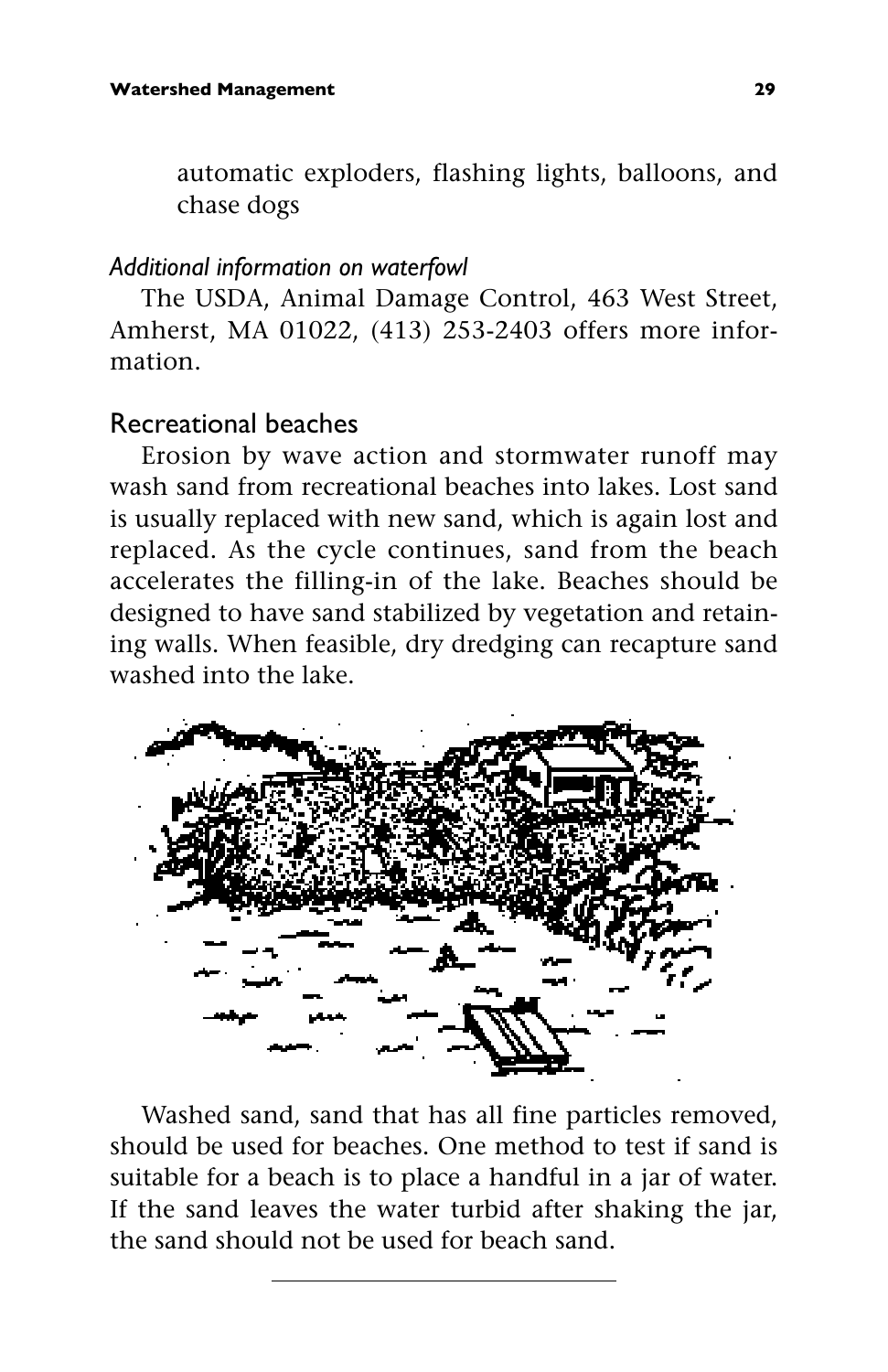## 2.3 Pollution Recovery

BMPs are important to pollution recovery. Common pollution recovery techniques include designing or utilizing extended detention ponds, wet ponds, natural wetlands, artificial stormwater wetlands, infiltration trenches, infiltration basins, and sand filters. The following sections discuss such pollution recovery techniques.

## Extended detention ponds

Extended detention ponds are designed to collect and retain stormwater runoff for a period up to twenty-four hours so that pollutants such as sediments, phosphorus, and organic matter can be removed from runoff before it enters a lake. The ponds are normally dry between storm events. Sometimes extended detention ponds are enhanced with plunge pools near the inlet and a micropool at the outlet. These enhancements help prevent clogging and resuspension problems. Debris and sand deposits can quickly accumulate and periodic removal is essential to keep the pond functioning properly.

#### Wet ponds

Conventional wet ponds are designed to have a permanent pool of standing water. Pollutants, such as suspended sediments, nutrients, and heavy metals, are removed by gravitational settling, aquatic plant uptake, and decomposition. These types of ponds can be enhanced by designing a forebay to help trap incoming sedi-



ments and by establishing a wetland around the perimeter. If properly maintained with regular sediment clean out, wet ponds can function for more than twenty years.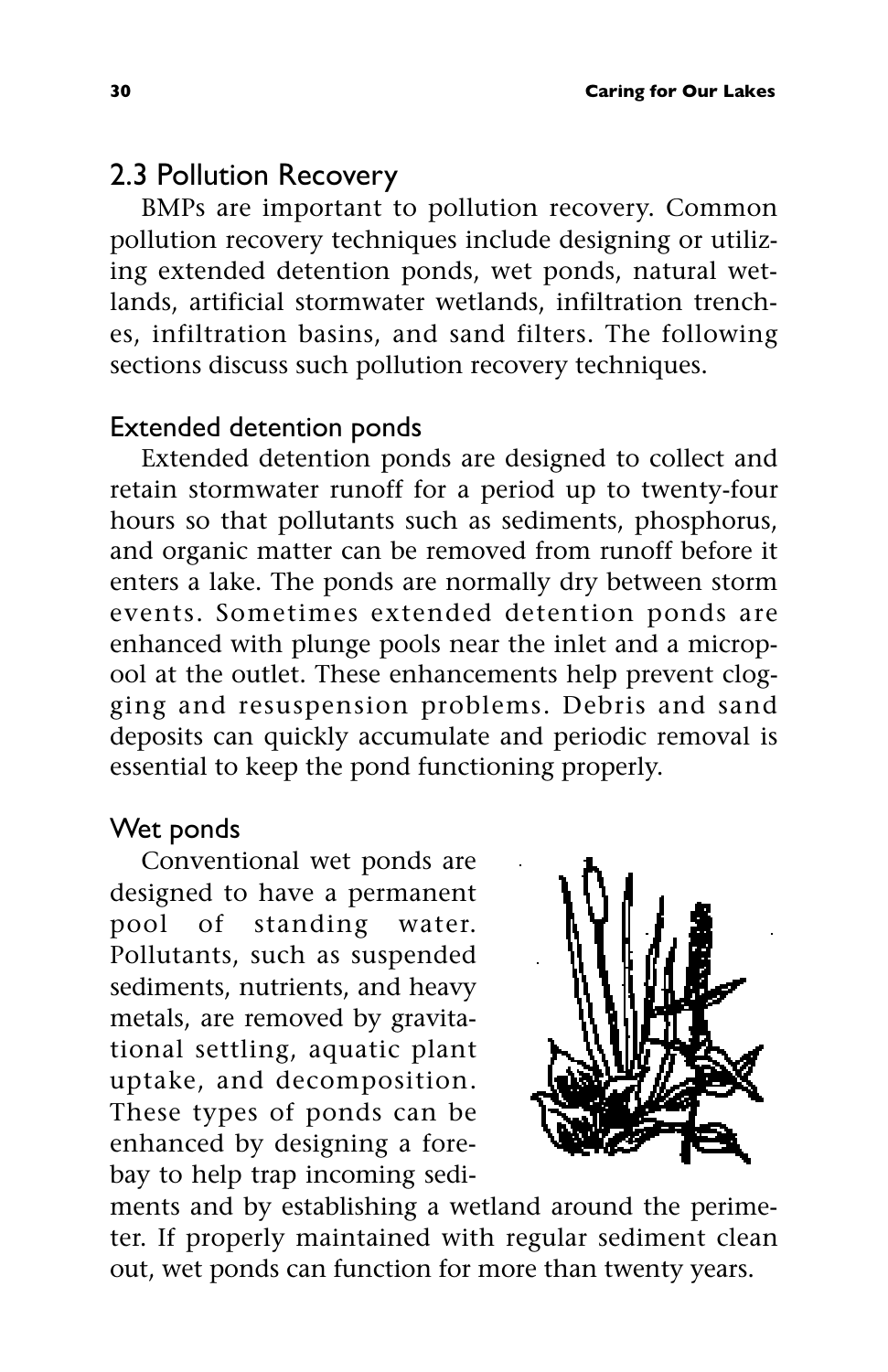#### Natural wetlands

Wetlands serve as buffers between land and water. They protect lakes by moderating surface water flow, slowing nutrient transport, and removing suspended sediments and other contaminants from stormwater runoff. Protection of natural wetlands is a priority for lake watershed management.

During the spring and summer, growing wetland plants remove significant amounts of nutrients from overlying waters. During the fall and winter, wetlands release nutrients as their vegetation decays. In this way wetlands help delay the transport of nutrients until after the growing season when they are unlikely to contribute to algae blooms and weed growth. Wetlands also control flooding and soil erosion by retaining water during periods of high runoff, releasing the water gradually.

To preserve these valuable functions, wetlands must be kept in their natural states. Alteration of a wetland reduces these buffering functions, contributing to the degradation of downstream lakes. A lake watershed management program should include participation in a town's wetland permit process, monitoring permit applications, and providing commentary on proposed wetland activities.

#### Artificial stormwater wetlands

Stormwater wetlands are constructed to create a water environment for the growth of wetland plants. Pollutants are removed from incoming water by vegetative uptake and settling. This is an effective BMP, but time and care must be taken to establish desired species. These wetlands can be enhanced with design elements such as a forebay and landscaping.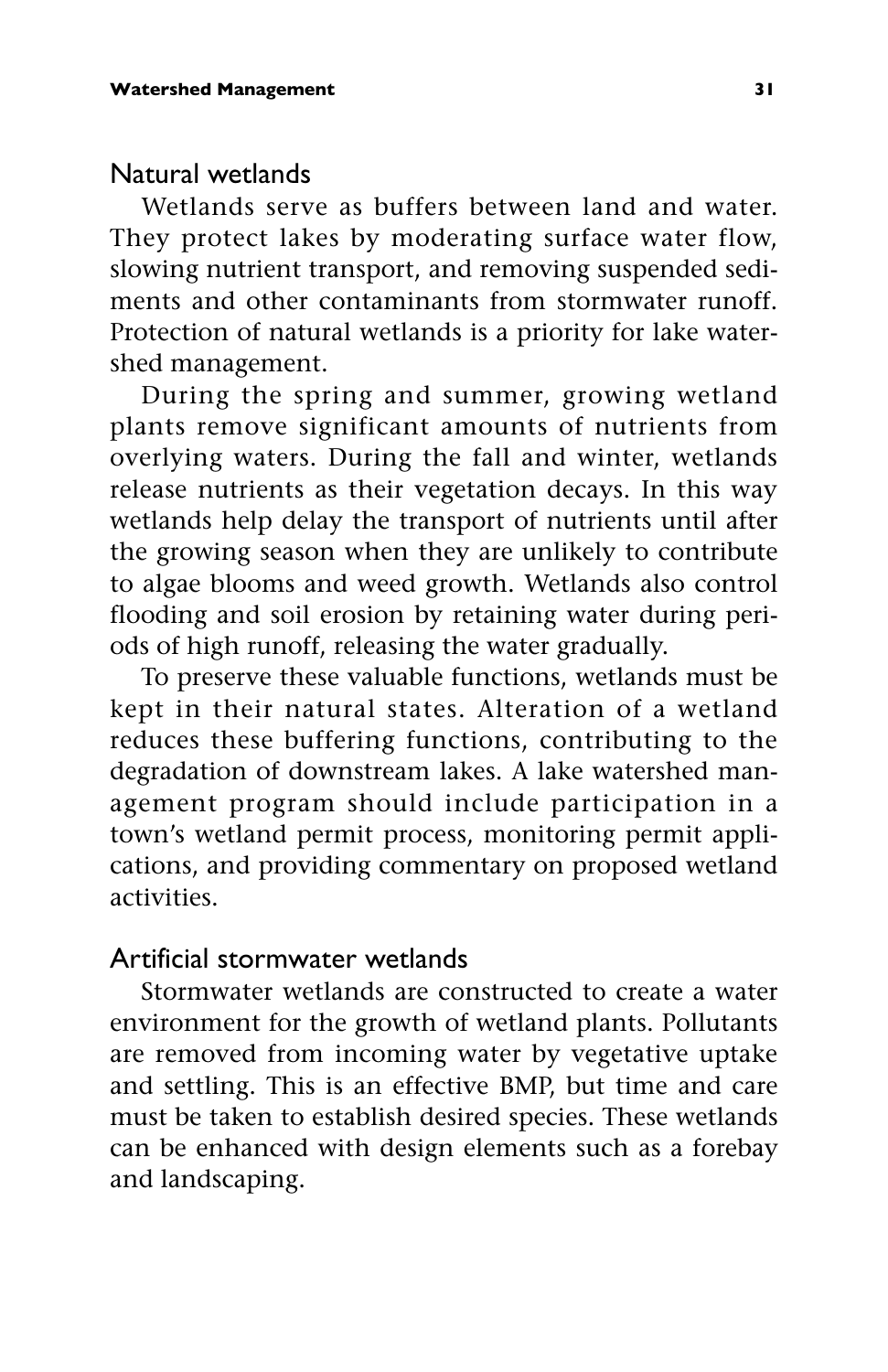### Infiltration trenches

Infiltration trenches are shallow, excavated trenches that have been backfilled with stone. This creates an underground reservoir for intercepted runoff water. The water gradually filters through the bottom of the trench into the subsoil. To prevent clogging, many infiltration trenches are designed with a pretreatment system to remove sediment and oil.

## Infiltration basins

Infiltration basins function similarly to infiltration trenches, but are designed to be impoundment basins. Stormwater runoff is intercepted, retained, and allowed to filter through the bottom into the subsoil. Unfortunately infiltration basins clog easily and effective maintenance is usually difficult.

## Sand filters

Sand filters have been effective in parts of the country. The first flush of stormwater runoff is diverted into a selfcontained bed of sand. The runoff is strained through sand, collected in underground pipes, and transported back into a stream or channel. Sand filters have shown high rates of removal for sediment and heavy metals, and moderate removal rates for nutrients. Enhanced designs include the incorporation of layers of peat, limestone, and topsoil into the filter to increase pollutant removal.

## *Legal requirements on wetlands development*

The Inland Wetlands and Watercourses Act, Sections 22a-36 through 22a-45 of the Connecticut General Statutes, protects wetlands through the regulation of development activities in wetland areas. Every town has a board or commission that administers a wetlands permit program and acts on permit applications for regulated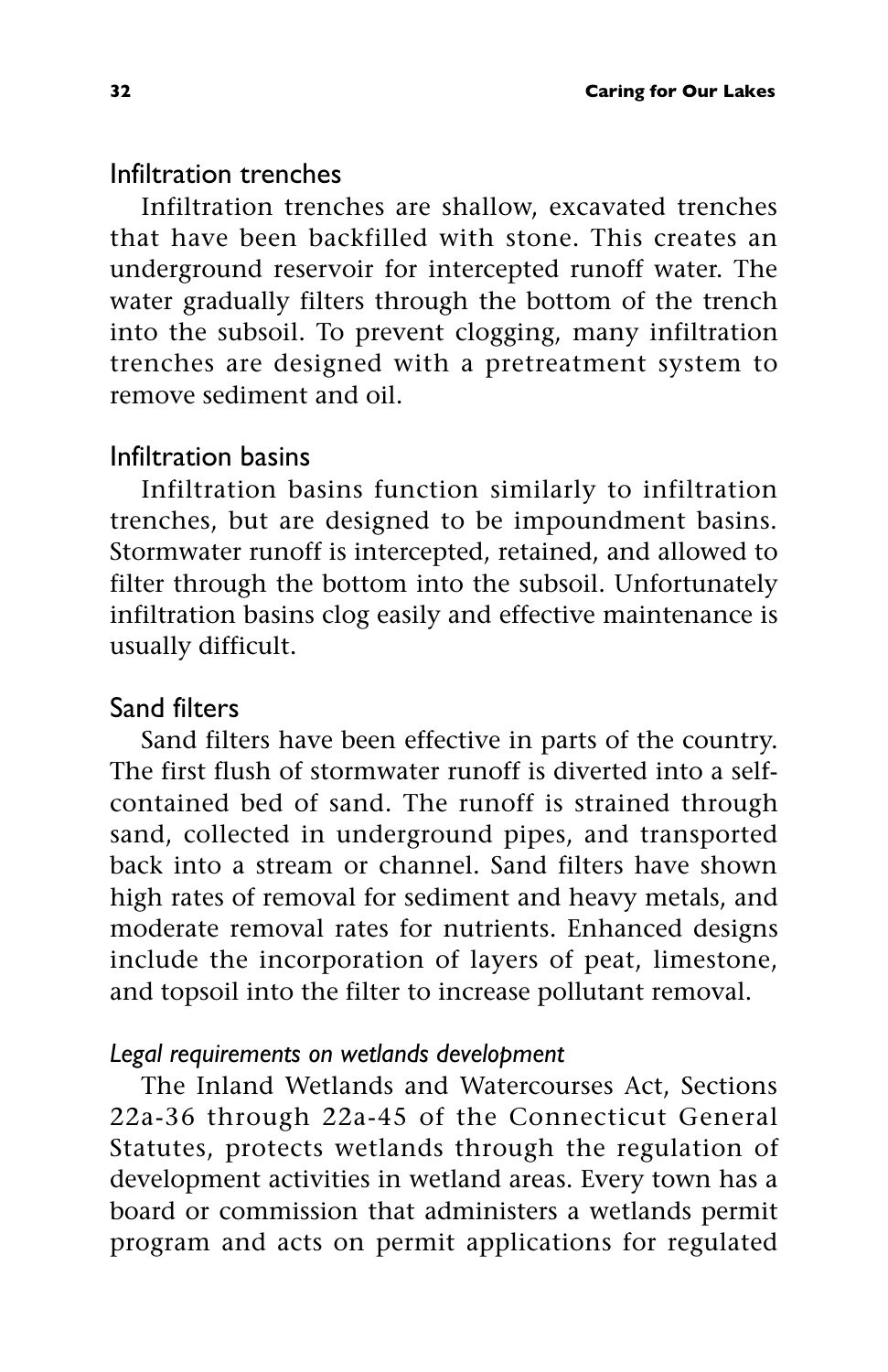activities in lake watersheds. This is particularly important for wetlands adjacent to lakes or their tributary watercourses. In addition, the Commissioner of Environmental Protection may intervene in municipal proceedings to enforce statutes and ensure the public policy established in Section 22a-36 of the Connecticut General statutes is met. For more information, call the CT DEP Division of Inland Water Resources, (860) 424-3019.

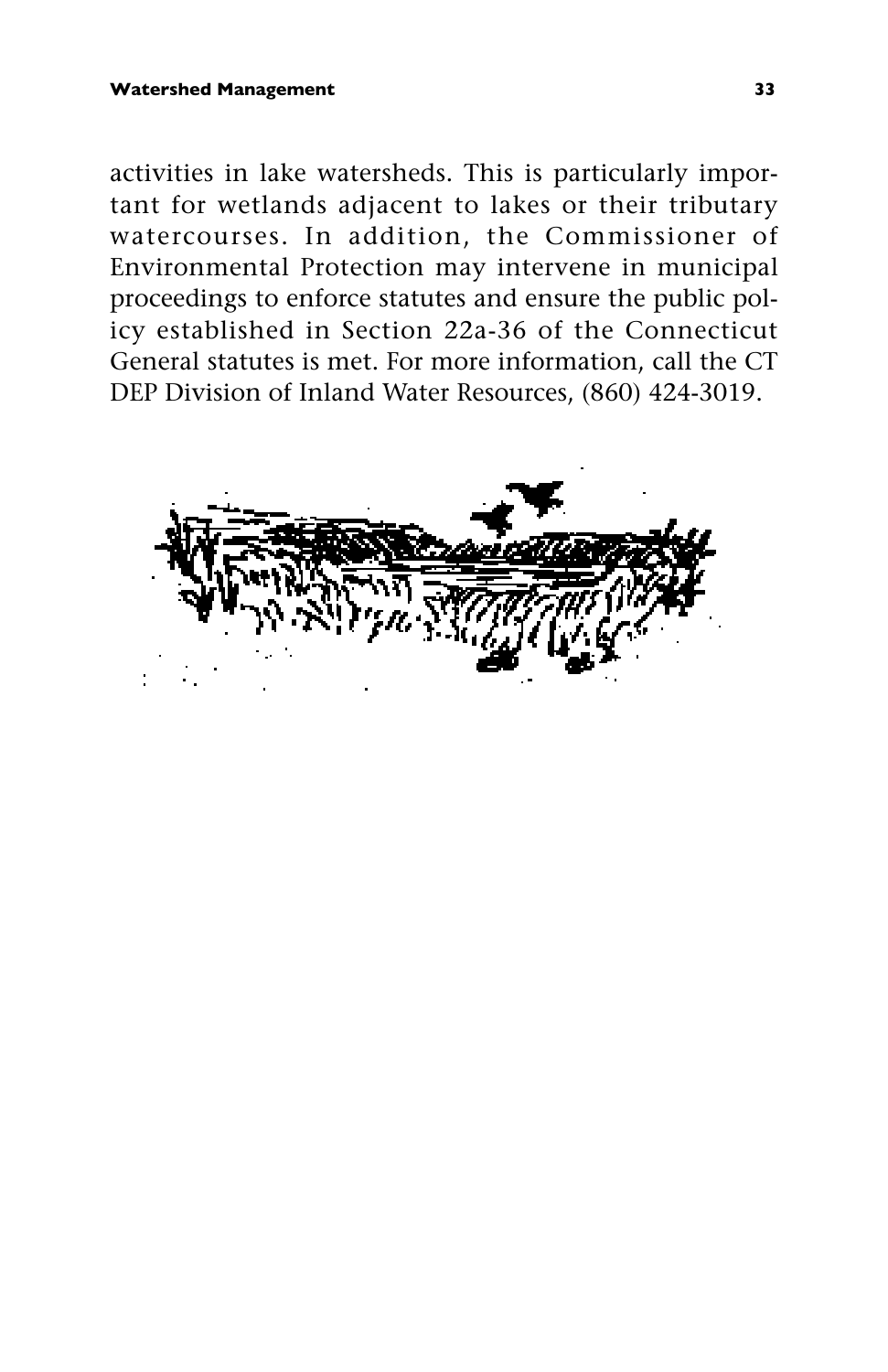# **In-Lake Management**

- 3.1 The Appropriateness of In-Lake Management
- 3.2 Managing Macrophytes
- 3.3 Managing Algae

# 3.1 The Appropriateness of In-Lake Management

It is important to implement watershed management measures to reduce inputs of nonpoint source pollutants to lakes. Unfortunately, many Connecticut lakes have been on the receiving end of human-generated phosphorus, nitrogen, sand, silt, and other nonpoint source pollution for decades. As a consequence, cultural eutrophication is commonplace throughout the state. Typical symptoms include: (1) increased growth of algae and macrophytes; (2) increased growing space for macrophytes due to sediment deposition; and (3) loss of dissolved oxygen because the increased volume of organic material, such as dead algae and macrophytes, has triggered an increase of the respiring bacteria population. Such lake conditions diminish commercial and recreational opportunities and reduce the value of shoreline properties.

Communities facing in-lake eutrophication problems generally incorporate a two-pronged management approach. First, they implement BMPs to reduce the flow of pollutants from the watershed into the lake. Second, they investigate and initiate activities designed to control or manage the problem until the lake naturally adjusts to lowered pollution levels. **It is important to recognize**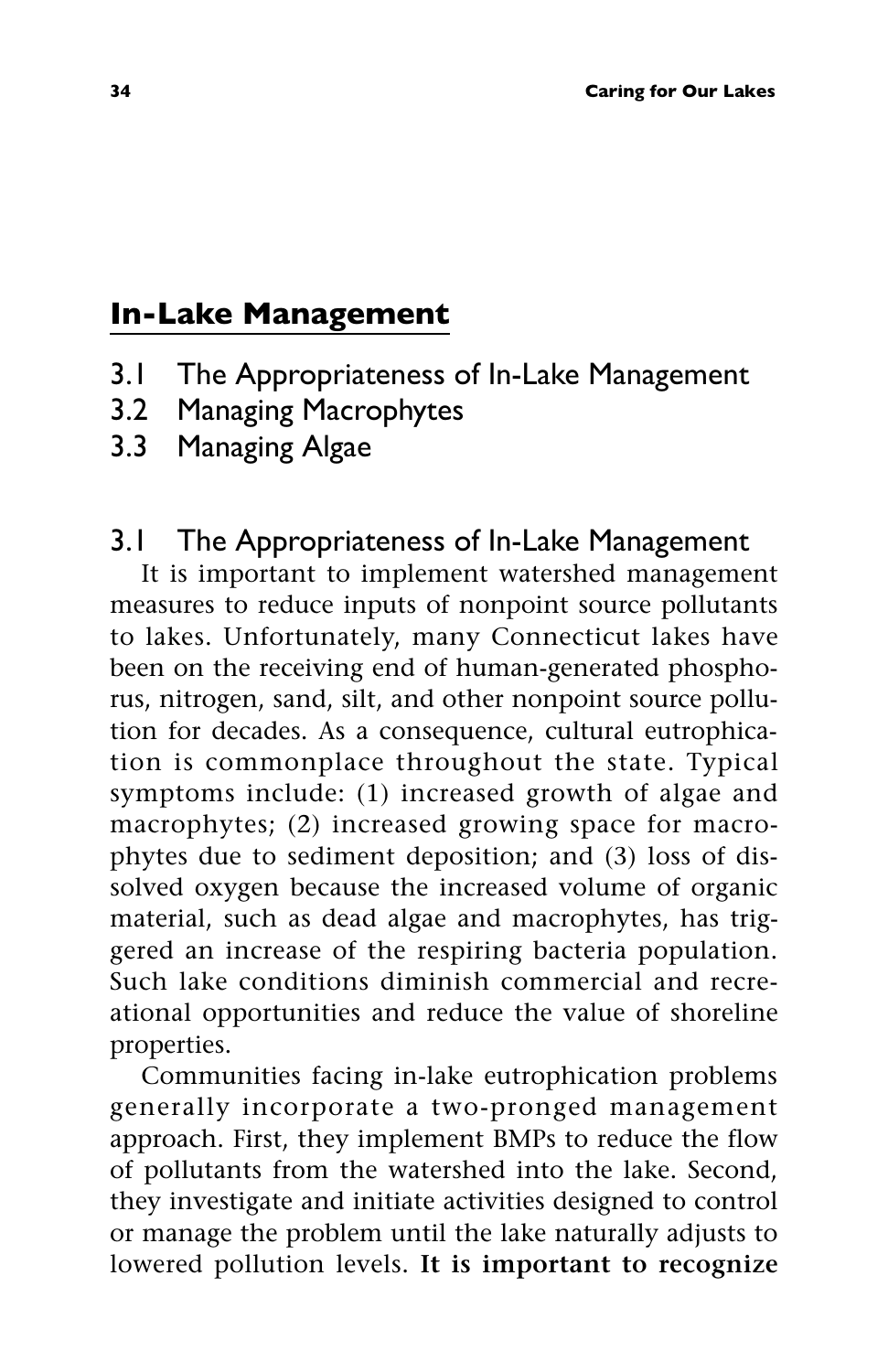**that it is short-sighted for a community to focus attention on attacking only the in-lake symptoms of watershed pollution, such as algae blooms, weed beds, and sediment deposition. Long-term control of lake problems requires that communities deal with their landbased pollution sources as well.**

A healthy lake will support a healthy and diverse population of algae and macrophytes. These plants are an integral part of the ecosystem, providing fish and other organisms with habitat, food, spawning areas, and oxygen through photosynthesis. **Management is necessary only when algae or weed growth becomes so extensive that it interferes with the desired uses of a lake. Inlake management should never be designed to completely eradicate algae or macrophyte populations; the goal is to bring them back into balance with the natural ecosystem and the desired uses.**

# 3.2 Managing Macrophytes



*Duckweed, a free-flowing macrophyte*

Macrophytes are aquatic plants with roots, stems, and leaves that can be seen without the aid of a microscope. A survey of a typical



*waterweed*

Connecticut lake will reveal many different macrophyte species intermingling in the water and along the shore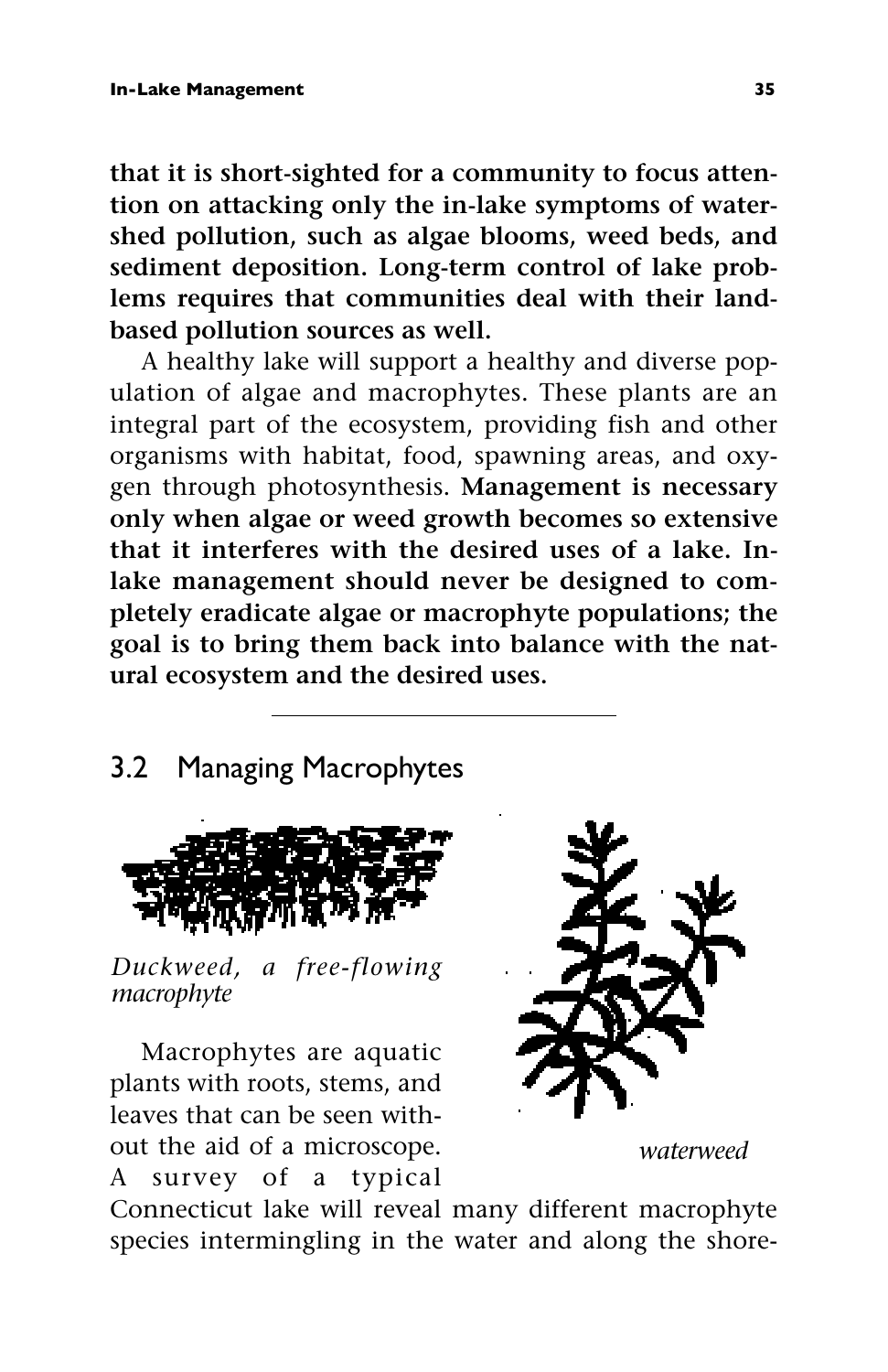line. There is a great variety in size and shape — from the seven foot tall cattails growing on the shore, to quarter inch duckweed plants floating in a bay. A natural system of checks and balances generally keeps any one species from dominating the ecosystem. This diversity is desirable and a sign of a healthy lake.

Some Connecticut lake ecosystems, however, are dominated by one or two species of macrophytes. This is not a balanced ecosystem. The overgrowth of a single plant can impair human use and enjoyment, especially if it forms a thick weed bed. The macrophyte Eurasian watermilfoil is a prime example of this type of plant. Milfoil is not native to North America. It was brought from Europe and Asia around the turn of the century and first appeared in abundance in the Chesapeake Bay around 1920. Its unusual growth characteristics permit it to out compete its neighbors for growing space and light. Eurasian watermilfoil overwinters as a standing plant, which gives it a head start on other plants at the beginning of the spring growing season. Also, even a moderate size milfoil population will form a dense canopy on the water surface, effectively blocking out sunlight for other species of plants. These characteristics, in addition to its being capable of vegetative reproduction, make Eurasian watermilfoil the number one nuisance macrophyte problem in Connecticut lakes.

Other species of macrophytes can also overpopulate and cause problems. These include curlyleaf pondweed, water lilies, cattails, purple loosestrife, and duckweed. Control techniques vary according to the species of plant and where it grows. Some macrophytes are free-floating and do not sink roots into the lake bottom. Duckweed, for example, is a tiny free-floater that reproduces rapidly and can cover the water surface of a small lake or bay. Cattails and water lilies are examples of emergent plants that have roots in the lake bottom and leaves extending into the air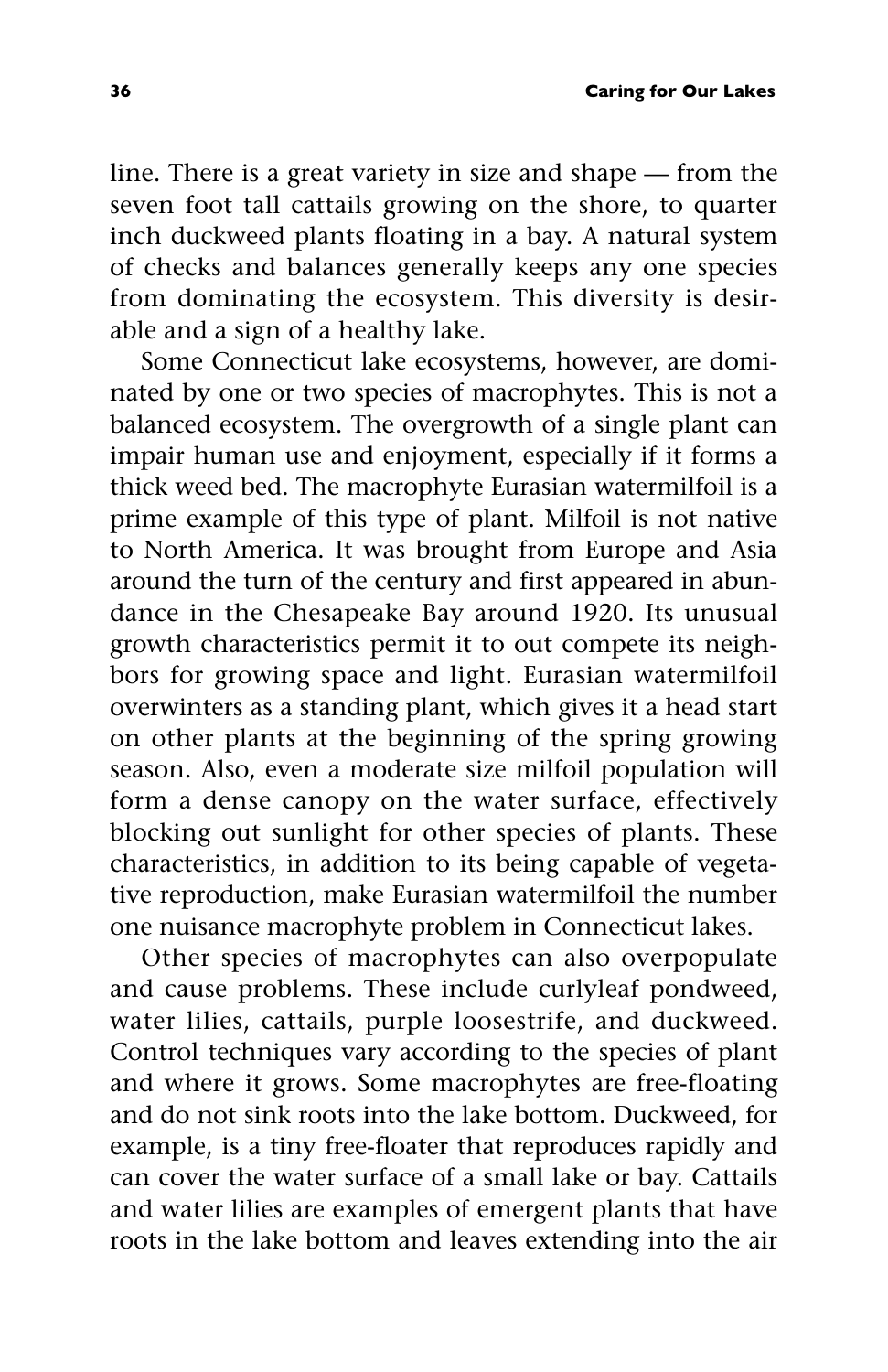or floating on the surface. Submergent macrophytes, in contrast, have roots in the sediments but grow entirely underwater, although several have flowers that extend out of the water during part of the season. **Selecting the best technique for managing macrophytes in your lake is important. Contact the CT DEP Lakes Management Program, (860) 424-3716, for information.**



The following management techniques are discussed in this section:

- Mechanical removal of plants
- Lake bottom barriers
- Sediment removal
- Grass carp
- Aquatic herbicides
- Light limiting dyes
- Wintertime drawdown
- Weevil predation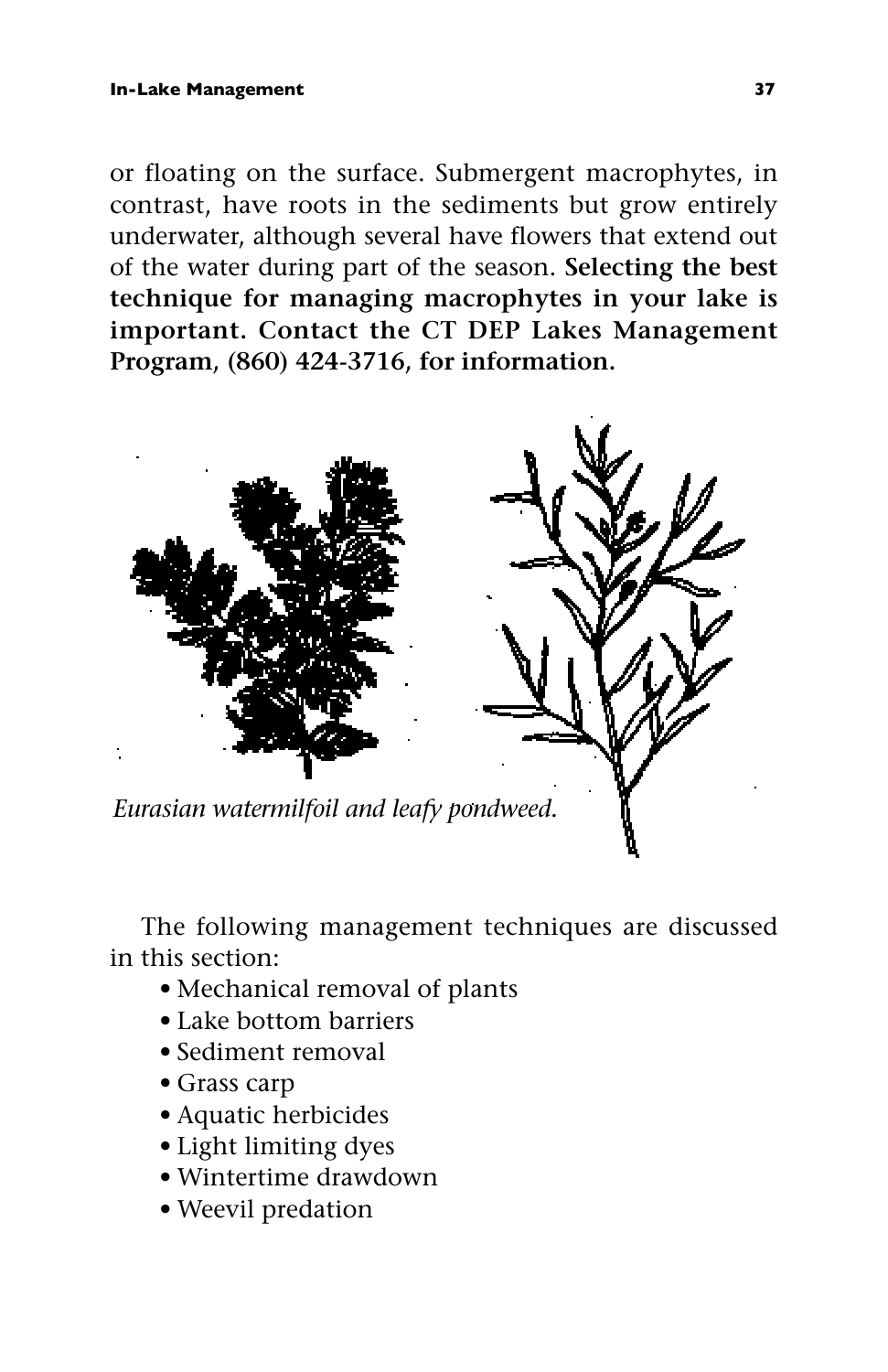## Mechanical removal of plants

There are three mechanical means of physically removing rooted macrophytes from a lake: cutting, raking, and uprooting. The following is a discussion of these techniques.

## **Cutting**

Cutting is done to macrophyte stems. For small underwater areas, such as swimming beaches or around a dock, one might choose to use a hand held underwater cutter.



*Pickerelweed*

There are several types and the most common has a V-shaped cutter blade. The cutter is thrown into the water and as it is reeled back in, the blade cuts the macrophyte stems. Manufactures have also developed battery powered cutters that use a scissor-action to clip underwater stems. For emergent macrophytes on or near the shore, garden-variety weed whips and scythes are often used.

For larger lake areas, a specialized cutting machine mounted on the deck of a floating barge is frequently employed. The machine has a row of reciprocating sickle

blades that are lowered to a desired depth. These cutters mow aquatic vegetation down as the barge moves through weed beds. Mechanical weed harvesters are similar to the mechanical cutters, except they have a conveyor system that loads the plants onto the barge after cutting. When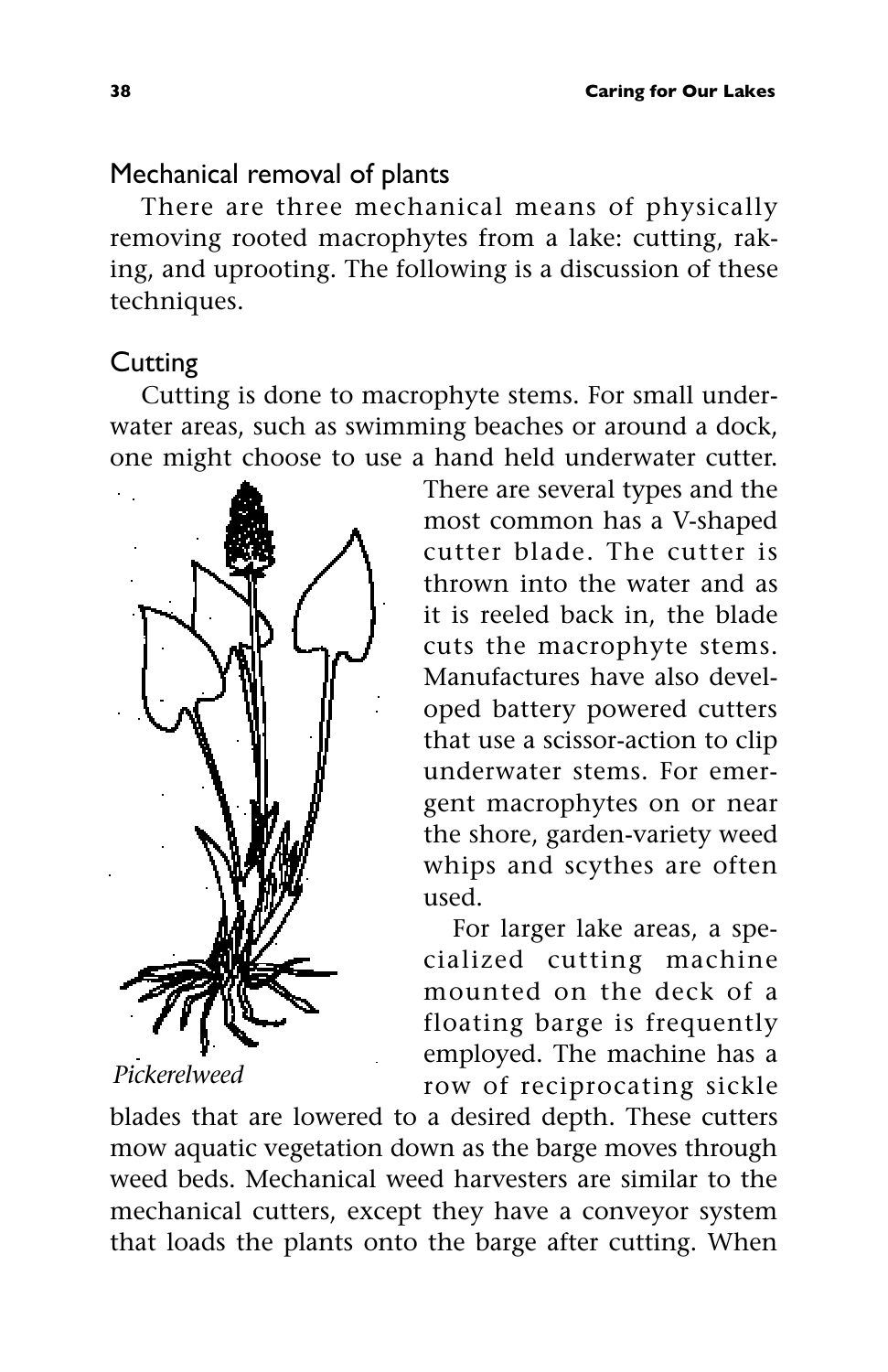the storage area is full, the harvester off-loads the material onto a separate shuttle barge or travels to the shore.

## Raking

Raking is typically used to clear weeds from small shallow lake areas, such as swimming areas and beaches. Implements vary from ordinary garden rakes to tools specifically designed to gather water weeds. Raking is often done to clean up specific shore areas after cutting operations. It is labor intensive and generally not appropriate for large areas.



Another mechanical method of macrophyte removal is uprooting where the plant is removed roots and all. Most aquatic plants, especially the nuisance species, are very hardy. Simply cutting these plants has the same effect as mowing the grass on a lawn, it will grow back. Uprooting has longer-term effects because individual plants are removed from the lake. An intensive uprooting program will result in a weed-free area until new plants move in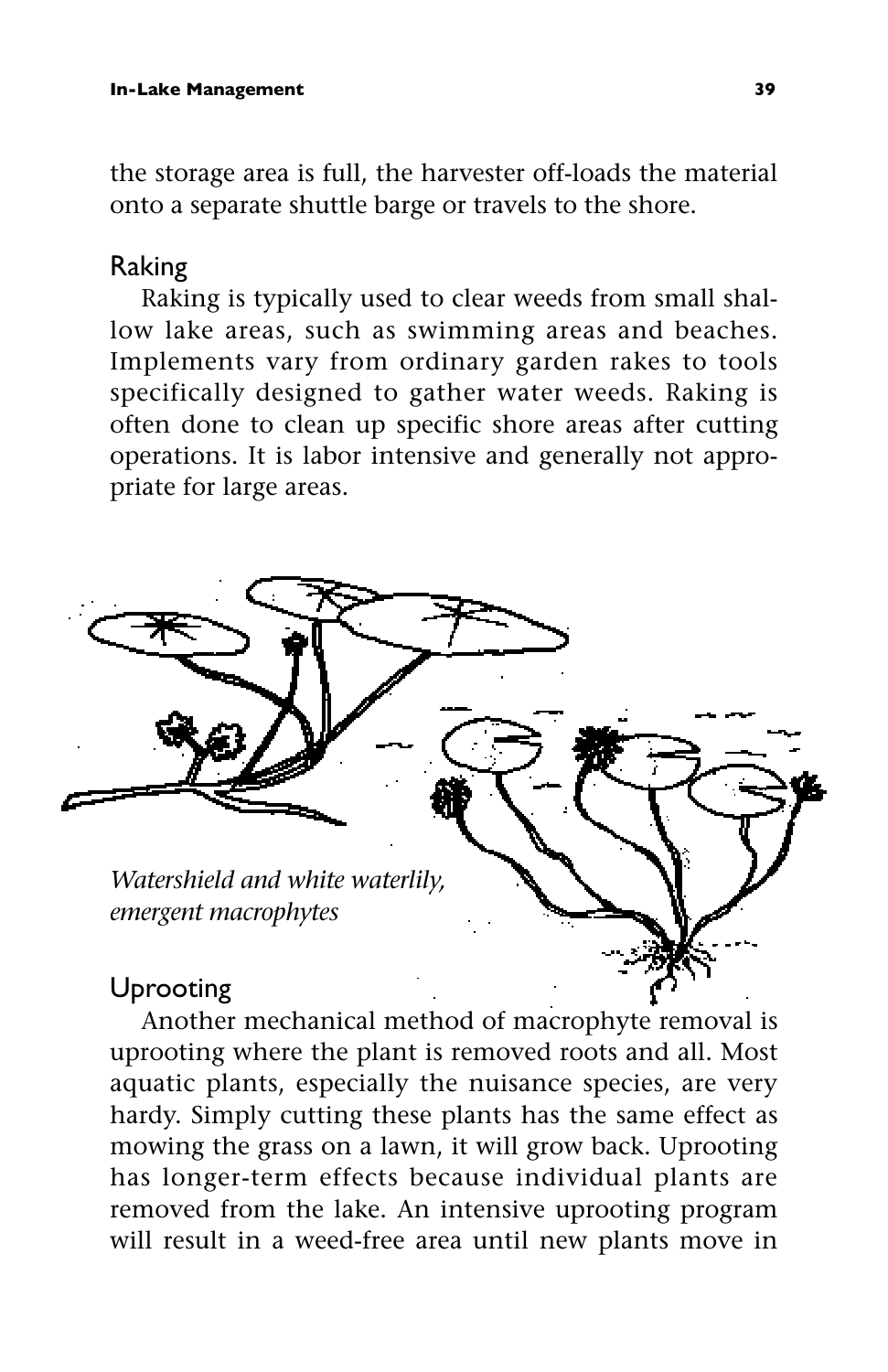and begin growing.

There are many ways to uproot macrophytes. The method chosen is generally dictated by how strongly the plant roots in the sediments. Many of aquatic plants, such as bushy pondweed, commonly referred to as naiad species, are rooted very weakly. They can be pulled up by hand with little effort.

Other species, such as Eurasian watermilfoil, are more strongly rooted. Their stems usually break off if one tries to pull up the roots by hand, leaving the roots intact. Still other species, such as cattails, purple loosestrife, and water lilies, have extensive root systems and are practically impossible to pull up by hand.

In these latter cases, the uprooting approach to macrophyte removal requires the use of tools.



#### *Watermilfoil*

The imagination is often the limit. Macrophytes on the shore have been uprooted using various means, such as chains and cables. Dragging tools are often used for uprooting submergent plants. Dragging the bottom has proven especially effective after a harvesting operation has removed most of the stems and leaves. Lake groups have also used chain link fence, rebars, and old bedsprings for this purpose.

A hydrorake is a motorized weed remover mounted on a barge similar to a weed harvester. Instead of the harvester-type cutting bar, a hydrorake has a forked imple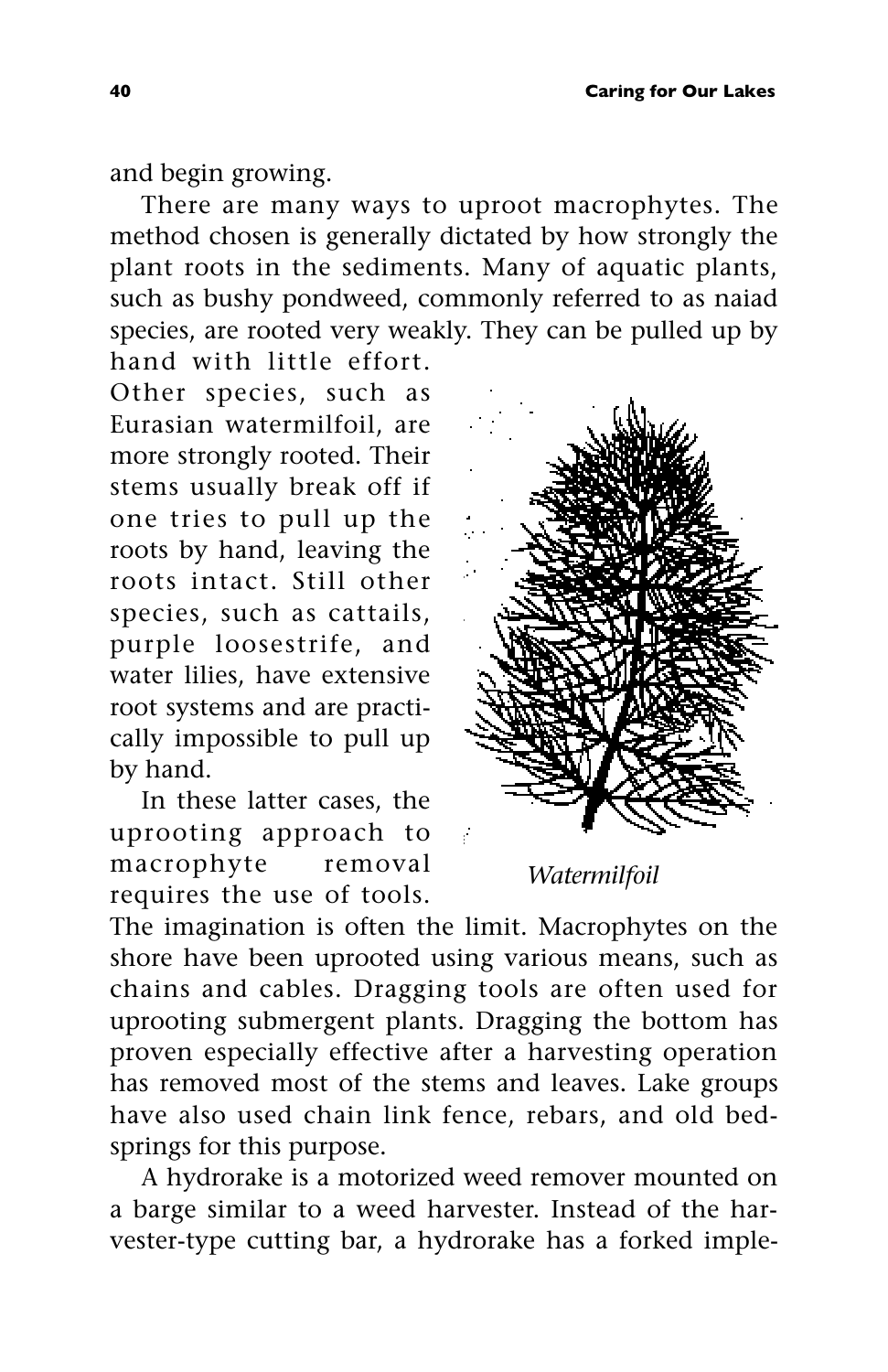ment that digs into the sediment and lifts out macrophytes, roots and all. If uprooting is used, the hydrorake is usually the most convenient tool, especially if a large area needs clearing or shoreline access presents a problem for pulling or dragging equipment.

**Collection and disposal of the aquatic vegetation that has been cut, raked, or uprooted is a very impor-**



**tant part of a mechanical macrophyte removal program.** Many nuisance species, including Eurasian watermilfoil, reproduce vegetatively. This means that fragments left in the lake can grow back into new full-sized plants. For this reason it is important to collect as much of the plant material as possible after a harvesting operation and remove it from the

water. Some macrophytes, including Eurasian watermilfoil, are very buoyant immediately after cutting and float right to the surface. Surface containment booms can be used to catch drifting material. Other plants, such as naiads and other pondweeds, do not float after cutting. For these plants, weighted seine nets can be used to trap material drifting in the water column and haul it to shore. It is important, however, to use nets with a mesh width large enough so that fish are not trapped.

The preceding paragraphs describe how rooted macrophytes are cut, raked, and harvested. Unrooted, free-floating plants present a special challenge for mechanical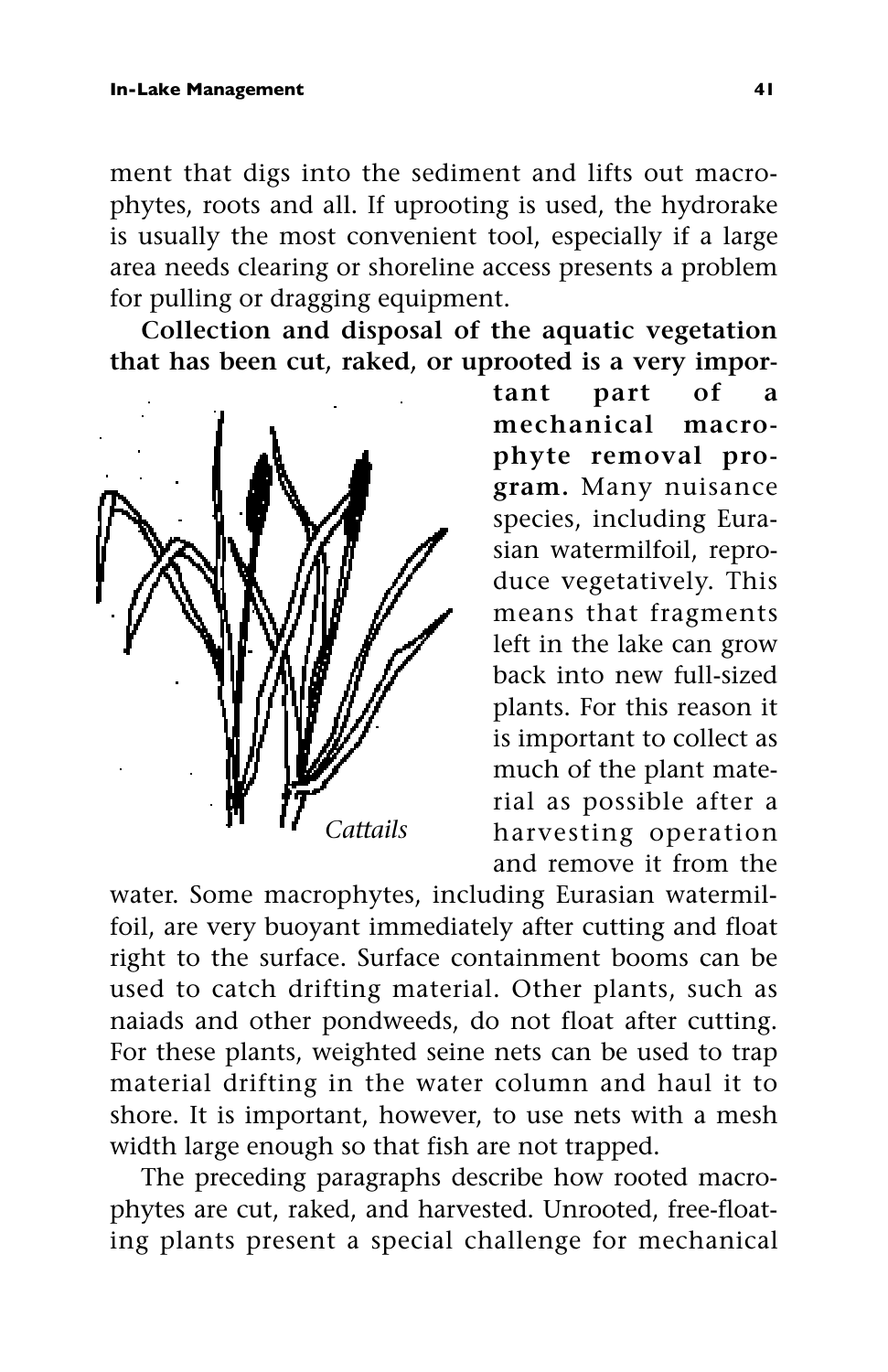removal. The free-floating macrophyte species that cause most problems are duckweed and watermeal. These tiny plants reproduce very rapidly and, under ideal conditions, can cover an entire bay or pond in a matter of weeks. Being free-floating, they can be blown by the wind and often accumulate in great numbers in bays or on beaches. Duckweed can be collected using homemade screening devices. Once corralled and pushed to shore, the plants can then be heaped into containers and hauled away.

All species of macrophyte that have been mechanically removed from a lake must be transported away from the lake. As discussed in Chapter 2, dead vegetation is rich in organic matter. If harvested plants are allowed to decay near the shore, nutrients from them will enter the lake and fertilize aquatic growth. **The best course of action is to create compost sites at a distance from the lake and recycle the compost as soil conditioner and land-based fertilizer.**

## *Legal requirements on mechanical removal of plants*

Before initiating any plan for mechanical removal of plants, contact the local inland wetlands commission to determine if a local permit is required.

#### Lake bottom barriers

Benthic weed barriers are sheets of fiberglass mesh screening or perforated black nylon that cover the bottom of a lake. Barriers kill rooted plants by physically restricting their growth up from the sediments. They also block sunlight from reaching plants. Barriers are most effectively installed early in the growing season. In late spring or summer it is difficult to lay the barriers flat on the bottom because strong stands of vegetation prop them up.

The cost of materials and labor of benthic weed barri-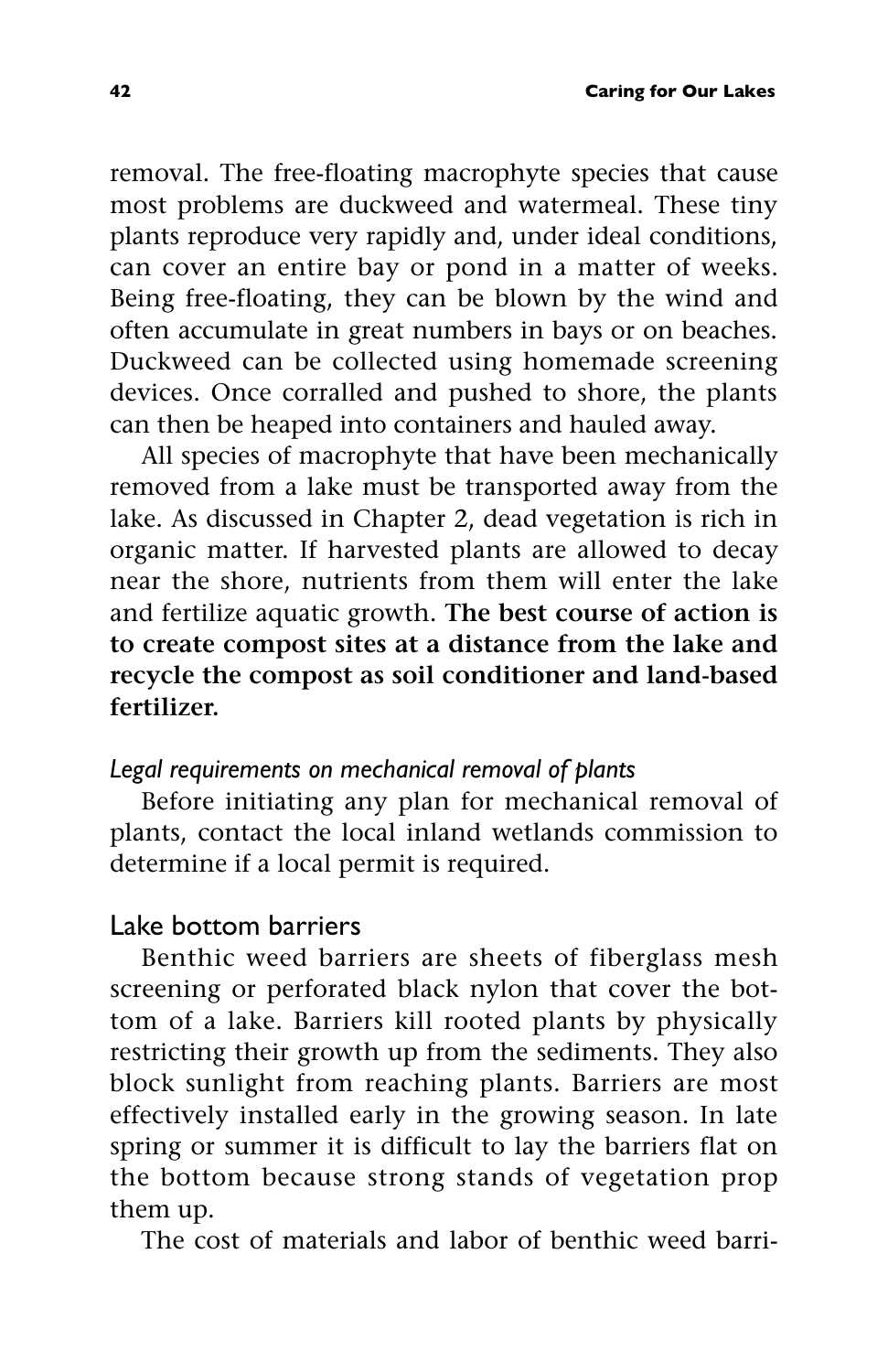ers, especially if scuba divers are used, usually restricts their use to areas of high activity, such as boat launches, swimming areas, and boat lanes. They must be fully secured to the bottom at all times. Stakes and weighted anchors are typically used, but whatever the method, the barriers should be inspected regularly. If the barriers become detached from the bottom, they can present a dangerous situation.

Over time, sand and silt will settle on benthic barriers, especially if a barrier is near a storm drain outlet that directs sediment-laden water toward the barrier. Even a light coating of sediment on top of bottom barriers will allow new macrophytes to establish themselves, rendering the barrier useless. Barriers should be removed at the end of each summer, cleaned, and stored for reinstallation in the spring.

## Sediment removal

The input of sediments from the watershed can result in increased macrophyte growth by making the lake shallower, thereby increasing growing space for rooted plants. Also, watershed sediments, especially from developed land, carry nutrients and organic wastes that fertilize the new growth. For these reasons, it is important to prevent sediment from moving into a lake.

In lakes where sedimentation has taken place for decades and nuisance macrophytes grow, sediment removal is often used with watershed BMPs designed to prevent sediments from getting into the lake. There are two basic approaches to sediment removal. The first is to drawdown the lake, let the bottom dry out, and excavate the sediments using conventional equipment, such as loaders and backhoes, customized as needed for working in soft sediments. The second option is to keep the water in the lake and conduct a hydraulic dredging operation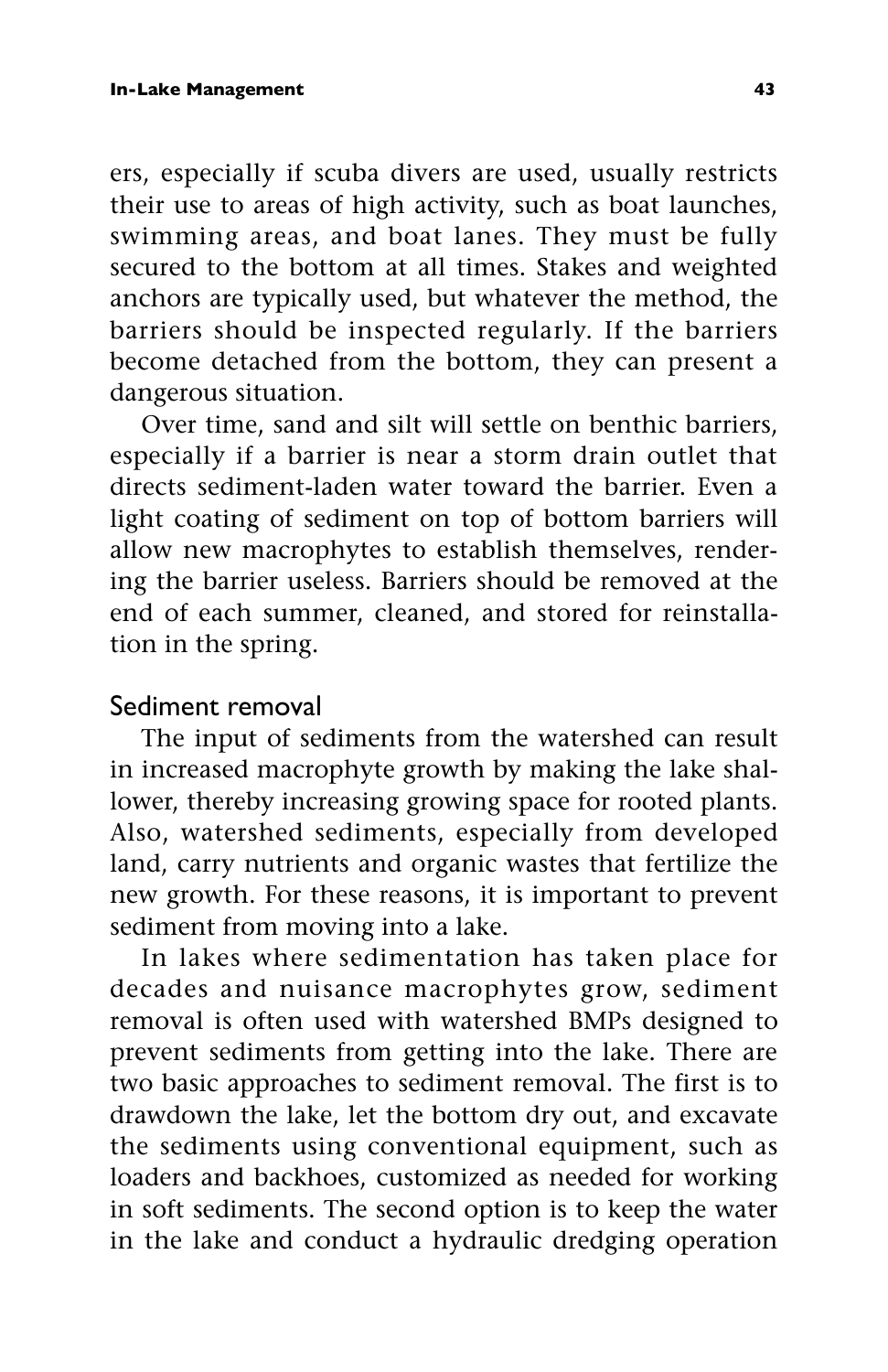from the surface. Both methods reduce weed habitat by increasing water depth and removing nutrient-rich sediments, as well as removing the problem macrophyte.

The first option, drawdown and excavation, requires professionally designed drawdown and refilling plans. Outlet pipe and control structures must be maintained in good working order. If these structures are not present, alternative methods of drawdown include pumping and siphoning. The impact on area wells, fish, and other aquatic life must also be considered before the drawdown. Drawdowns greatly affect the community of aquatic insects living on the lake bottom in the exposed areas. These creatures are an important link in the food chain and less mobile species are likely to perish.

Drawdown can also cause shoreline slumping, increased beach erosion, and damage retaining walls when sediments consolidate or wave action erosion occurs at the lower water level. The growth of some species of macrophytes is actually enhanced by drawdown. All of these potential impacts must be carefully weighed against the benefits of sediment removal. However, when properly employed, excavation has been found to be a cost-efficient and effective macrophyte control method.

For lakes where drawdown and excavation is not feasible, the alternative for sediment removal is hydraulic dredging. A hydraulic dredge is a specialized barge with a long pipe that extends to the bottom of the lake. Rotating blades break up the sediments at the end of the pipe, and the resultant slurry, is pumped up to the surface. The slurry is then sent through a pipeline into a series of containment basins. The sediment settles out as the slurry drains through the basin system. In the last basin the water is usually treated with a chemical flocculent or coagulant to remove the remainder of the sediment before discharge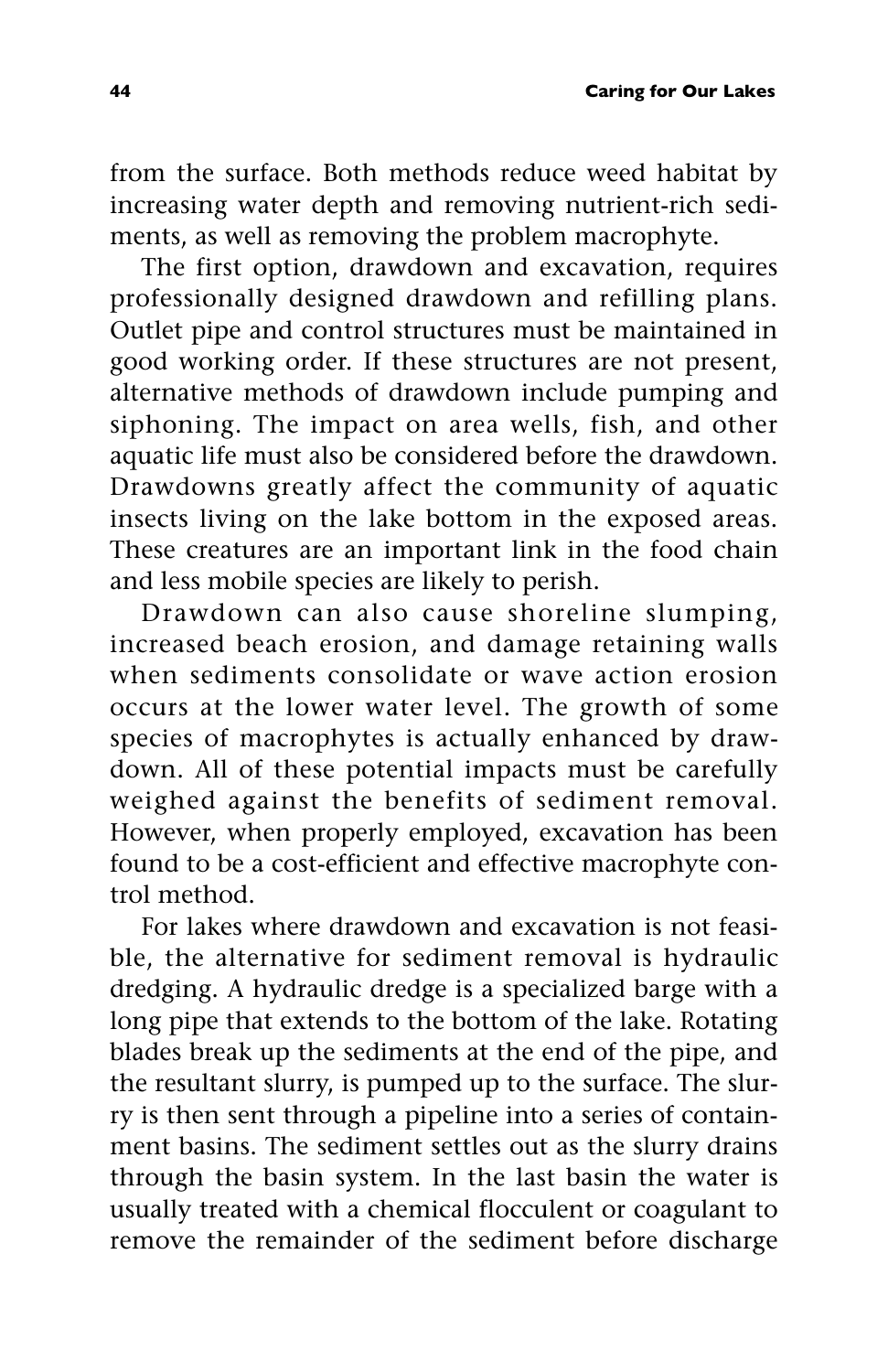back to the lake.

An extensive feasibility study must be completed by a qualified engineering/environmental firm before undertaking a hydraulic dredging project. Capital outlays are high and include either the purchasing or leasing of a dredge and related equipment or the contracting for dredging and engineering services, as well as the acquisition of property rights and construction permits for the basins. Proper disposal of the removed sediments is an important concern for both excavation and dredging operations. Locating and acquiring a dewatering site is also a significant part of the feasibility study. If sediments are not contaminated by toxic pollutants, such as heavy metals or hydrocarbons, dredge spoils may be used for as a soil conditioner or landfill cover.

#### *Legal requirements on sediment removal*

Permits that may be required include:

- a water pollution discharge permit from the CT DEP Bureau of Water Management, Permitting, Enforcement and Remediation Division
- Army Corps of Engineer 404 permit
- Army Corps of Engineer 401 permit
- local inland wetlands permits
- reviews by various CT DEP divisions

## Grass carp

Natural growth regulation of nuisance macrophyte species through food chain interactions and competition among species is desirable. In this spirit, some managers in North America have been promoting a species of fish known as the grass carp, or white amur, as a natural method of macrophyte management. These fish are vegetarians and eat standing crops of certain species of plants. In Connecticut, private pond owners can apply to the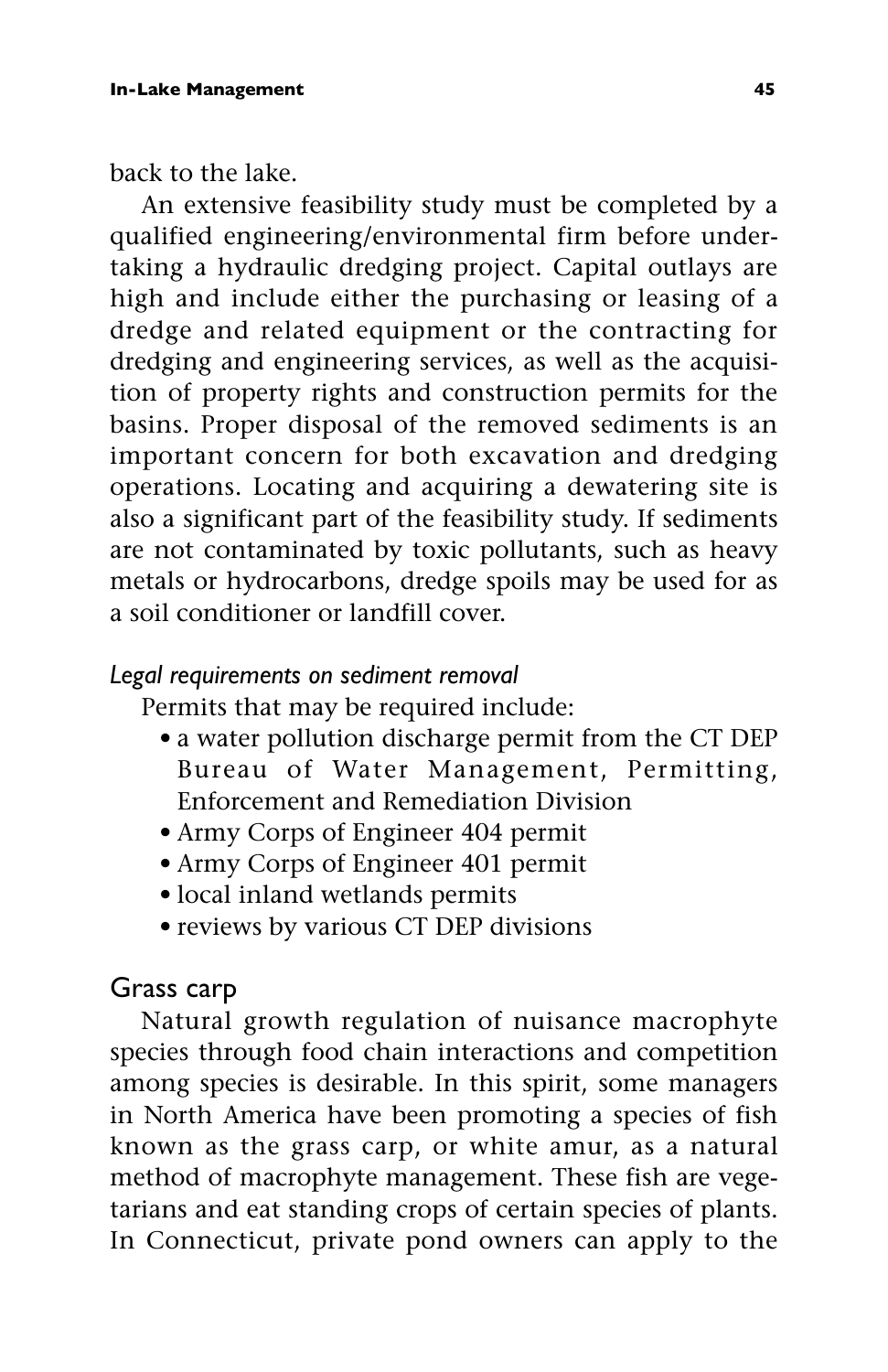state for a permit to use grass carp to control aquatic weeds. Since long-term impacts on the environment are unknown, only the sterile variety, referred to as triploid carp, are legal.

There are some inherent problems with stocking grass carp in a lake. The grass carp is Asian and not native to North America; therefore, there is no natural system of checks and balances to control grass carp. Potentially, it could dominate the ecosystem. Lake groups must decide how many and what size fish to stock. Stocking too many fish may eventually strip the lake of macrophytes while stocking too few may not provide the reduction in macrophytes desired. Also troubling is the fact that the fish prefer some plants to others. Eurasian watermilfoil, for example, is not one of their favorites. Grass carp might eat other plants in the lake before going after the target nuisance macrophyte.

Grass carp also tend to accelerate the recycling of nutrients in the lake. They eat up to two to three times their body weight per day, returning most to the water as waste material. This waste material can function like a fertilizer and trigger increased algae growth. Grass carp can also increase water turbidity as they routinely stir up bottom sediments in their constant search for food. This action reduces sunlight in the water column and impacts the habitat and metabolic functions of native fish, insects and other organisms in the lake.

For these and other ecological reasons, the CT DEP Lakes Management Program does not advocate grass carp for control of aquatic weeds. However, Connecticut allows importation of sterile grass carp for private ponds and lakes through a permit program administered by the CT DEP. For further information, contact the CT DEP, Division of Fisheries, (860) 424-3474.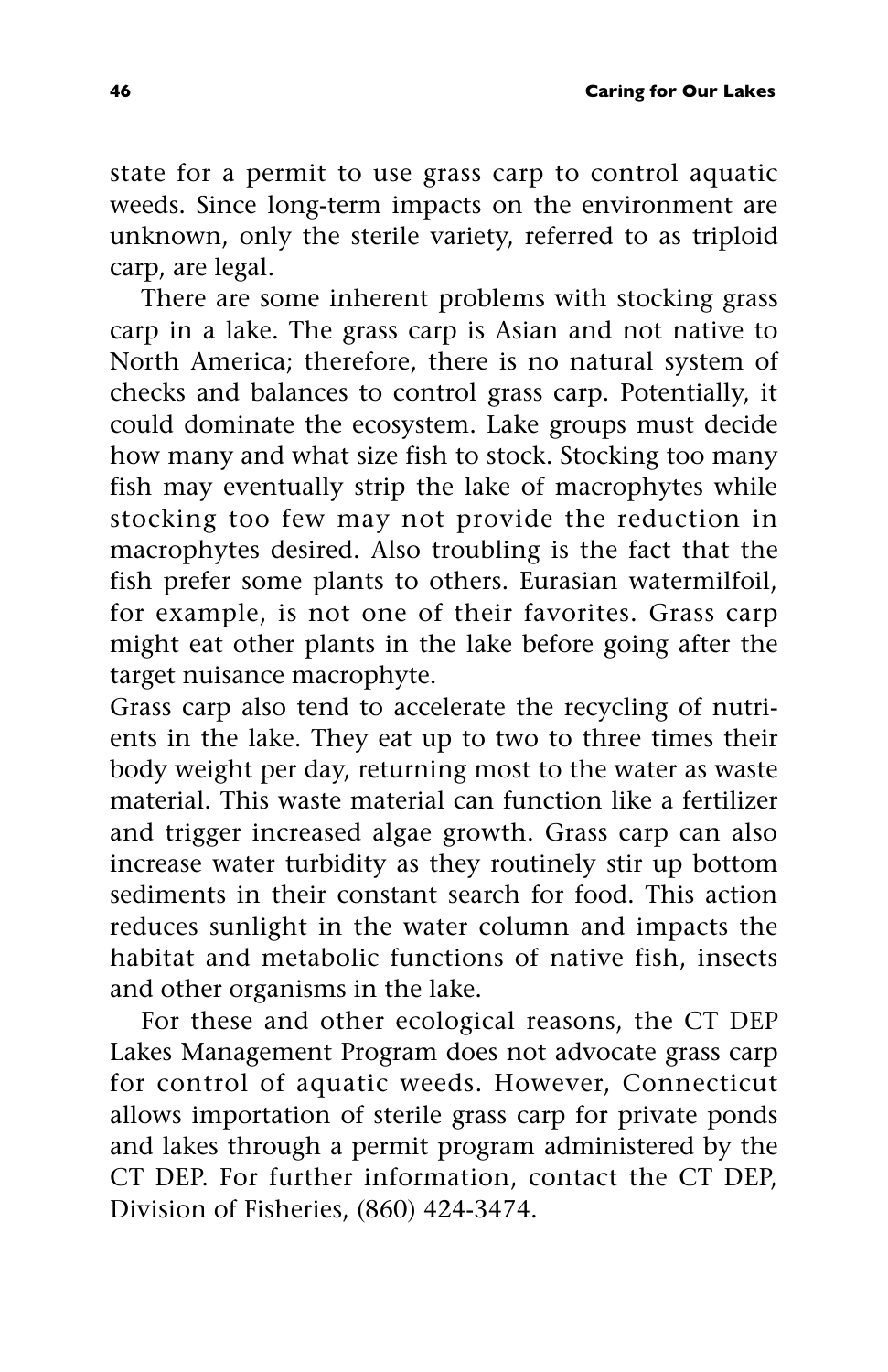#### *Legal requirements on grass carp*

Permit conditions require:

- inspection and recommendation by a CT DEP technical assistance fisheries biologist
- written permission of all property owners
- screened inlet and outlet

# Aquatic herbicides

Herbicides are sometimes used to kill nuisance macrophytes in specific lake areas. In Connecticut, herbicides can be applied only through a permit process administered by the CT DEP, Bureau of Waste Management, Pesticide Management Division. There are three types of herbicides in general use: contact, systemic, and heavy metal. A contact herbicide destroys plant cells at the point where the poison makes contact, thereby weakening the plant until it eventually dies. A systemic herbicide is absorbed at the point of contact and then spreads throughout the plant and interferes with the metabolic system, such as its ability to photosynthesize or to reproduce cells. Systemics can kill the roots as well as the tops of plants. A metallic herbicide employs a metal that migrates throughout the plant and interferes with one or more of the plant's critical metabolic processes. Copper compounds are the only metallic aquatic herbicide.

• In general, the use of herbicides is not recommended and is not eligible for funding under the CT DEP grant program for recreational lakes. The primary reason is that herbicide control is short-term in its effect. The nuisance macrophyte may grow back and additional applications are usually necessary. Herbicides, unlike harvesting, may have unknown consequences, such as the long-term impacts of the chemical applications on nontargeted species of plants and animals. Thus, lake groups often choose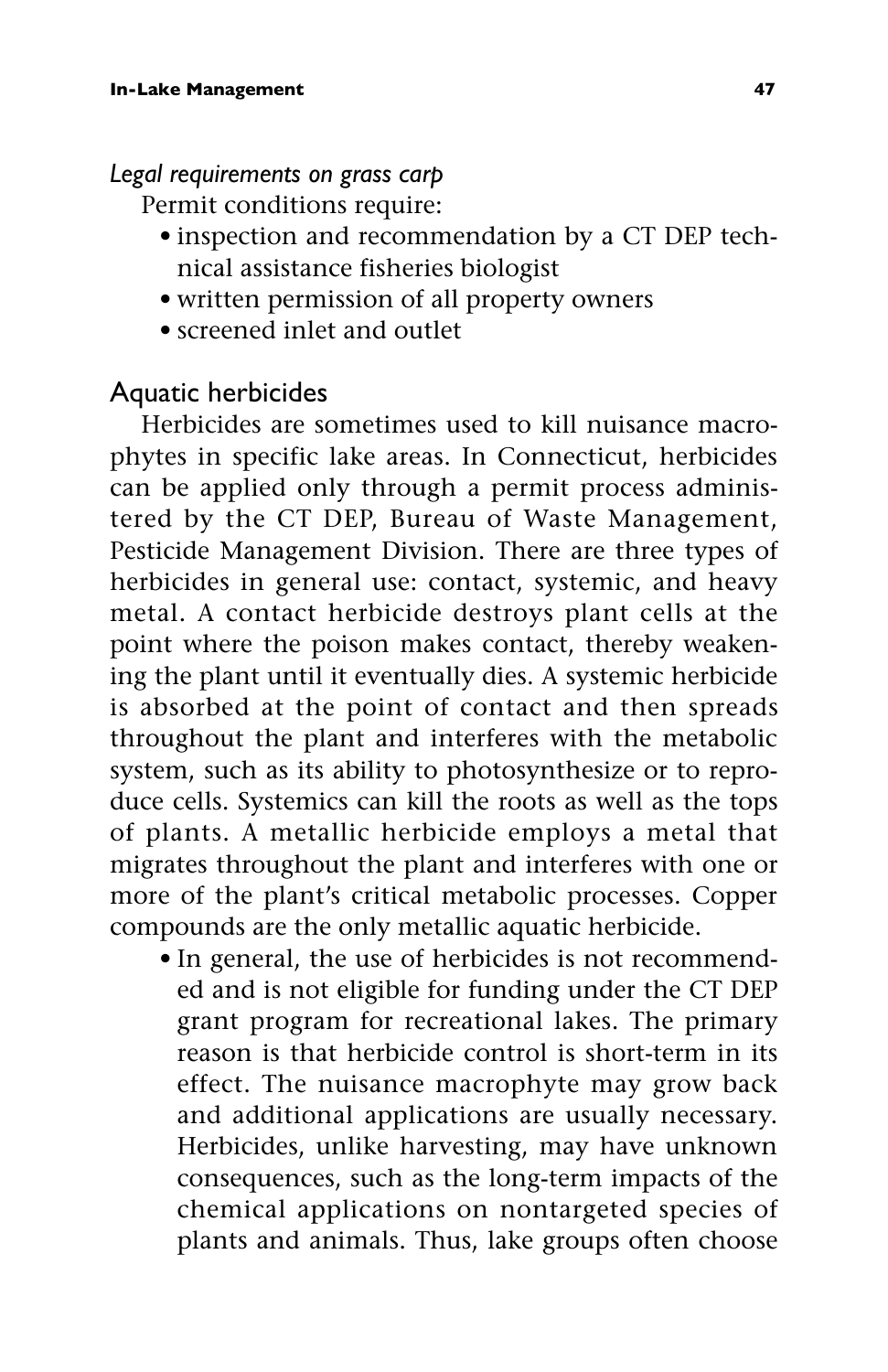a more conservative approach, especially if there is a lot of swimming in the lake.

If an herbicide is used in a small lake, the associated decomposition of large amounts of dead macrophytes could tax the dissolved oxygen supply. The decaying plant matter also increases

the amount of muck on the lake bottom, which impacts fish spawning sites and aquatic insect habitat. These considerations must be understood before herbicides are used for macrophyte control.



#### *Legal requirements on aquatic herbicides*

State regulations require a permit for every chemical treatment. All pesticide-related issues are the responsibility of the CT DEP Bureau of Waste Management, Pesticide Management Division. Permits are reviewed with respect to the nature of the vegetation condition, the proposed chemical and dosage, application procedures, and potential adverse effects on water uses. The permit application includes the following:

- review by the CT DEP Bureau of Waste Management, Pesticide Management Division, Division of Fisheries, and other DEP divisions
- a review and comments from the local inland wetlands commission
- submission of a vegetation control plan
- and, if your lake is in the watershed of a public drinking water supply waterbody, a review by the local water utility and the State of Connecticut Department of Health Services.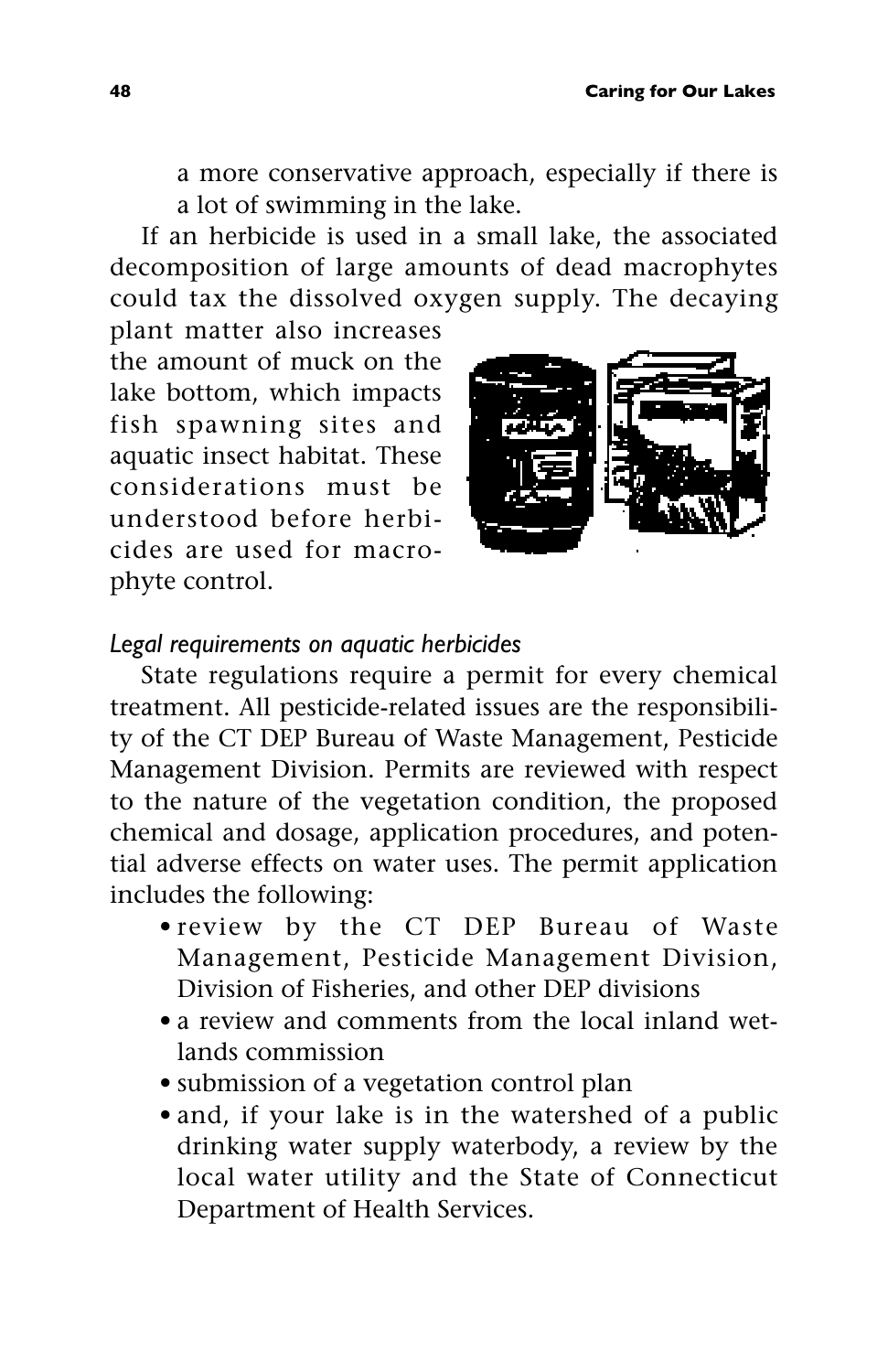#### *Additional information on aquatic herbicides*

More information can be obtained in "Control of Aquatic Weeds and Algae," available from the CT DEP, Bureau of Waste Management, Division of Pesticide Management, (860) 424-3369.

## Light limiting dyes

Submergent macrophytes need clear water so that sunlight can reach their leaves. They cannot thrive in waters where photosynthesis is inhibited. This concept has lead to the marketing of dyes that color water so that light waves are blocked at or near the water surface. These dyes have been used primarily in small water bodies. To be effective, the lake or pond must have little or no inflow or outflow of water. Water movement in and out of the waterbody will dilute the dye and quickly lessen its effectiveness. Furthermore, Connecticut, due to the potential downstream impacts with discoloration and reduced aesthetic value, the use of water dyes is restricted to lakes without outlet streams.

The use of water dyes is most appropriate in special situations, such as ornamental ponds. The majority of lakes in Connecticut have inlets and outlets, which inhibits the use of dyes. The use of dyes artificially controls submergent vegetation. A healthy, natural ecosystem cannot be established if light is not allowed to penetrate the water column.

#### *Legal requirements on light limiting dyes*

All applications of light limiting dyes must be permitted by CT DEP Bureau of Waste Management, Division of Pesticide Management.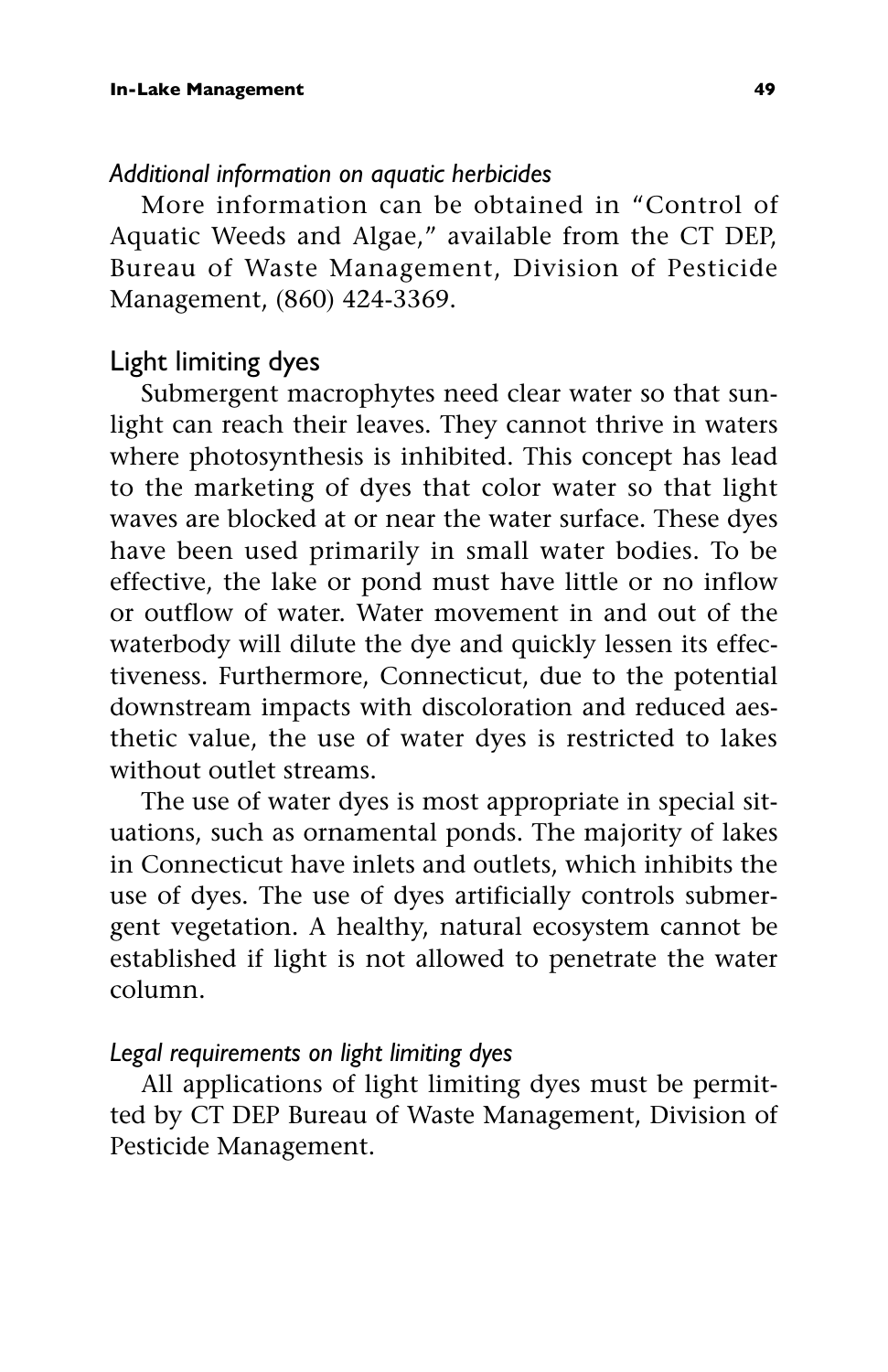## Wintertime drawdown

Winter drawdown of lakes and ponds exposes sediments and macrophytes to freezing temperatures. This technique has been proven very effective in killing Eurasian watermilfoil beds when circumstances are right. The kill is most complete, for example, when the freeze occurs after the sediments have had a chance to dry.

The primary advantage of winter drawdown is the relatively low cost compared to other weed control options. A primary disadvantage of winter drawdown is that the control and effect is limited to the area exposed. To initiate a winter drawdown, several aspects of the process should be considered. First, the water level of the lake must be lowered; if the spillway does not have this capability, the lake must be pumped or siphoned. If shoreline residents utilize on-site wells, the effect to the water table must be investigated prior to drawdown. Releases of water must also be controlled to prevent downstream flooding. Refill must both maintain downstream flows and achieve the normal summer lake level before the beginning of the growing season, which is approximately April 15 in Connecticut. If a lake is lower than normal during the growing season, areas previously too deep for weed growth may subsequently develop infestations of weeds.

In addition, there may be adverse biological effects from a winter drawdown. The area along the shore exposed to freezing is the most biologically productive and diverse of the lake. Winter exposure will kill many desirable native plants and allow more problematic exotic plants to become established. Unless nuisance weeds become intolerable, winter drawdown should be avoided.

#### *Legal requirements on winter drawdown*

Before initiating drawdown, the following should contact the CT DEP Bureau of Water Management, Division of Inland Water Resources and your local inlands wetland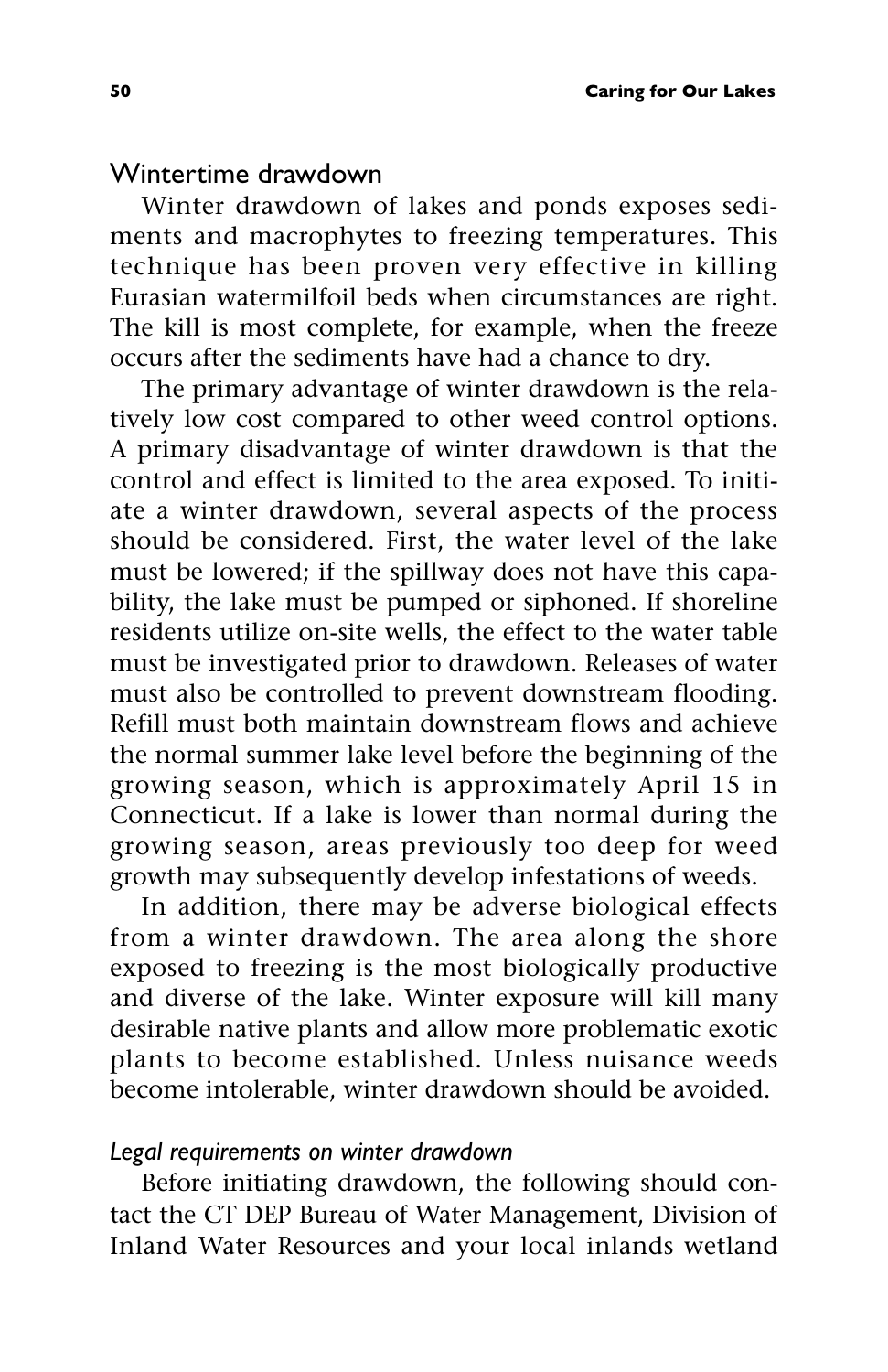commissions to determine whether drawdown is regulated.

## Weevil predation

Some lakes in Connecticut have experienced a reduction in Eurasian water milfoil. These cyclical declines are usually found in lakes that have not been extensively managed for water milfoil. It is suspected that herbivorous aquatic weevils and caterpillars may be responsible for the reduction. It is also suspected that water milfoil control programs such as winter drawdown, harvesting, and herbicide applications may have an adverse impact on these beneficial organisms. Therefore, until the results of research on these organisms are available, and a determination has been made on cyclical reduction of water milfoil in a given lake, it may be to the advantage to delay water milfoil control programs.

This approach is recommended only for lakes with established populations of Eurasian water milfoil; any instances of new infestations should be reported to the CT DEP to determine the most appropriate management method.

#### *Additional information on weevil predation*

For additional information on weevil predation, contact the CT DEP Bureau of Water Management, Lakes Management Program, (860) 424-3716.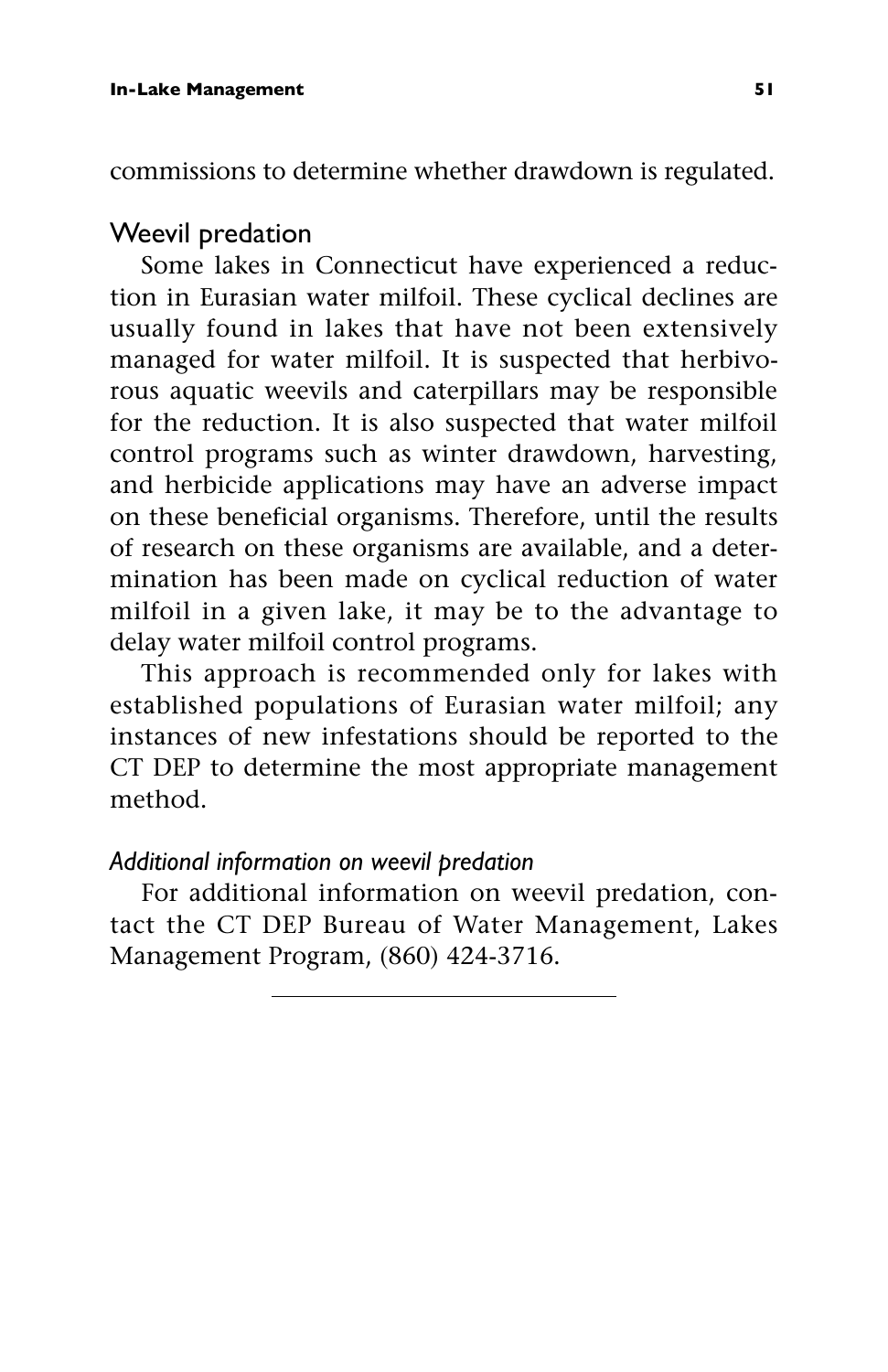## 3.3 Controlling Algae

Algae are plants that contain chlorophyll but do not have true roots, stems, or leaves. Some species exist as microscopic single cells. Other species grow in mass aggregates of cells, termed colonies, or in strands, termed filaments. Some algal species even resemble macrophyte growing on the lake bottoms.

Algae are a natural component of the aquatic ecosystem and all lakes in Connecticut contain some algae. As with macrophytes, problems generally occur when one or two species grow out of control. When this happens, it is termed an algae bloom. Blooms can give water an unpleasant taste or odor, reduce water *clarity*, and color the lake a vivid green, brown, yellow, or even red, depending on the species. Filamentous and colonial algae are especially troublesome because they form scums or mats on the lake surface. These mats can drift and clog water intakes, foul beaches, and ruin recreational opportunities.

Unlike rooted macrophytes that rely on the sediments as their source of nutrients, algae generally receive their nutrient supply from the water. When nutrients in the water column are plentiful, there is a good chance that an algal bloom will occur. Three common nuisance species found in Connecticut lakes are all in the blue-green algae family: Anabaena, Aphanizomenon and Microcystis. Before an algae control method is used, the algae should be identified by someone familiar with species classification.

Techniques to control algae fall into two basic categories: methods that reduce the availability of essential nutrients in the water and methods that kill or directly remove algae from the lake. These techniques are discussed in the next sections.

## Reducing phosphorus availability

Phosphorus is one of several essential nutrients that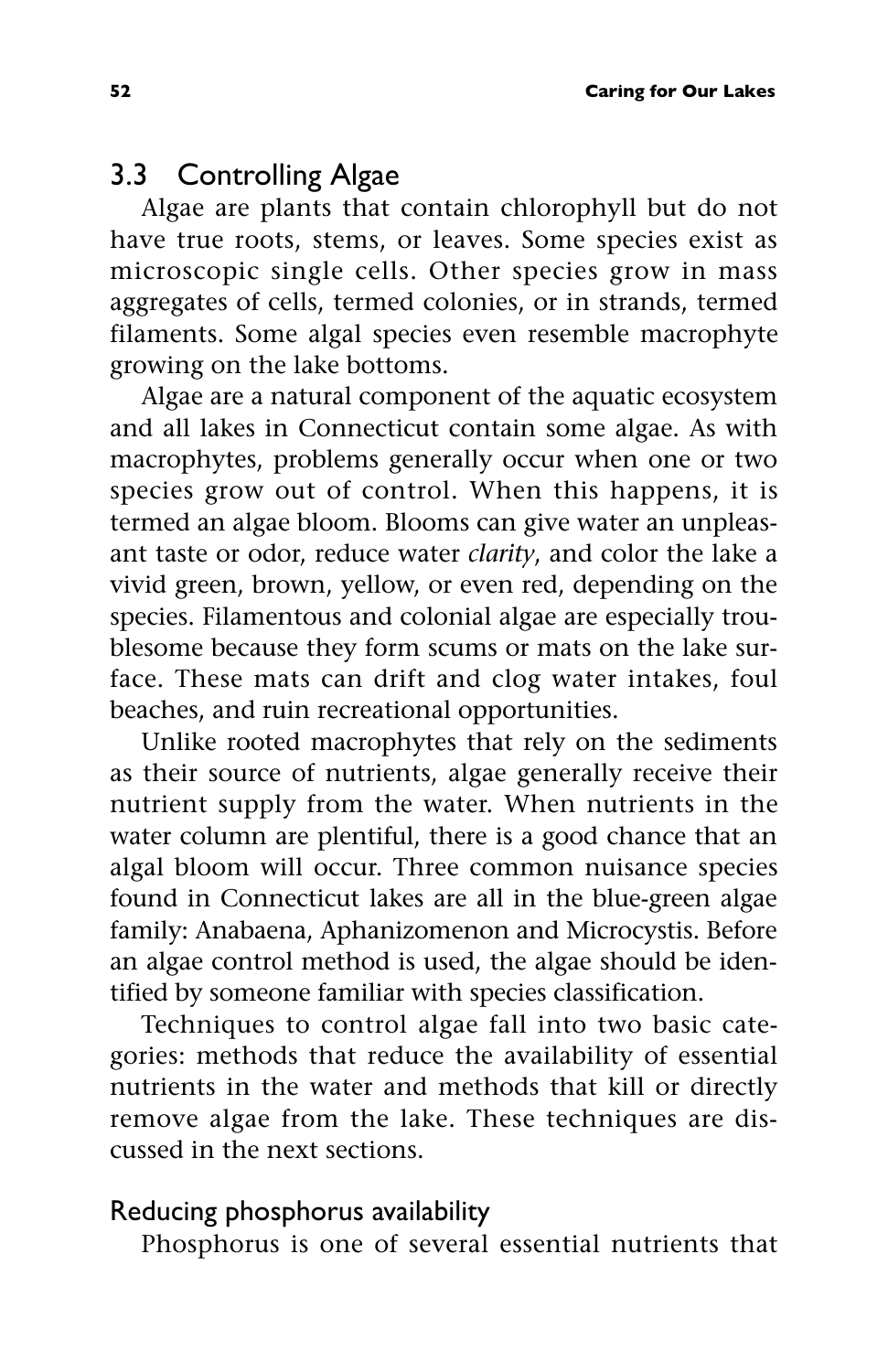

*A variety of algae types, enlarged*

algae need for growth and reproduction. In most natural lakes phosphorus is in short supply and serves as the limiting factor for algae growth. Lakes in developed watersheds, however, receive unusually generous amounts of phosphorus through such sources as stormwater runoff and septic systems. Phosphorus may also enter a lake from its sediments when, under certain conditions, it is released to the water column.

To reduce the availability of phosphorus, lake management specialists can do two things: strip it out of the water column and/or seal the bottom sediments so that phosphorus is not allowed to move into the water column. In the first process, a chemical agent is added to the lake water to combine with phosphorus forming a floc that settles to the lake bottom. The second process is pri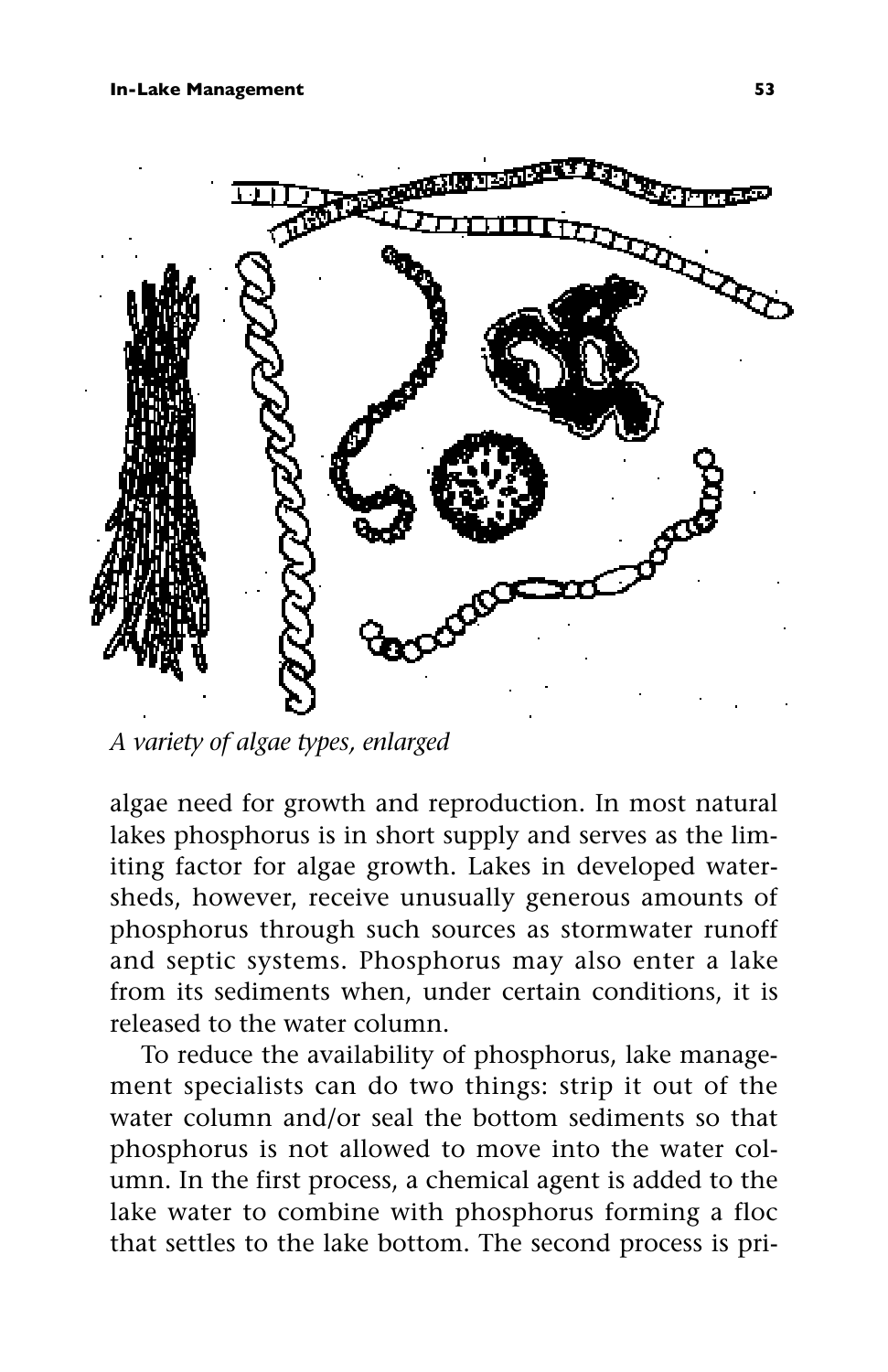marily accomplished by keeping the bottom waters oxygenated. When oxygen is present, phosphorus chemically combines with other elements, primarily iron, and is essentially locked in the bottom sediments. The absence of oxygen results in the breakdown of chemical bonds, which frees the phosphorus from the sediments. This allows the phosphorus to move into the hypolimnion. Anytime the bottom waters are churned to the lighted surface water, its load of phosphorus becomes available to algae. This phenomenon often occurs during spring and fall overturn; strong storms can also cause the circulation of phosphorus-rich bottom waters to the surface. The following discusses four specific techniques for reducing the availability of phosphorus.

## Buffered alum

Buffered alum is a mixture of aluminum sulfate and calcium compounds. This compound is applied to the water surface, usually from a boat criss-crossing the lake. Heavier than water, alum forms a precipitate glob that soaks up phosphorus as it sinks to the bottom. On the bottom, it continues to capture and hold phosphorus. In this manner, phosphorus is essentially stripped from the water column and without this essential nutrient algae cannot grow.

An analysis of a lake and application methods is required to determine whether alum treatments will be successful and environmentally sound. If inflowing waters carry a significant supply of phosphorus, the effect of an alum application will be short-lived. Therefore, it is important that watershed management measures are implemented in conjunction with alum control to reduce phosphorus pollution and its effects.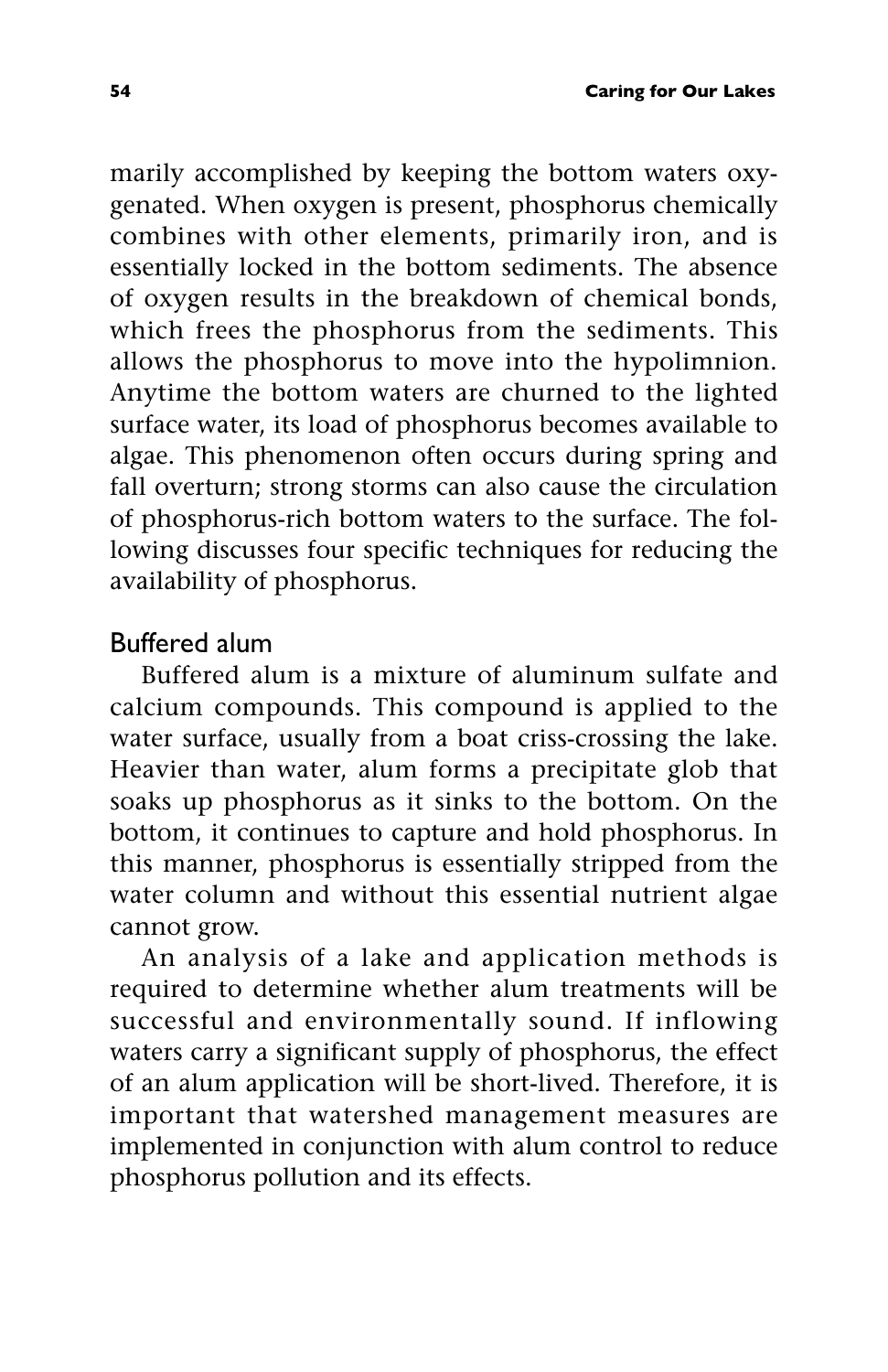#### *Legal requirements for alum applications*

Applications of alum is regulated by CT DEP Bureau of Waste Management, Pesticide Program. For more information on permit requirements call the Pesticide Program, (860) 424-3369.

## Hypolimnetic aeration

Hypolimnetic aeration refers to a process that introduces oxygen-rich water into the bottom waters without disturbing the natural stratification of the lake. As discussed above, oxygen in the bottom waters effectively seals phosphorus in the sediments. Maintaining stratification is especially important in lakes that support a "twostory fishery"; that is, a lake that has warm water fish (e.g., bass and pan fish) living in the epilimnion and cool water fish (e.g., trout or walleye) living in the hypolimnion.

Hypolimnetic aeration is accomplished using a specially designed, self-contained, underwater cylinder composed of inside and outside chambers, both open at the bottom. Air is pumped to the bottom of the inside chamber. The rising air bubbles carry the bottom water to the top of the cylinder where it is aerated. The newly oxygenated water then is cycled down the outside chamber and released at the lake bottom.

It is essential to perform a feasibility study of the physical and chemical characteristics of a lake to determine whether hypolimnetic aeration will control phosphorus releases from the sediments as well as to determine the size and type of equipment needed.

## Hypolimnetic withdrawal

Hypolimnetic withdrawal reduces the amount of phosphorus in the hypolimnion by pumping the phosphorusrich bottom water out of the lake into an outlet stream. A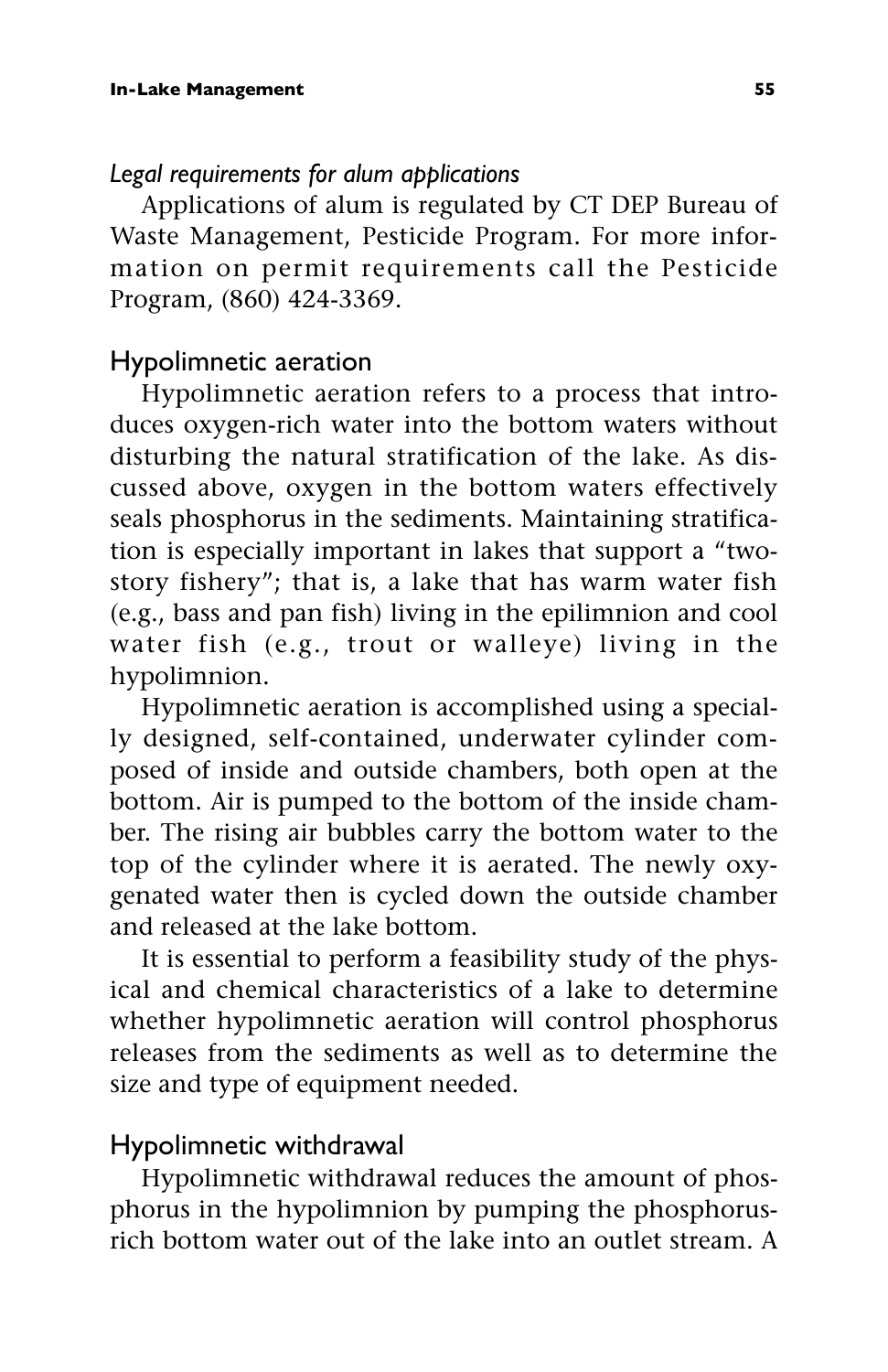project feasibility study must be conducted to determine the amount of phosphorus cycling in and out of the lake. Since hypolimnetic water can also contain iron, sulfides, and other constituents that degrade the water quality of receiving streams, the water must be treated by aeration prior to discharging. The study must also examine other possible adverse effects on streams receiving the low oxygen/high phosphorus water.

#### *Legal requirement on hypolimnetic withdrawal discharge*

The Permits, Enforcement and Remediation Division of the CT DEP Bureau of Water Management requires a water pollution discharge permit for hypolimnetic withdrawal discharges, (860) 424-3705.

### Artificial circulation

Artificial circulation, also known as conventional aeration, can be accomplished by introducing air bubbles at the bottom of the lake. The rising air bubbles then carry the oxygen-poor bottom waters to the surface. Artificial circulation can also be accomplished in shallow lakes by physically mixing the water with a fountain or surface aerator. This method ensures that all the water will at some time be displaced to the lake surface where oxygen is transferred to the water from the atmosphere. These methods discourage the growth of certain types of bluegreen algae that do not grow well in moving water.

While the benefits of having oxygen throughout the water column may be great (e.g., sealing phosphorus in the sediments ), there are tradeoffs. For example, artificial circulation breaks down natural stratification. All of the water will, therefore, be circulating as in a swimming pool, maintaining uniform temperature and oxygen levels from top to bottom. So, the potential for a two-story fishery is lost. Additionally, artificial circulation may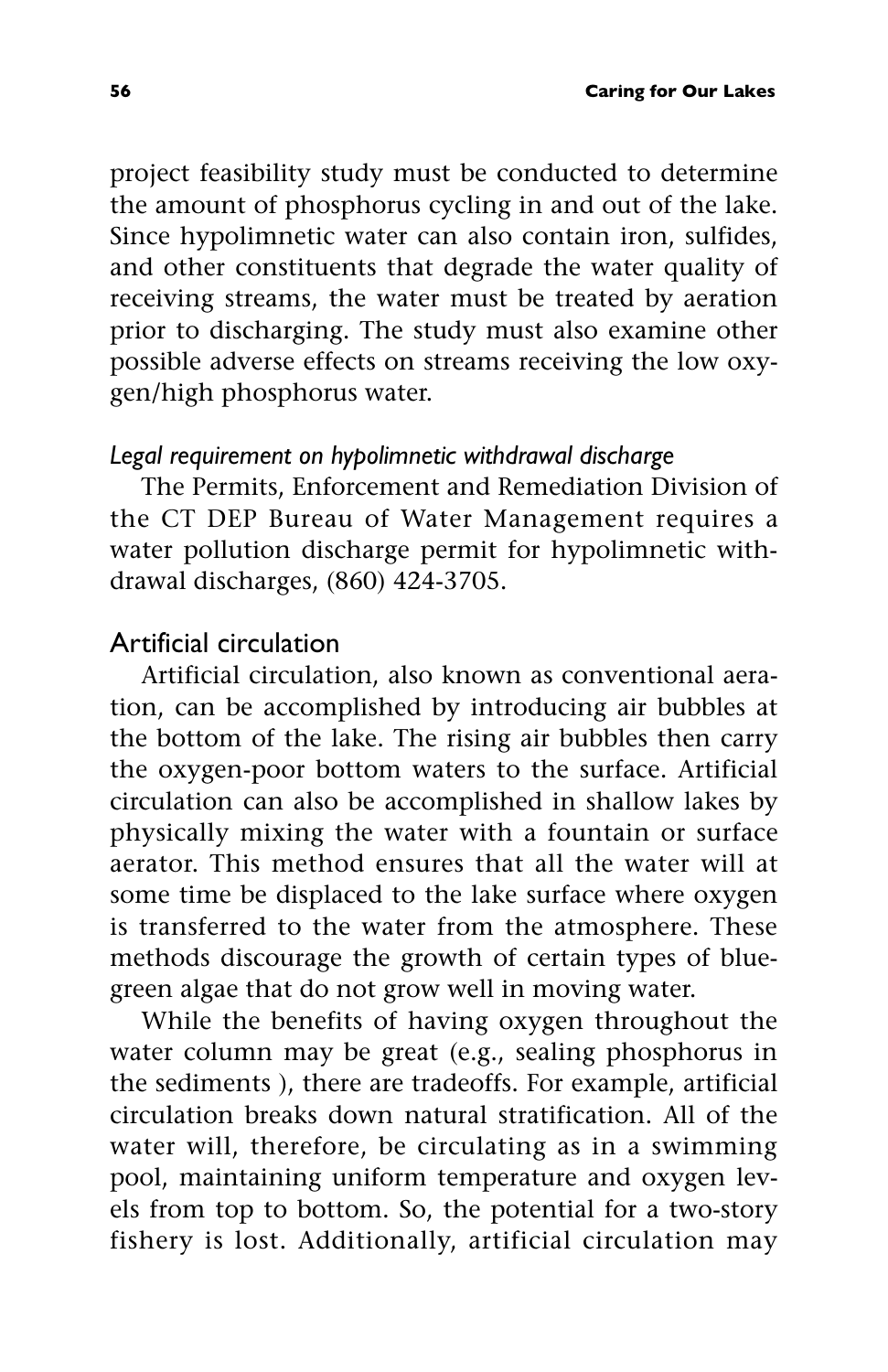allow phosphorus rich water from the bottom of the lake to move to the surface where sunlight is available creating ideal conditions for algae blooms.

As with hypolimnetic aeration and withdrawal, a detailed diagnostic feasibility study for artificial circulation proposals is needed. Poor design or installation that does not destratify the lake, may not improve water quality and could increase algal growth.

## Killing or directly removing algae

Algae may be killed with an algicide or directly removed in a variety of ways. The following is a description of both approaches to controlling algae.

## Aquatic algicides

Copper-based compounds, such as copper sulfate, are typically used as algicides. These compounds inhibit photosynthesis, which eventually kills plant cells. They can be applied in either liquid or granular form. In Connecticut, however, only a limited number of algicides are approved for use.

## *Legal requirements on aquatic algicides*

Legal requirements for algicides are the same as the legal requirements for herbicides discussed in section 3.25.

## *Additional information on aquatic algicides*

"Control of Aquatic Weeds and Algae" may be obtained from the CT DEP Bureau of Waste Management, Division of Pesticide Management, (860) 424-3369.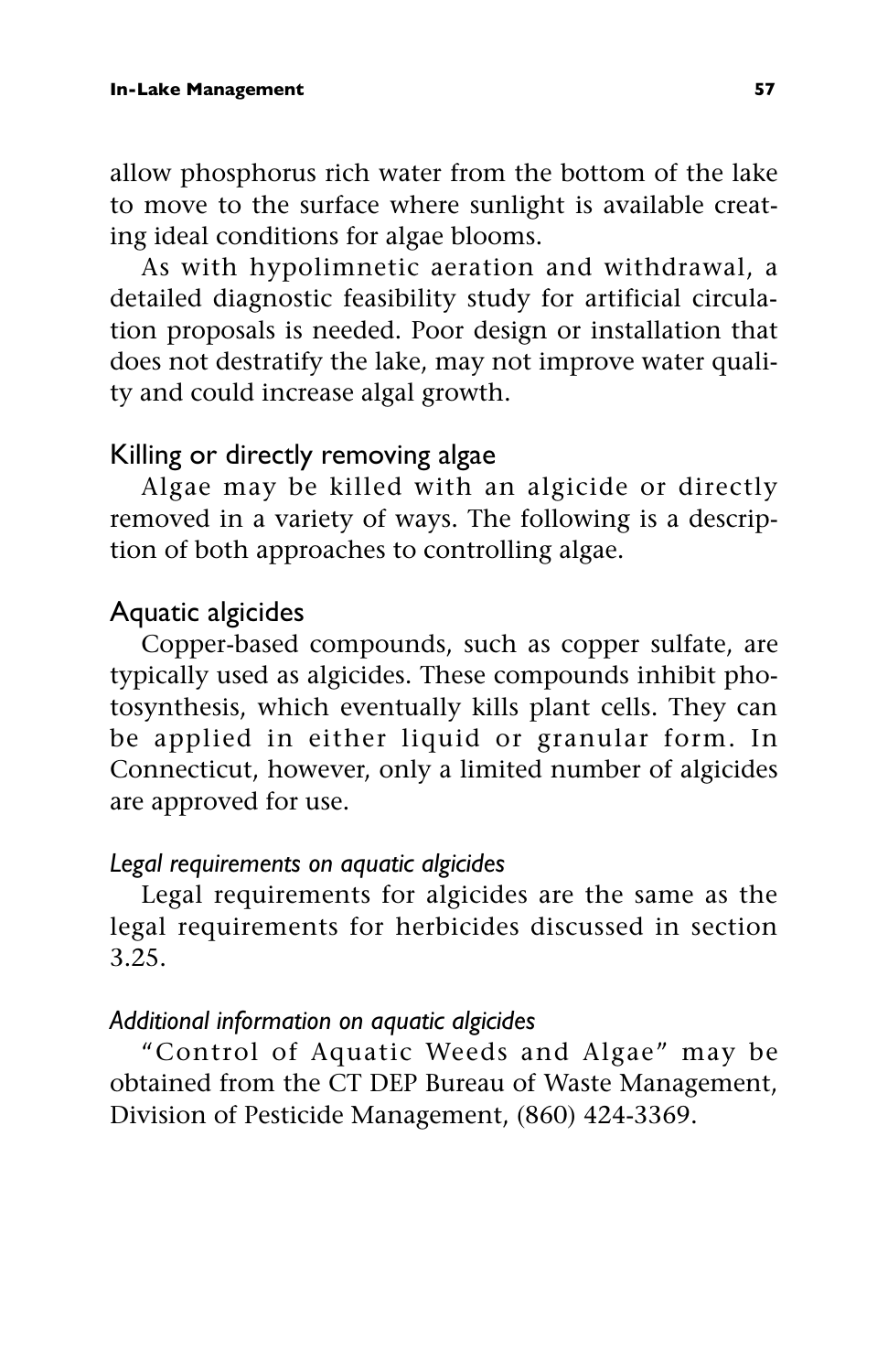#### Mechanical removal

Many species of filamentous algae float on the surface in unsightly mats. Each mat is composed of millions of tiny interwoven filaments. Techniques described in the "Managing Macrophytes" section and the section on "Mechanical removal of plants" earlier in this chapter, and the removal of duckweed and clippings from harvested weed beds can also be employed to collect and remove floating filamentous algae. Modified fish seines are typically used to corral algae mats. After the mats are pushed to shore, they can be heaped into containers and hauled away.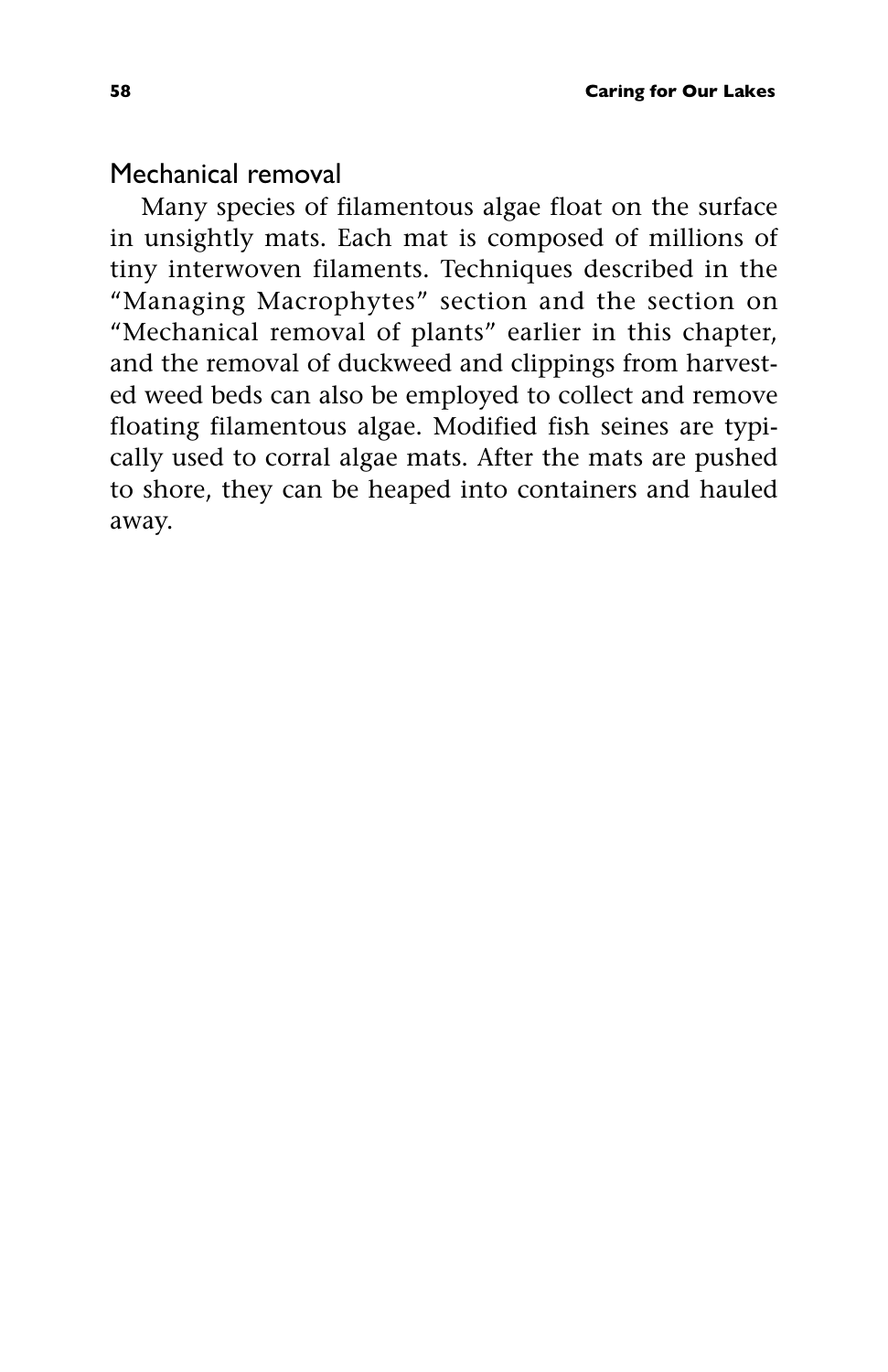# **CONCLUSION**

This booklet provides your lake organization with the resources to improve and maintain the water quality of your lake. Although this guide will not train the lakeside property owner to be a *lake manager* or limnologist, it will give lake users a general understanding of lake science and an overview of the principals and techniques of managing these unique and valuable resources. The CT DEP lakes management staff looks forward to providing technical assistance and acting as a liaison between your group and other government agencies. If you have any concerns about questions concerning lake water quality, please contact us at (860) 424-3716.

In addition to the distribution of this guide, our staff can provide the following:

- in-lake algae and weed control techniques
- watershed management guidelines
- general information on algae and weed control
- general water quality data on a large number of Connecticut lakes
- technical assistance and review of proposed plans for lake projects
- environmental review team reports
- information on state and federal financial assistance programs for algae and weed control activities
- information on lake management services provided by consultants and contractors
- enforcement related to environmental concerns related to lake water quality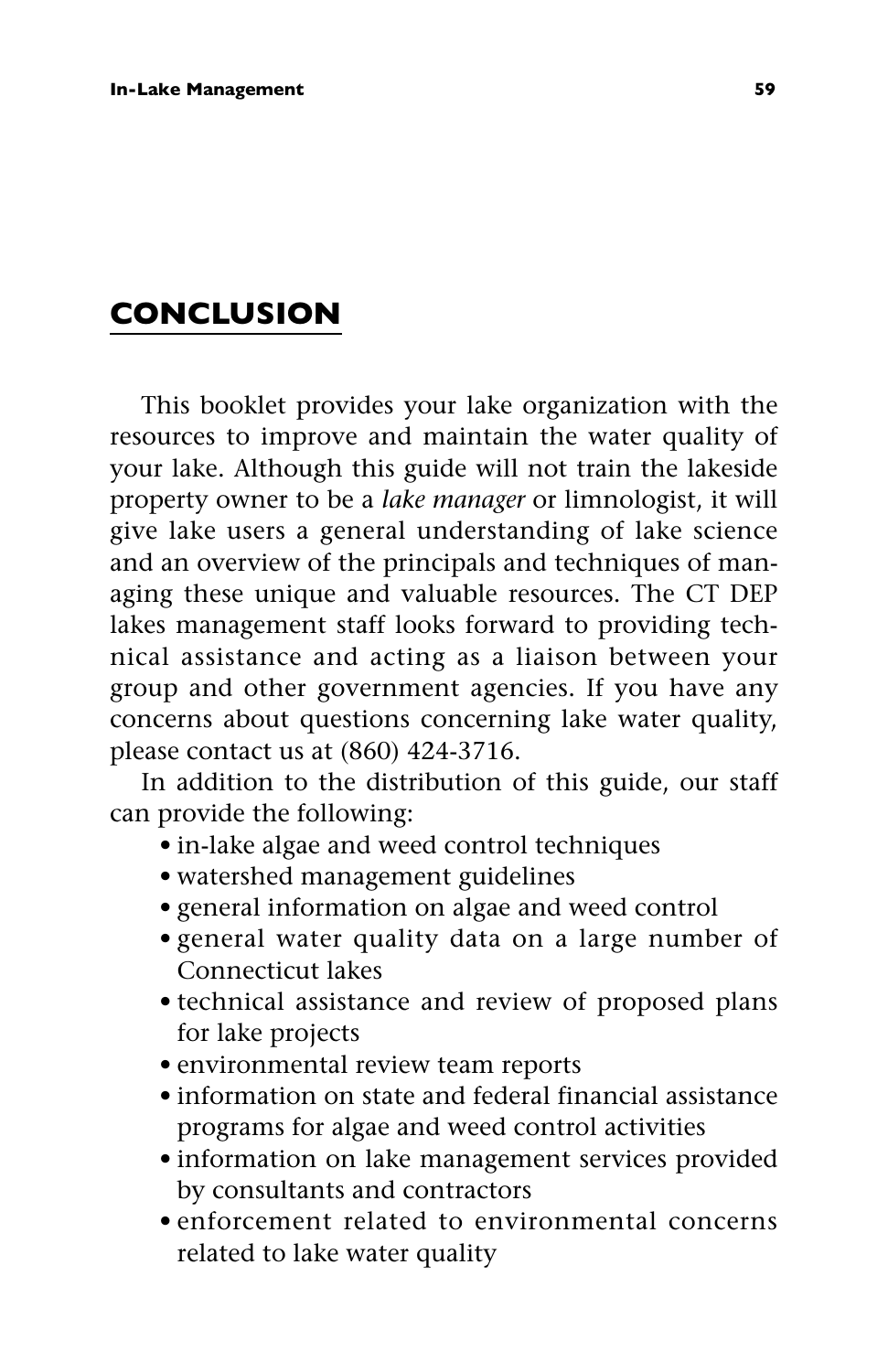# **Appendix A: Technical Glossary**

**acidification:** The process in which acid deposition or acid runoff from the watershed causes an increase in acidity and lowers the pH (measure of hydrogen) of a waterbody.

**atmospheric diffusion:** The process of atmospheric oxygen moving into or out of a body of water in order to reach equilibrium.

**best management practice (BMP):** A practice, procedure, structure, or combinations thereof, that is planned and implemented to prevent, minimize or control point or nonpoint source pollution of ground or surface water.

**chlorophyll-***a***:** A pigment associated with photosynthesis that serves as an index of algal productivity.

**clarity:** The distance one can see into water. Transparency is measured with a white and black disk called a secchi disk.

**criteria:** Elements of Connecticut's Water Quality Standards, expressed in parameters and their constituent concentrations and levels, or in narrative statements, representing a quality of water that supports a particular designated use.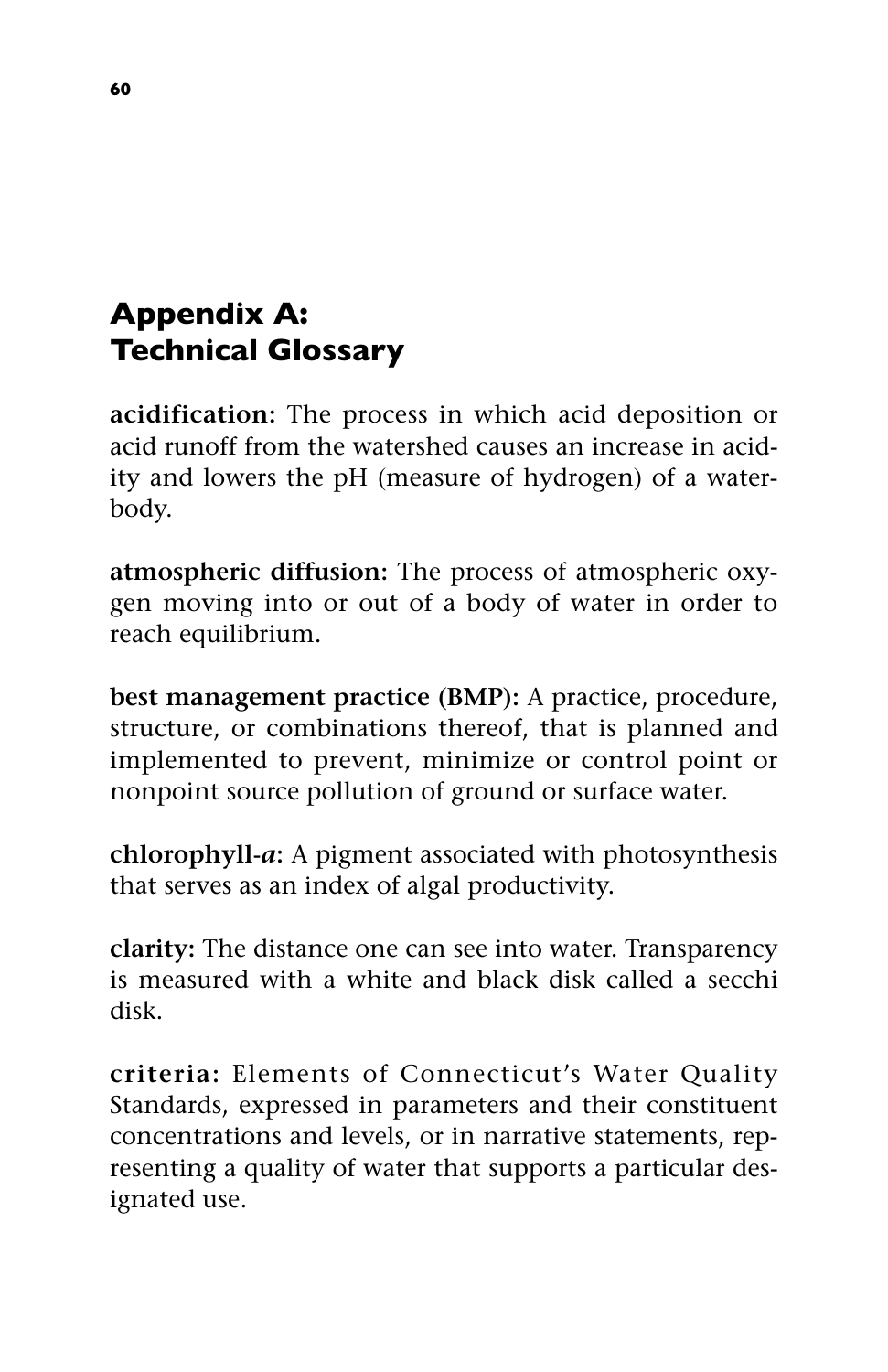**cultural eutrophication:** See eutrophication.

**designated use:** Those uses specified in Connecticut's Water Quality Standards for each surface watercourse or groundwater area.

**dissolved nutrients:** Nutrients, which include any chemical element, ion, or compound required by an organism for the continuation of growth, reproduction, and other life processes, found in solution in water and readily available to aquatic organisms.

**dissolved oxygen**: The oxygen found in solution in water and readily available to aquatic organisms. It is usually expressed in milligrams per liter or as the percent of saturation.

**ecology:** The study of organisms and their relationship to the environment.

**ecosystem:** A system where organisms and their environment are interdependent on one another.

**epilimnion:** The warm surface layer of a lake during summer stratification.

**erosion:** Movement of soil from its place of origin by wind or water.

**eutrophic:** A lake or pond that is rich in plant nutrients usually having extensive rooted plant and algae growth.

**eutrophication:** Increased aquatic plant growth and the associated physical, chemical, and biological changes in a waterbody due to nutrient and organic matter enrichment,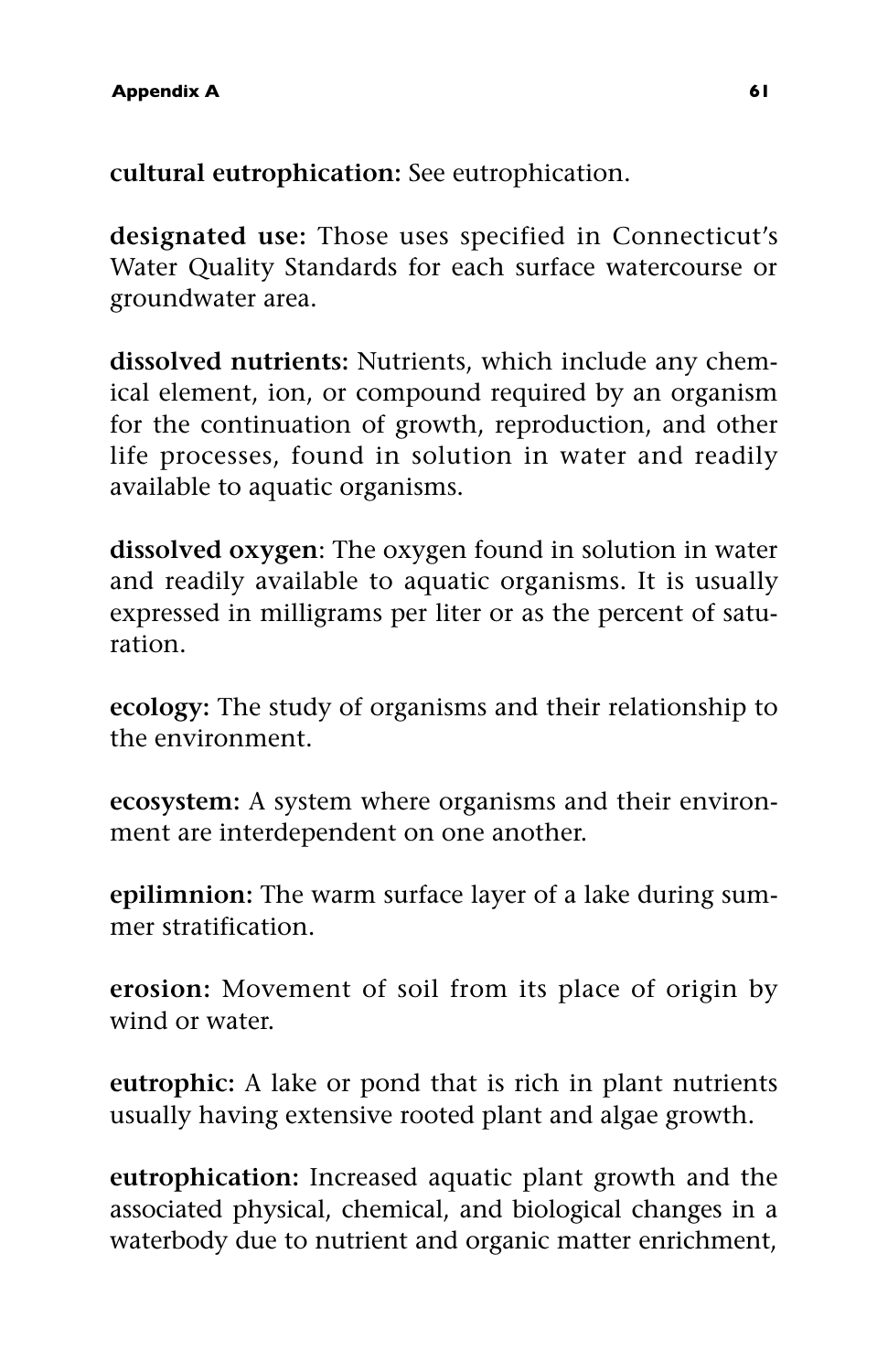and sedimentation. If the process is accelerated by manmade influences, it is termed "cultural eutrophication".

**heavy metals**: Lead, copper, cadmium, zinc, nickel, and chromium examples of heavy metals naturally occur in the environment; high levels come from marinas, automobiles, industrial waste and polluted atmosphere. Deposition in a lake can prove toxic to aquatic species.

**hydrocarbons:** The primary component of motor fuels and engine oil.

**hypolimnion:** The coldest bottom layer of a lake during summer stratification. This layer is often void of dissolved oxygen.

**internal nutrient loading:** The process of nutrients being released within a lake through its sediments.

**lake manager:** One involved with administering and conducting activities related to lake water quality, recreation, fisheries, and other concerns related to maintaining and improving lake resources.

**limiting nutrient:** The nutrient that is least available relative to the growth needs of an organism. In freshwater systems, phosphorus or nitrogen may be the limiting nutrient for plant growth.

**limnology:** The scientific study of lakes and ponds.

**limnologist:** A scientist who studies lakes and ponds.

**macrophytes:** Aquatic plants with roots.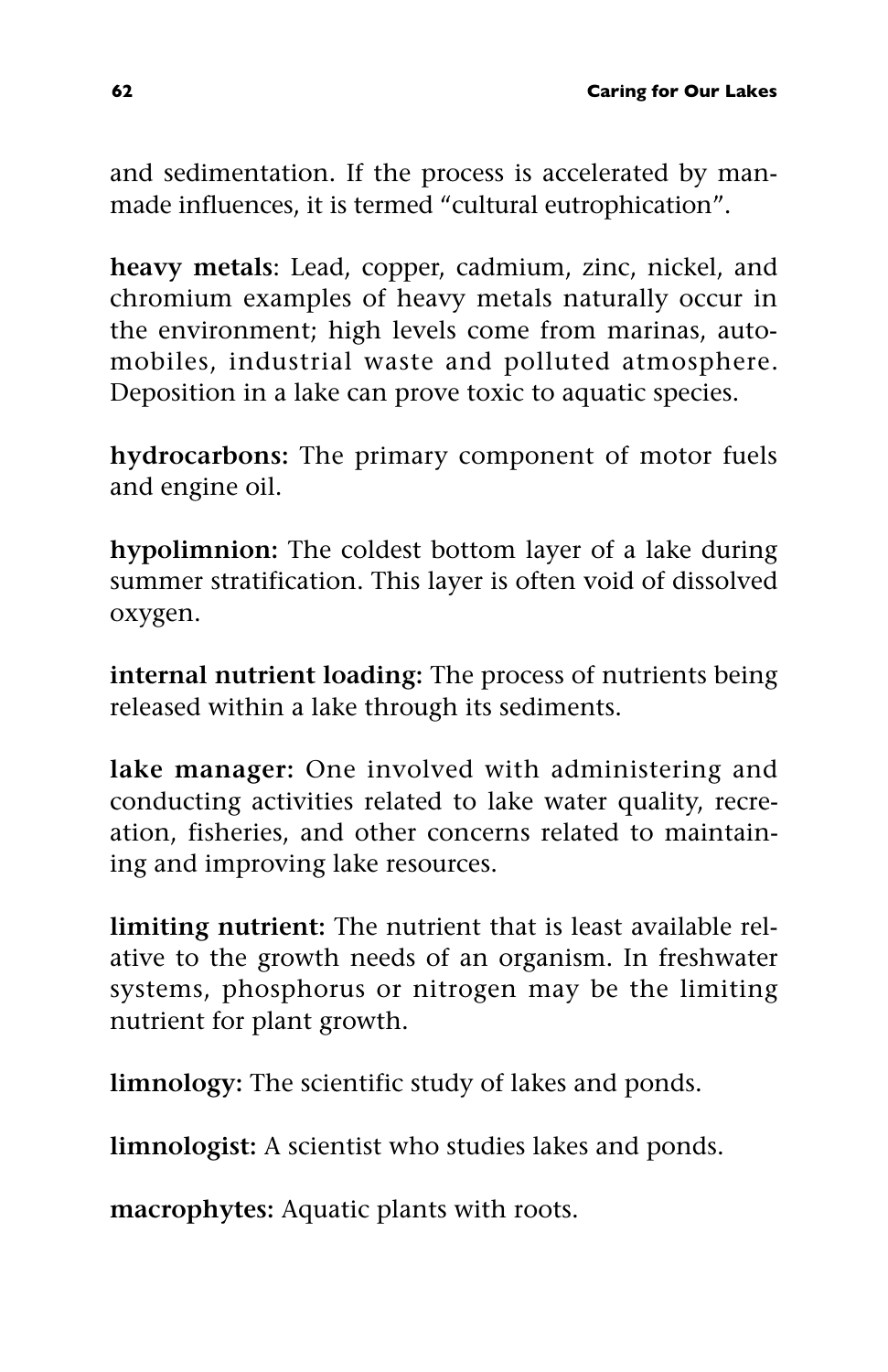**mesotrophic:** the condition of lakes or ponds being only moderately rich in plant nutrients

**metalimnion or thermocline:** The layer of rapid temperature and density change during summer stratification, often referred to as the thermocline, situated between the epilimnion and hypolimnion in a stratified lake.

**nonpoint source pollution:** Entry of effluent into ground or surface water in a diffuse manner where the source is not readily discernible, e.g., soil erosion, stormwater, or runoff from poorly managed land use activities.

**nutrient:** A chemical element required for life processes. In lakes, phosphorus and nitrogen are the two nutrients of primary concern.

**oligotrophic:** A lake or pond with little nutrients and sediments, low in plant productivity, and high transparency.

**organic matter:** Material of plant or animal origin.

**pathogen/pathogenic bacteria:** A microorganism capable of causing a disease.

**pesticide:** A chemical agent that kills plant or animal pests. Aquatic herbicides and algicides are all categorized as pesticides.

**photosynthesis:** The process of plants using light energy to convert inorganic substances into organic material. Oxygen is a by-product of this process.

**point source pollution:** Pollution discharged from a dis-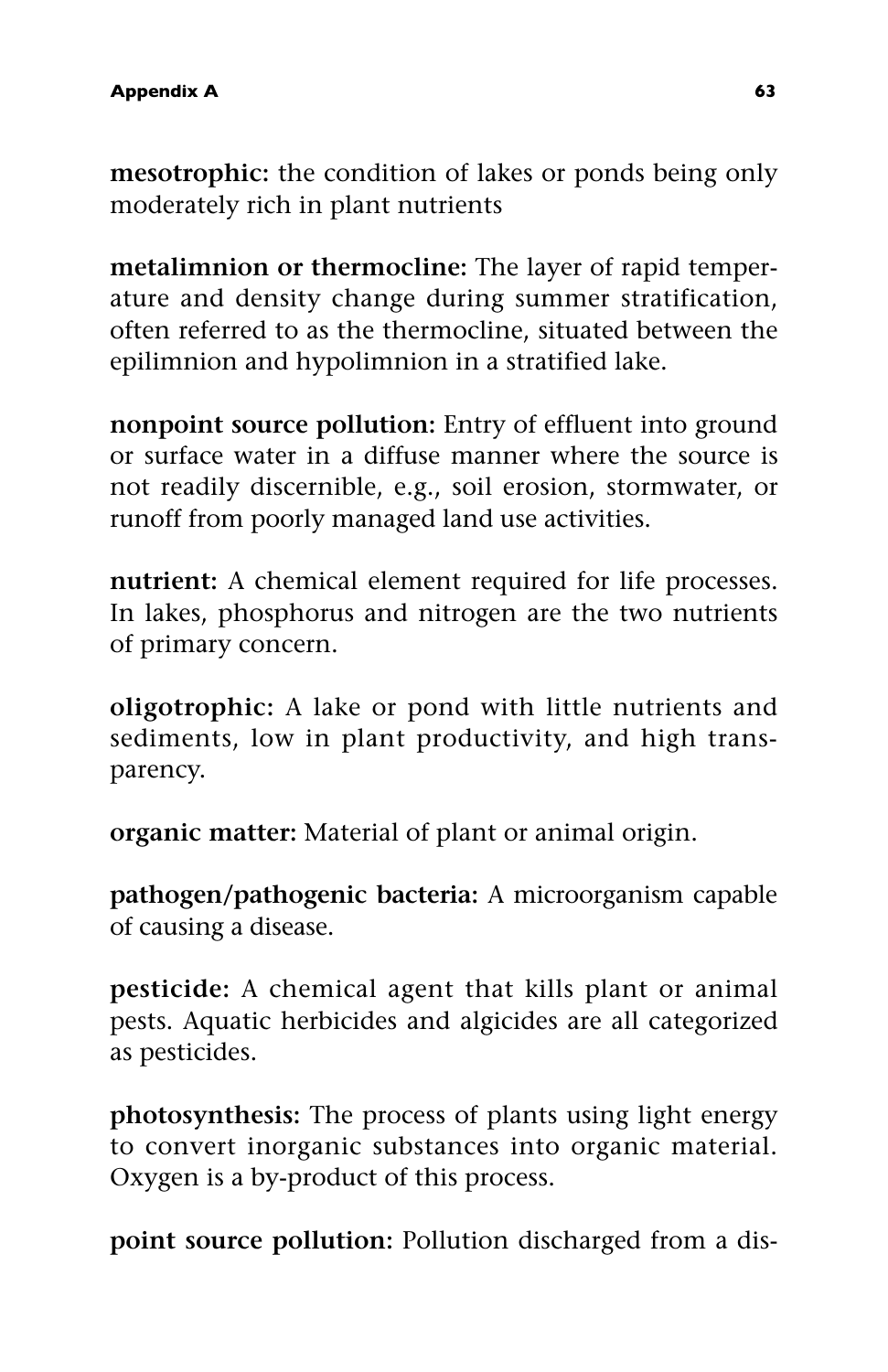cernable source with a definite point of entry into ground or surface water.

**sediment:** The soils of the bottom of a waterbody.,

**sedimentation:** The process of soil and organic materials being transported from their sites of origin and becoming suspended in the water column or accumulating on the bottom of a waterbody. Sedimentation causes reduced clarity, increased nutrient loading, and decreased water depth.

**stratification:** The condition that results when the warmer surface of a lake lays above colder bottom waters.

**thermocline:** See metalimnion.

**trophic classification**: The classification of the biological productivity of a lake, as measured by the nutrient concentrations, water clarity, and other parameters. The trophic categories are oligotrophic, early mesotrophic, mesotrophic, late mesotrophic, eutrophic, and highly eutrophic.

**water quality:** The physical, chemical and biological characteristics of surface or ground waters.

**water quality classifications:** A classification system establishing the designated uses of surface and ground waters and the criteria necessary to support those uses.

**watershed, or drainage basin:** The drainage area where all land and water drains or flows toward a central collector such as a stream, river, or lake at a lower elevation.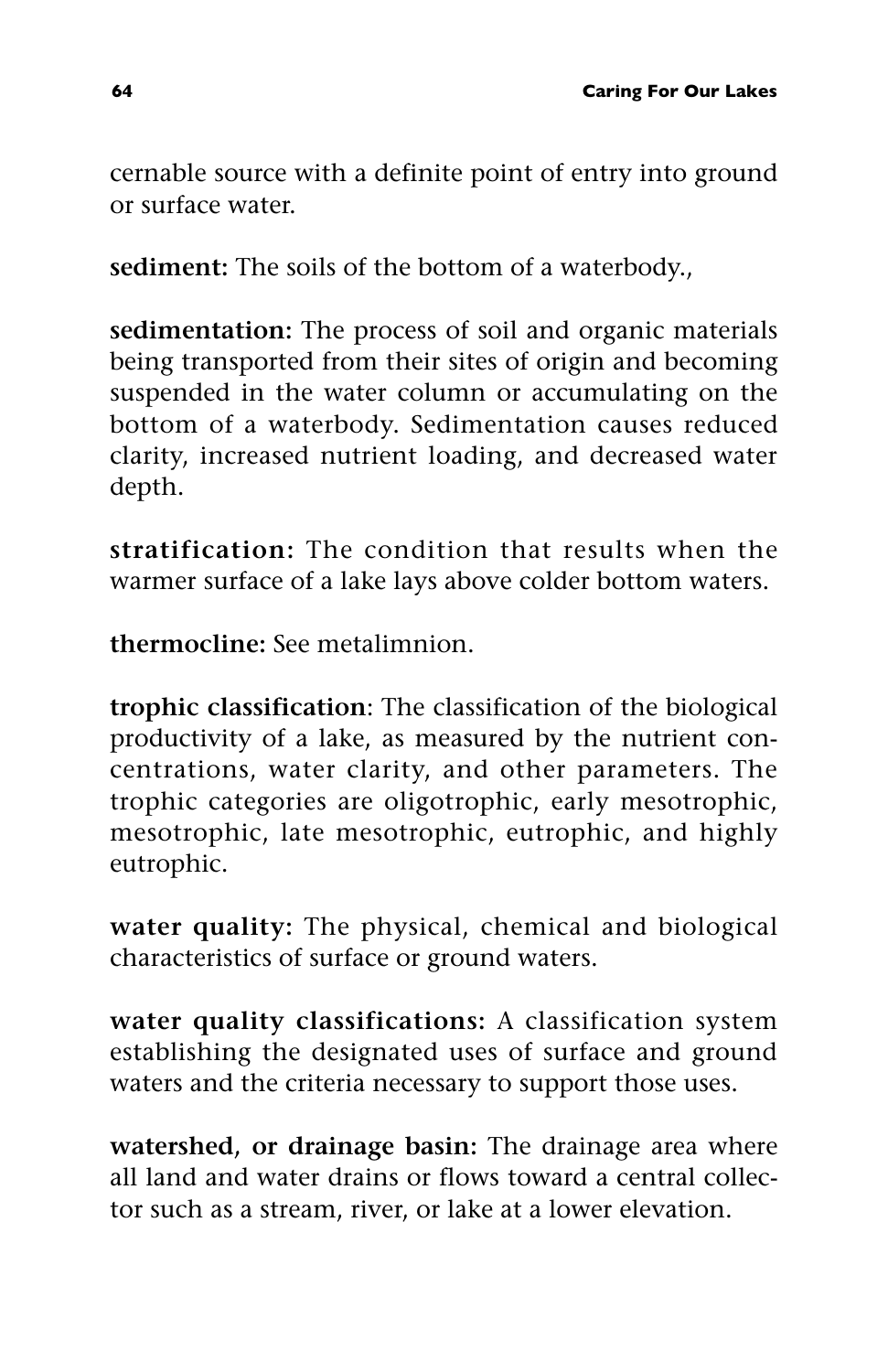## **Appendix B: County Agricultural Centers**

Fairfield County NRCS, S&WCD UCONN Agricultural Center 67 Stony Hill Road Bethel, CT 06801 (203)774-6108

Hartford County NRCS, S&WCD Agricultural Center 627 River Road Windsor, CT 06095 (860)688-7725

Litchfield County NRCD, S&WCD 1185 New Litchfield Street Torrington, CT 06790 (860)626-8258

Middlesex County NRCD, S&WCD UCONN Extension Center P.O. Box 70 Haddam, CT 06438 (860)345-3219

New Haven County NRCD, S&WCD UCONN Extension Service 900 Northrop Road Wallingford, CT 06492 (203)269-7509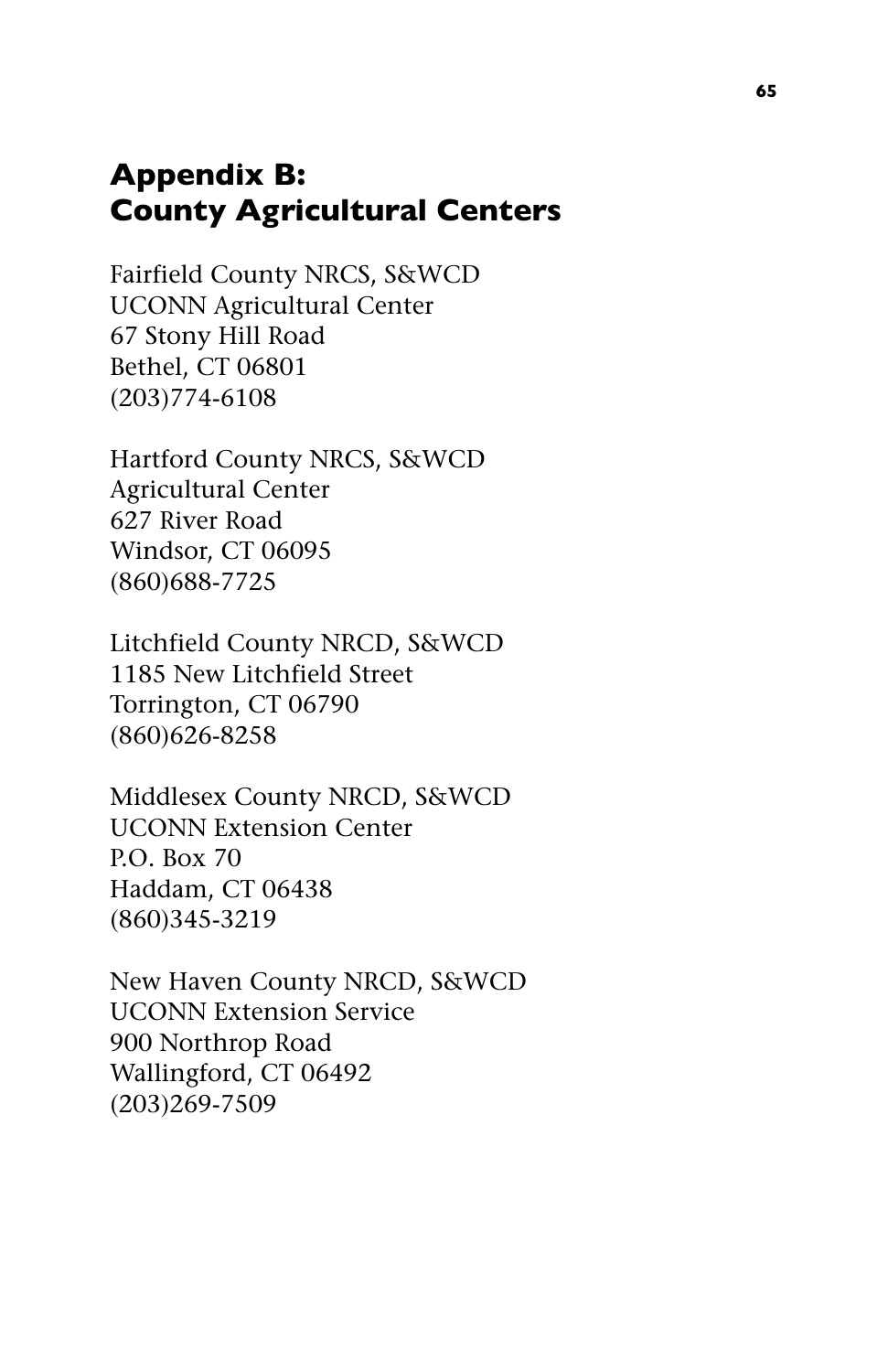New London County NRCD, S&WCD UCONN Extension Service 238 West Town Street Norwich, CT 06360 (860)887-3604

Windham County, NRCD, S&WCD UCONN Extension Center P.O. Box 112 139 Wolf Den Road Brooklyn, CT 06234 (860)774-9600 or (860)774-0224

Tolland County NRCD, S&WCD UCONN Agricultural Center 24 Hyde Avenue Vernon, CT 06066 (860)875-3881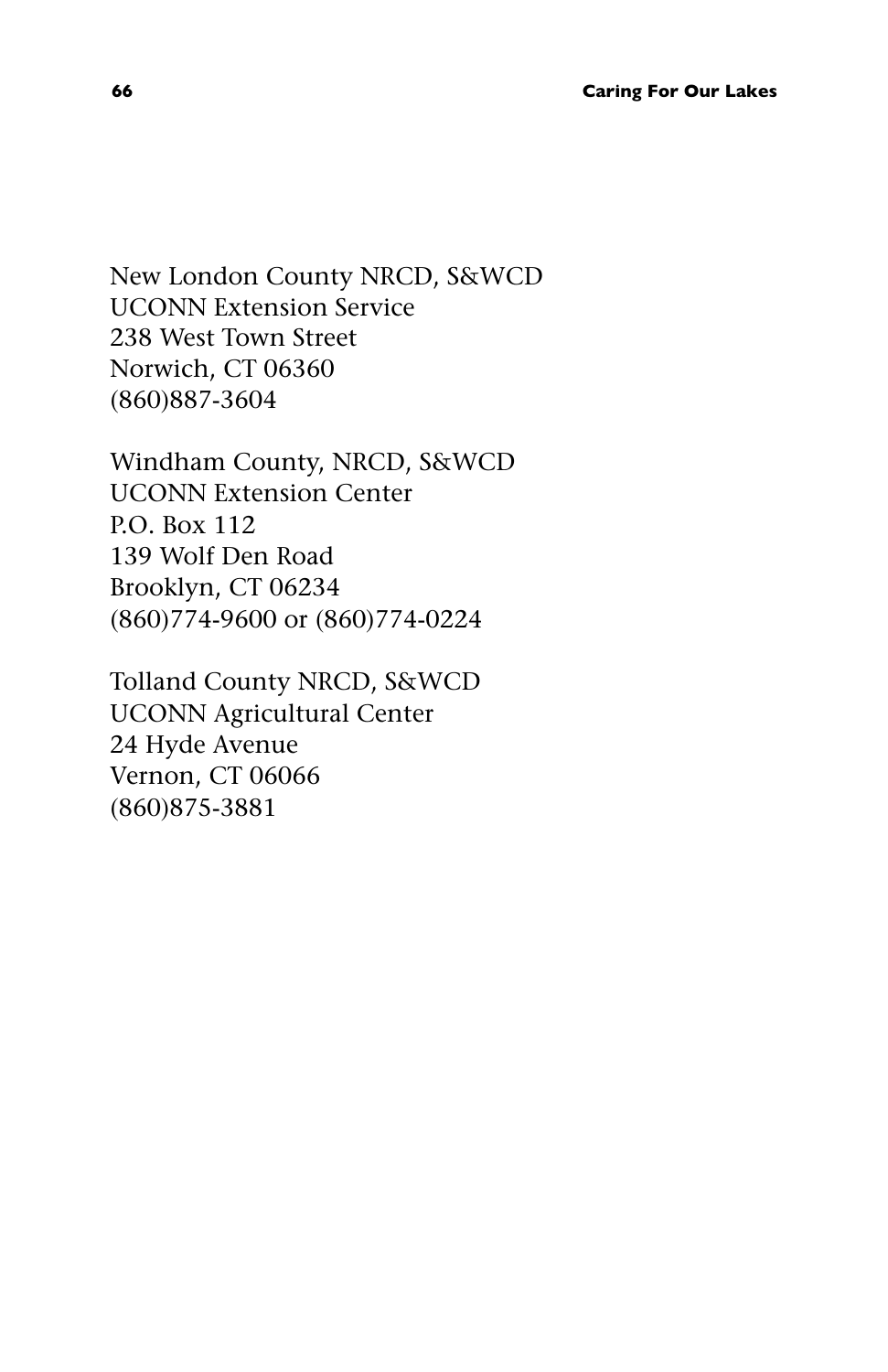## **Appendix C: Summary of the Trophic Classifications of Connecticut Lakes**

| Lake                   | Town(s)                           | Surface Area<br>(Acres) |
|------------------------|-----------------------------------|-------------------------|
|                        | Oligotrophic                      |                         |
| Bashan                 | East Haddam                       | 276.3                   |
| Beach Pond             | Voluntown                         | 394.3                   |
| <b>Billings</b>        | North Stonington                  | 105.1                   |
| Mashapaug Lake         | Union                             | 297.1                   |
| Riga Lake              | Salisbury                         | 169.5                   |
| <b>Uncas Lake</b>      | Lyme                              | 69.0                    |
| West Hill Pond         | <b>New Hartford</b>               | 238.0                   |
|                        | <b>Early Mesotrophic</b>          |                         |
| <b>Bigelow Pond</b>    | Union                             | 18.5                    |
| <b>Candlewood Lake</b> | New Fairfield, Sherman,           | 5420.0                  |
|                        | New Milford, Danbury & Brookfield |                         |
| Columbia Lake          | Columbia                          | 277.2                   |
| <b>Coventry Lake</b>   | Coventry                          | 378.0                   |
| Cream Hill Pond        | Cornwall                          | 72.0                    |
| Dodge Pond             | East Lyme                         | 33.0                    |
| <b>East Twin Lake</b>  | Salisbury                         | 562.3                   |
| Higganum Reservoir     | Haddam                            | 32.0                    |
| <b>Killingly Pond</b>  | Killingly                         | 137.5                   |
| <b>Mohawk Pond</b>     | Goshen                            | 15.2                    |
| Mt. Tom Pond           | Litchfield, Morris, &             | 31.5                    |
|                        | Washington                        |                         |
| Norwich Pond           | Lyme                              | 27.5                    |
| Pachaug Pond           | Griswold                          | 830.9                   |
| <b>Pattaconk Pond</b>  | Chester                           | 55.5                    |
| Rogers Lake            | Lyme & Old Lyme                   | 264.9                   |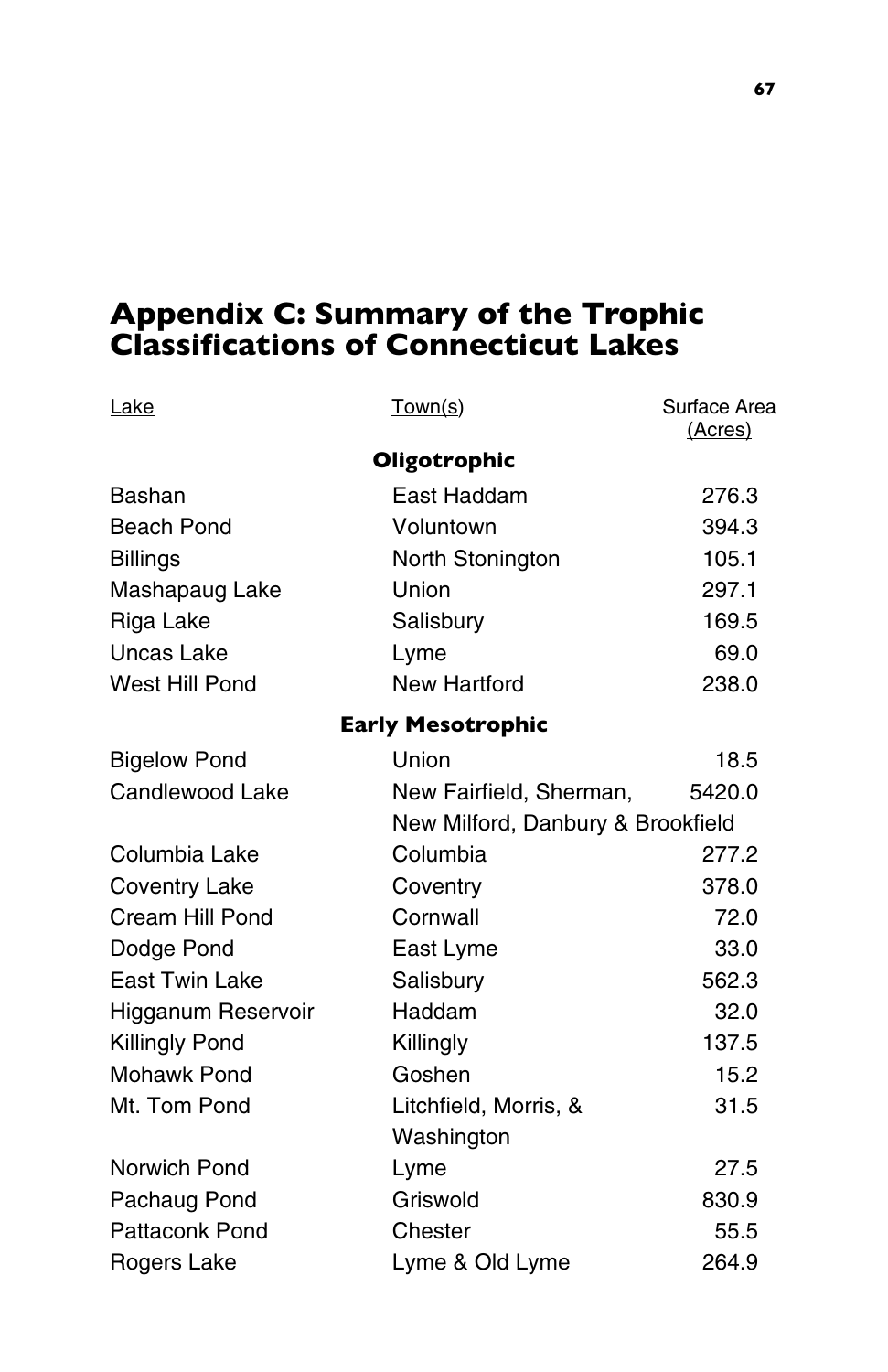| Lake                         | Town(s)                       | Surface Area<br>(Acres) |
|------------------------------|-------------------------------|-------------------------|
| S. Spectacle Lake            | Kent                          | 93.0                    |
| Wauregan Reservoir           | Killingly                     | 68.0                    |
| Lake Winchester              | Winchester                    | 229.0                   |
| Wyassup Lake                 | North Stonington              | 92.4                    |
|                              | <b>Mesotrophic</b>            |                         |
| Lake Alexander               | Killingly                     | 190.4                   |
| Anderson's Pond              | North Stonington              | 54.3                    |
| <b>Ball Pond</b>             | New Fairfield                 | 89.9                    |
| <b>Black Pond</b>            | Woodstock                     | 73.4                    |
| Lower Bolton Lake            | Bolton & Vernon               | 178.4                   |
| <b>Burr Pond</b>             | Torrington                    | 85.6                    |
| Cedar Lake                   | Chester                       | 68.0                    |
| <b>Crystal Lake</b>          | Ellington & Stafford          | 200.9                   |
| Gardner Lake                 | Salem, Montville & Bozrah     | 486.8                   |
| Glasgo Pond                  | Griswold                      | 184.2                   |
| Gorton's Pond                | East Lyme                     | 53.0                    |
| <b>Green Falls Reservoir</b> | Voluntown                     | 46.9                    |
| <b>Halls Pond</b>            | <b>Ashford &amp; Eastford</b> | 82.3                    |
| Hatch Pond                   | Kent                          | 61.0                    |
| <b>Highland Lake</b>         | Winchester                    | 444.0                   |
| Little (Schoolhouse)         | Thompson                      | 65.4                    |
| Morey Pond                   | Ashford & Union               | 40.0                    |
| Park Pond                    | Winchester                    | 76.7                    |
| Pataganset Lake              | East Lyme                     | 123.0                   |
| Lake Pocotopaug              | East Hampton                  | 511.7                   |
| Powers Lake                  | East Lyme                     | 152.6                   |
| Quaddick Reservoir           | Thompson                      | 466.8                   |
| Lake Quassapaug              | Middlebury                    | 271.0                   |
| Quonnipaug Lake              | Guilford                      | 111.6                   |
| Shenipsit Lake               | Vernon, Ellington & Tolland   | 522.8                   |
| Terramuggus Lake             | Marlborough                   | 83.0                    |
| <b>Tyler Lake</b>            | Goshen                        | 182.0                   |
| West Side Pond               | Goshen                        | 42.4                    |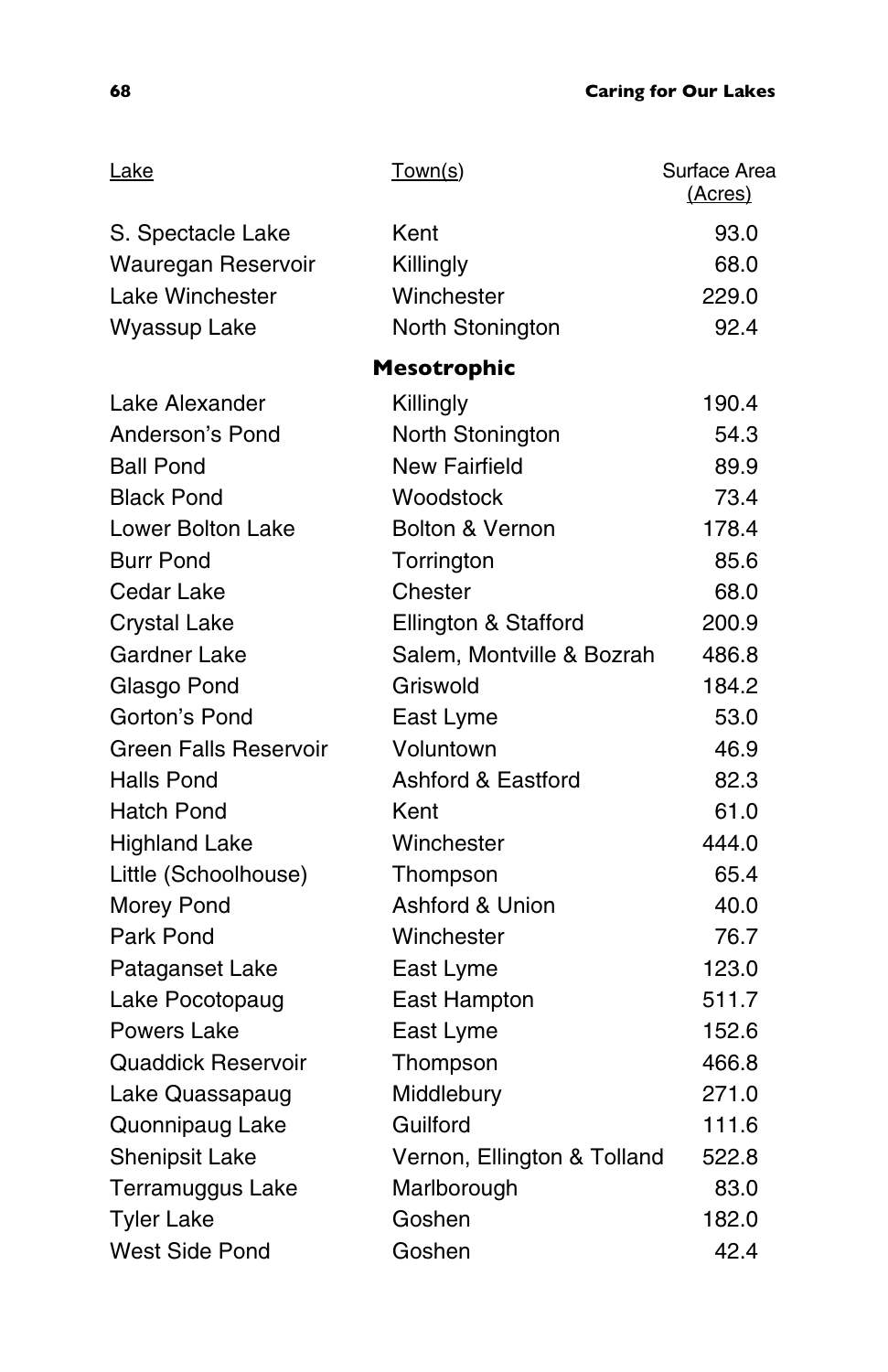## **Appendix C** 69

| Lake                       | Town(s)                            | Surface Area<br>(Acres) |
|----------------------------|------------------------------------|-------------------------|
| Lake Wononscopomuc         | Salisbury                          | 352.6                   |
| <b>Wrights Pond</b>        | Westbrook, Essex & Deep River 37.0 |                         |
|                            | <b>Late Mesotrophic</b>            |                         |
| <b>Beseck Lake</b>         | Middlefield                        | 119.6                   |
| <b>Black Pond</b>          | Meriden & Middlefield              | 75.6                    |
| <b>Middle Bolton Pond</b>  | Vernon                             | 114.9                   |
| <b>Fitchville Pond</b>     | Bozrah                             | 71.1                    |
| Lake Hayward               | East Haddam                        | 198.9                   |
| <b>Hitchcock Lake</b>      | Wolcott                            | 118.4                   |
| Long Pond                  | Ledyard & North Stonington         | 98.6                    |
| Mamanasco Lake             | Ridgefield                         | 95.0                    |
| Moodus Reservoir           | East Haddam                        | 451.0                   |
| Mudge Pond                 | Sharon                             | 201.0                   |
| <b>Squantz Pond</b>        | New Fairfield & Sherman            | 288.0                   |
| <b>Taunton Pond</b>        | Newtown                            | 126.0                   |
| Lake Waramaug              | Warren, Washington & Kent          | 680.2                   |
|                            | <b>Eutrophic</b>                   |                         |
| Amos Lake                  | Preston                            | 105.1                   |
| Aspinook Pond              | Lisbon & Canterbury                | 333.3                   |
| <b>Avery Pond</b>          | Preston                            | 50.6                    |
| <b>Bantam Lake</b>         | Litchfield & Morris                | 916.0                   |
| <b>Batterson Park Pond</b> | Farmington & New Britain           | 162.7                   |
| <b>Crystal Lake</b>        | Middletown                         | 65.5                    |
| Dog Pond                   | Goshen                             | 71.3                    |
| Eagleville Lake            | Mansfield                          | 80.0                    |
| Lake Housatonic            | Shelton                            | 328.2                   |
| <b>Howell Pond</b>         | Hartland                           | 17.3                    |
| Lake Kenosia               | Danbury                            | 56.0                    |
| Leonard Pond               | Kent                               | 15.0                    |
| Lake Lillinonah            | Southbury, Bridgewater,            | 1900.0                  |
|                            | <b>Brookfield &amp; Newtown</b>    |                         |
| <b>Linsley Pond</b>        | North Branford & Branford          | 23.3                    |